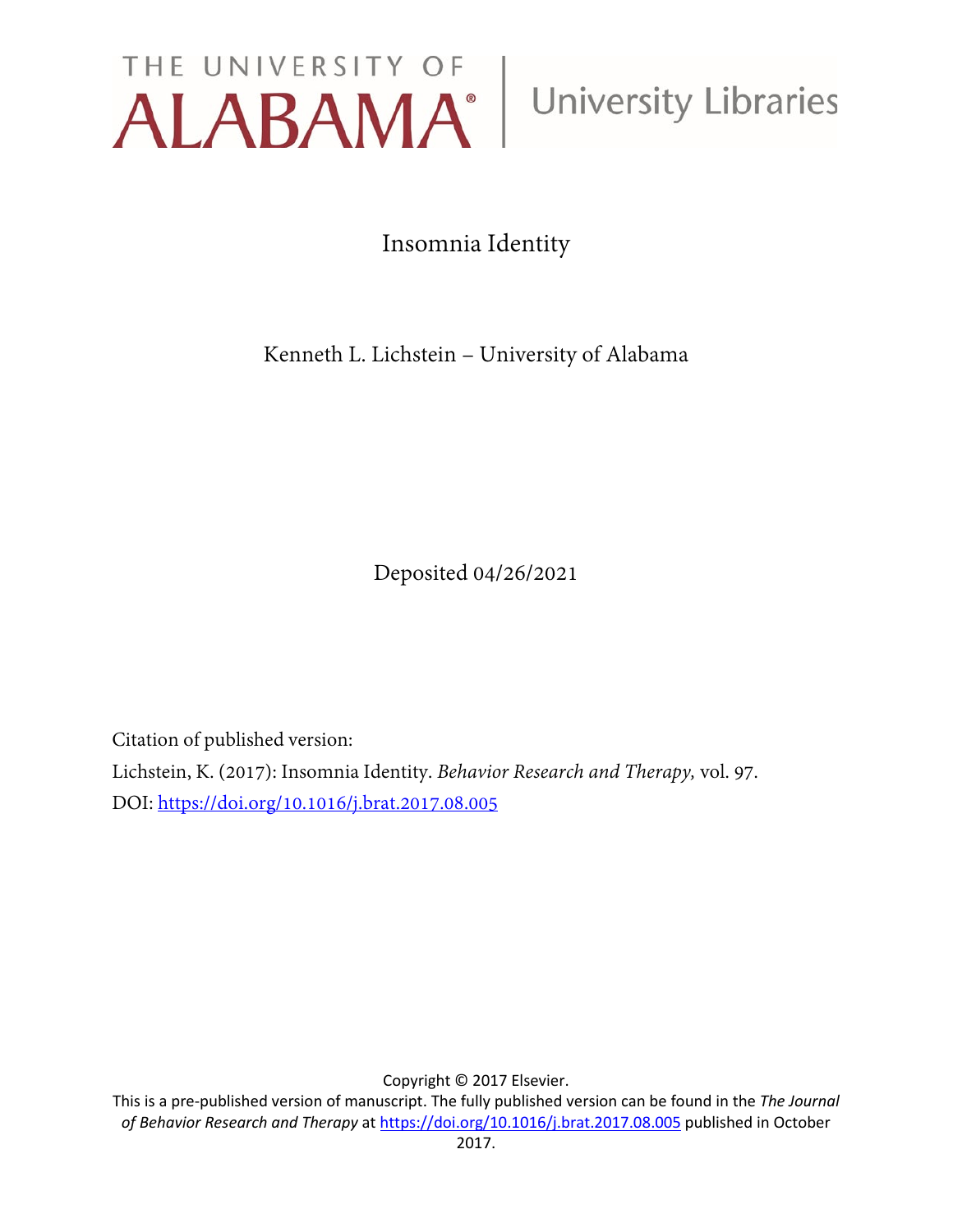# Behaviour Research and Therapy, in press

Insomnia Identity

Kenneth L. Lichstein

University of Alabama

Correspondence concerning this article should be sent to Kenneth Lichstein, Department of Psychology, The University of Alabama, Tuscaloosa, AL 35487-0348. phone: 205 348-4962, fax: 205 348-8648, email: [lichstein@ua.edu.](mailto:lichstein@ua.edu)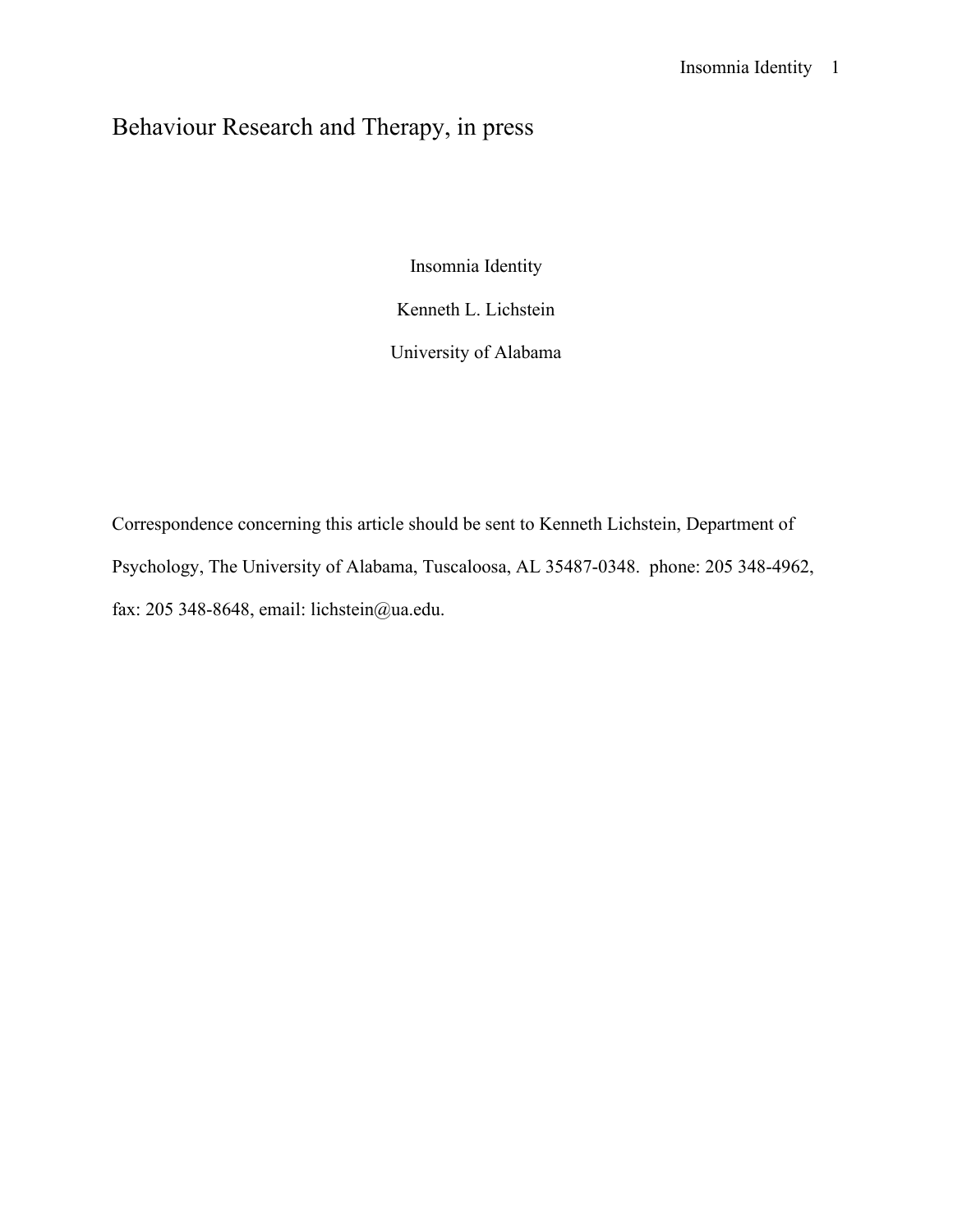## Abstract

Insomnia identity refers to the conviction that one has insomnia, and this sleep complaint can be measured independently of sleep. Conventional wisdom predicts that sleep complaints are synchronous with poor sleep, but crossing the presence or absence of poor sleep with the presence or absence of insomnia identity reveals incongruity with expected patterns. This review of existing research on insomnia identity processes and influence finds that about one-fourth of the population are uncoupled sleepers, meaning there is an uncoupling of sleep and sleep appraisal, and daytime impairment accrues more strongly to those who endorse an insomnia identity. Research supports the conclusion that there is a cost to pathologizing sleep. Individuals claiming an insomnia identity, regardless of sleep status, are at greater risk for a range of sequelae including self-stigma, depression, suicidal ideation, anxiety, hypertension, and fatigue. A broad research agenda is proposed with hypotheses about the sources, clinical mechanisms, and clinical management of insomnia identity.

key words: insomnia identity, cognitive factors, insomnia, uncoupled sleeper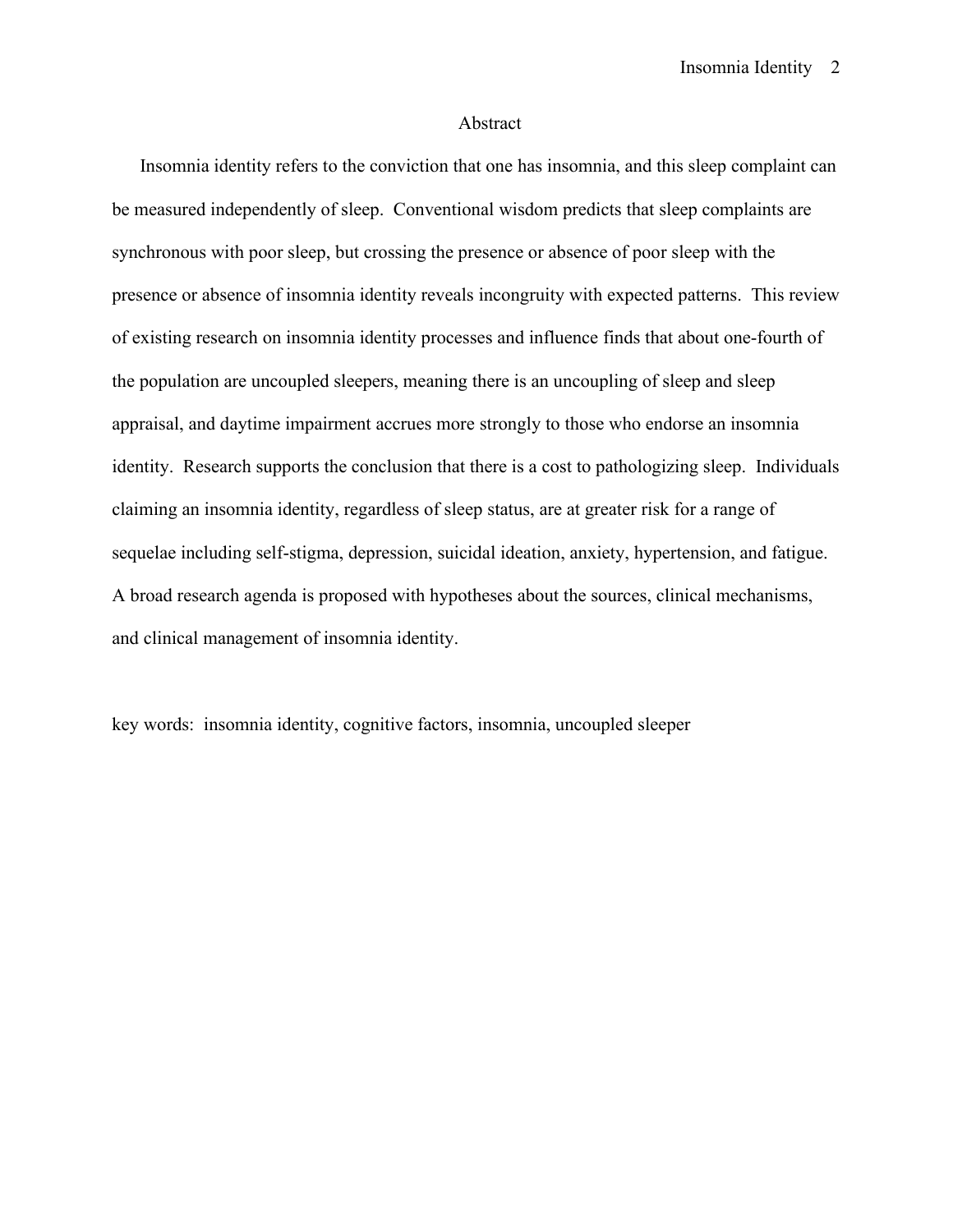## Insomnia Identity 3

## Abbreviations

| <b>CBTi</b> | Cognitive Behavior Therapy for Insomnia |
|-------------|-----------------------------------------|
| CG          | complaining good sleeper                |
| CP          | complaining poor sleeper                |
| CTi         | Cognitive Therapy for Insomnia          |
| NG          | noncomplaining good sleeper             |
| NP          | noncomplaining poor sleeper             |
| <b>NRS</b>  | Nonrestorative sleep                    |
| <b>PSG</b>  | polysomnography                         |
| <b>SE</b>   | sleep efficiency                        |
| <b>SOL</b>  | sleep onset latency                     |
| <b>TST</b>  | total sleep time                        |
| <b>TWT</b>  | total wake time                         |
| <b>WASO</b> | wake time after sleep onset             |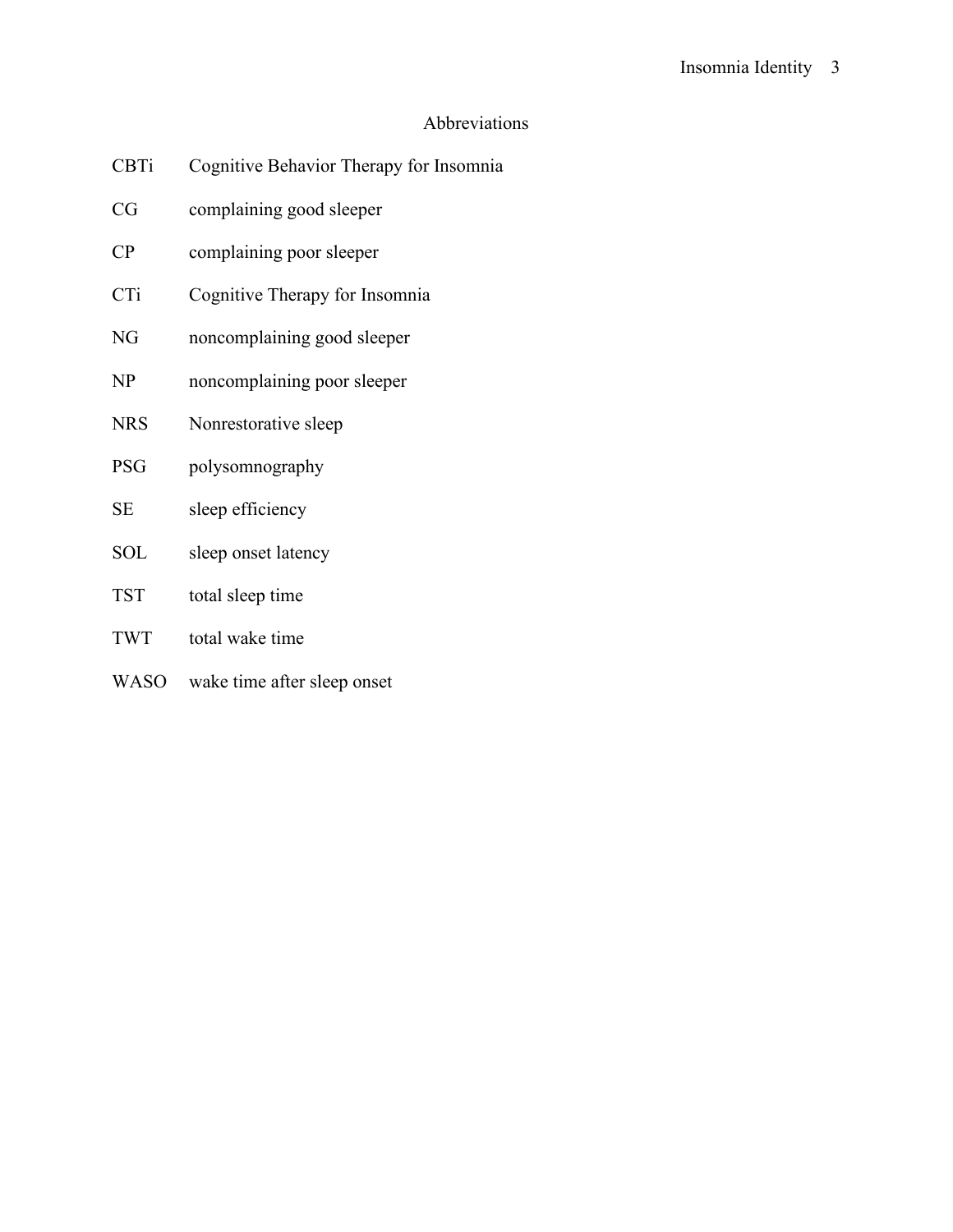People with insomnia construe particular significance from nighttime wakefulness. In the dark, in the quiet, in the lonely stillness, the aggrieved struggle to rescue sleep from vigilance. But insomnia impact isn't confined to sleep. Nighttime hardship taints daytime experience, inciting anticipatory worry and self-defeating compensatory behaviors (Harvey & Spielman, 2011). Insomnia is a 24-hour disorder characterized by dreary quality of life (Riedel  $\&$ Lichstein, 2000). Though just as informative, some impute less insidious meaning from blemished somnolence (noncomplaining poor sleepers) and others ascribe sleep pathology when none is apparent (complaining good sleepers).

Insomnia is a sleep disorder, but it also may be a cognitive appraisal disorder. Two salient questions arise: how does one arrive at the conclusion that one is an insomniac and what are the consequences of this realization? This paper investigates a neglected cognitive aspect of insomnia in the hope of narrowing the gap between insomnia treatment goals and outcome. The premise of this paper is that the self-attribution of the insomnia label, termed insomnia identity, instigates a cognitive process that is predictive of the disorder and degrades quality of life. Further, it is hypothesized that insomnia identity is a drag on sleep treatment progress, beckons relapse, and commands intervention attention.

Interest in insomnia identity originated with the unexpected report that not all people with poor sleep report sleep distress (Fichten et al., 1995). Daytime impairment was likely to occur only when poor sleep was accompanied by sleep dissatisfaction. Daytime impairment was a function of one's attitude about sleep, not sleep. We have adopted the inclusive term insomnia identity to capture processes and effects associated with sleep dissatisfaction. It is now clear that the basis for adopting an insomnia identity is ironically often disengaged from sleep pattern.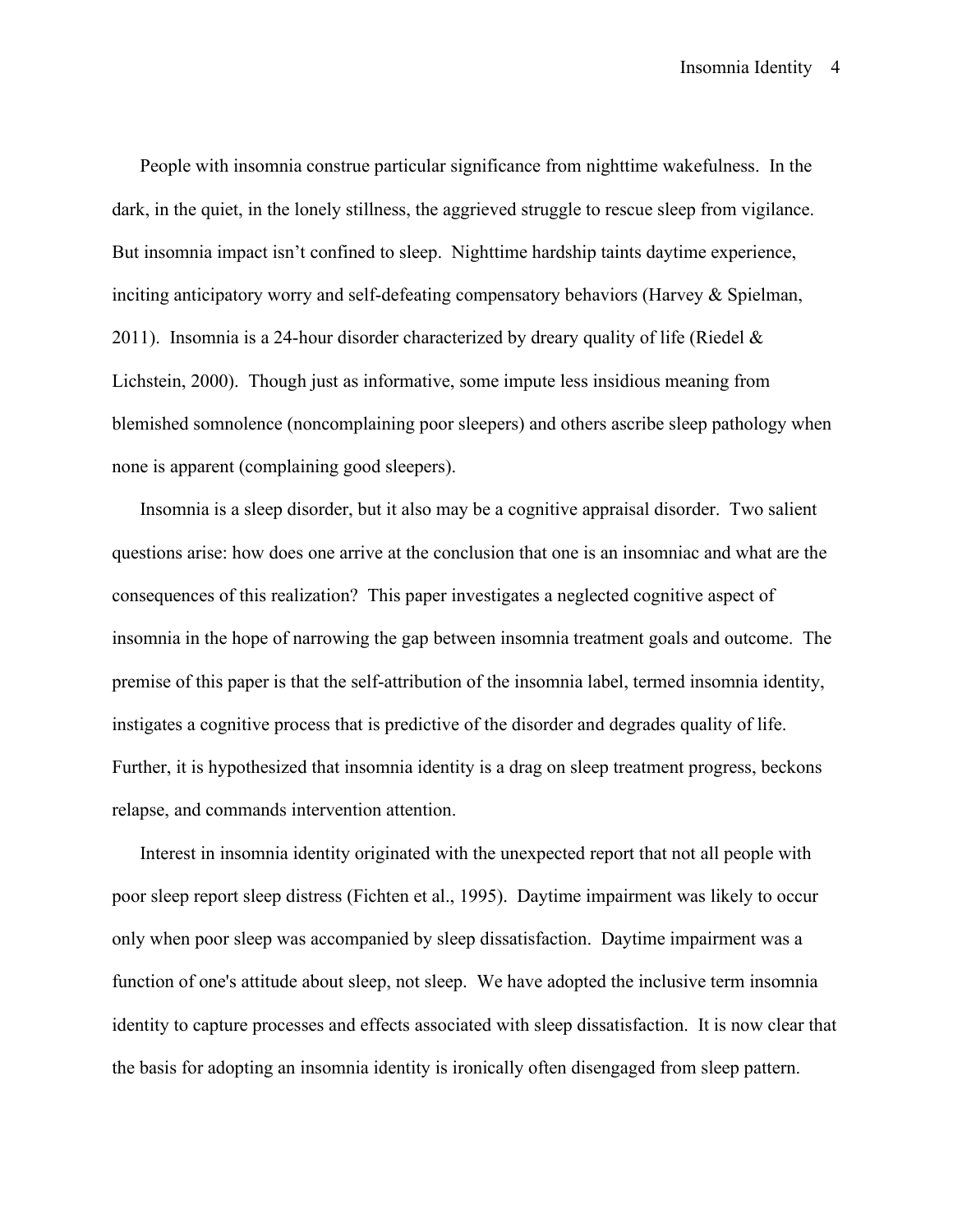Research has given credence to the terms complaining good sleepers, people whose sleep does not satisfy insomnia conventional benchmarks but who insist they have insomnia, and noncomplaining poor sleepers, people whose sleep satisfies most insomnia conventional benchmarks but who are content with their sleep. Pathologizing sleep, i.e., embracing an insomnia identity, is only partly determined by one's sleep pattern. This article is a review of past research exploring the characteristics and implications of insomnia identity.

## **Insomnia Identity Defined**

Labeling oneself an insomniac creates an insomnia identity. Global complaints of poor sleep and general statements of sleep dissatisfaction are equally taken as evidence of insomnia identity. Determining the origin of insomnia identity is elusive, but plausible candidates can be eliminated. Data given below bolster the unlikely conclusion that insomnia identity is indifferent to the presence of good sleep.

For purposes of isolating insomnia identity from poor sleep, it is critical to evaluate sleep and sleep complaint independently. For example, if an individual reports difficulties falling asleep, that conflates poor sleep with a sleep complaint. This approach confounds sleep assessment with a valenced view of sleep. Present purposes would require that we ask the subject 'how long does it take you to fall asleep,' a nonjudgmental assessment. We would then ask "are you dissatisfied with your sleep?" The studies reported herein succeeded in this dual approach to assessing sleep and sleep complaint. Typically, sleep was evaluated by PSG or sleep diaries and sleep complaint by inquiring about sleep dissatisfaction.

We have used two assessment devices to establish the presence of an insomnia identity. Originally, we asked respondents to list any sleep disorders they might have (Lichstein, Durrence, Riedel, Taylor, & Bush, 2004). If they claimed insomnia, we presumed an insomnia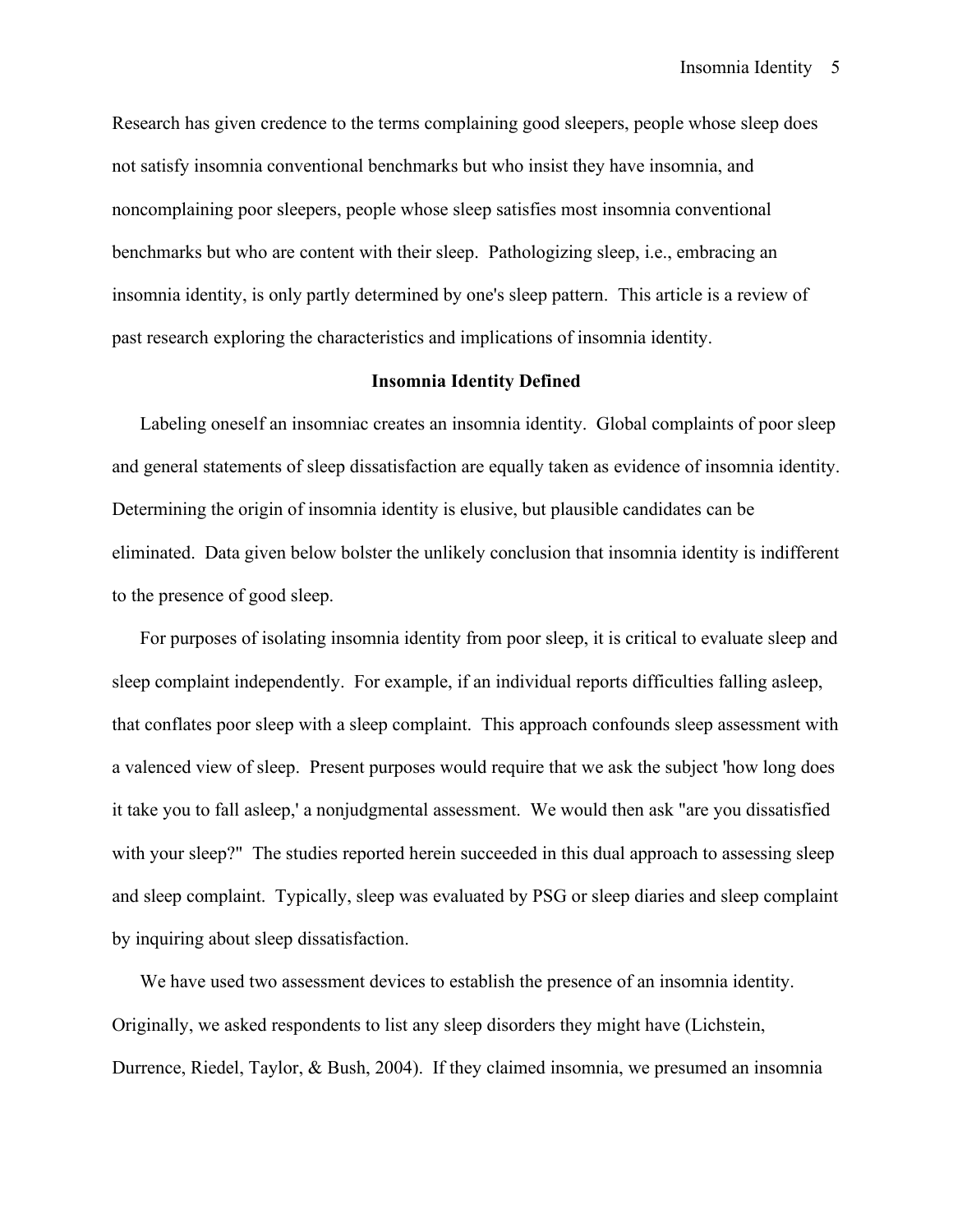identity. Others have used similar approaches to determine the presence of an insomnia selfconcept (Edinger et al., 2000; McCrae et al., 2005).

Our current research assesses insomnia identity more formally and directly with a Likert scale: I am an insomniac (with choices): Strongly disagree, Disagree, Undecided, Agree, Strongly agree. We are also exploring an alternative stem: I have insomnia, hoping to clarify the best way to capture this characteristic. The Likert approach recognizes that insomnia identity strength is graded.

We chose the term insomniac in the stem because we believed it would be more difficult to endorse than 'insomnia' and would betray a stronger insomnia identity presence, even though calling a person by their disorder is rightfully viewed as offensive by many. However, we are not calling people 'insomniac.' We are asking them if they call themselves that. The label insomniac beckons a durable, trait conceptualization compared to a more pliable state of having insomnia. We have not compared the two stems and do not know which is more revealing. The adequate assessment of insomnia identity remains an open question.

Indeed, the adequate assessment of what constitutes good and poor sleep for an individual is also elusive. Determining idiographic sleep status by applying nomothetic standards does not ensure a good fit. I return to this topic in the Discussion.

Individuals may or may not have poor sleep and may or may not complain of poor sleep. Crossing sleep status with complaint status yields four distinct groups, but there are not standardized terms for these groups and inconsistent language obscures clarity of communication. For example, individuals who exhibit poor sleep but do not view themselves as having a sleep problem have been called low distress poor sleepers (Fichten et al., 1995), subjective normal sleepers (Edinger et al., 2000), and noncomplaining poor sleepers (Lichstein,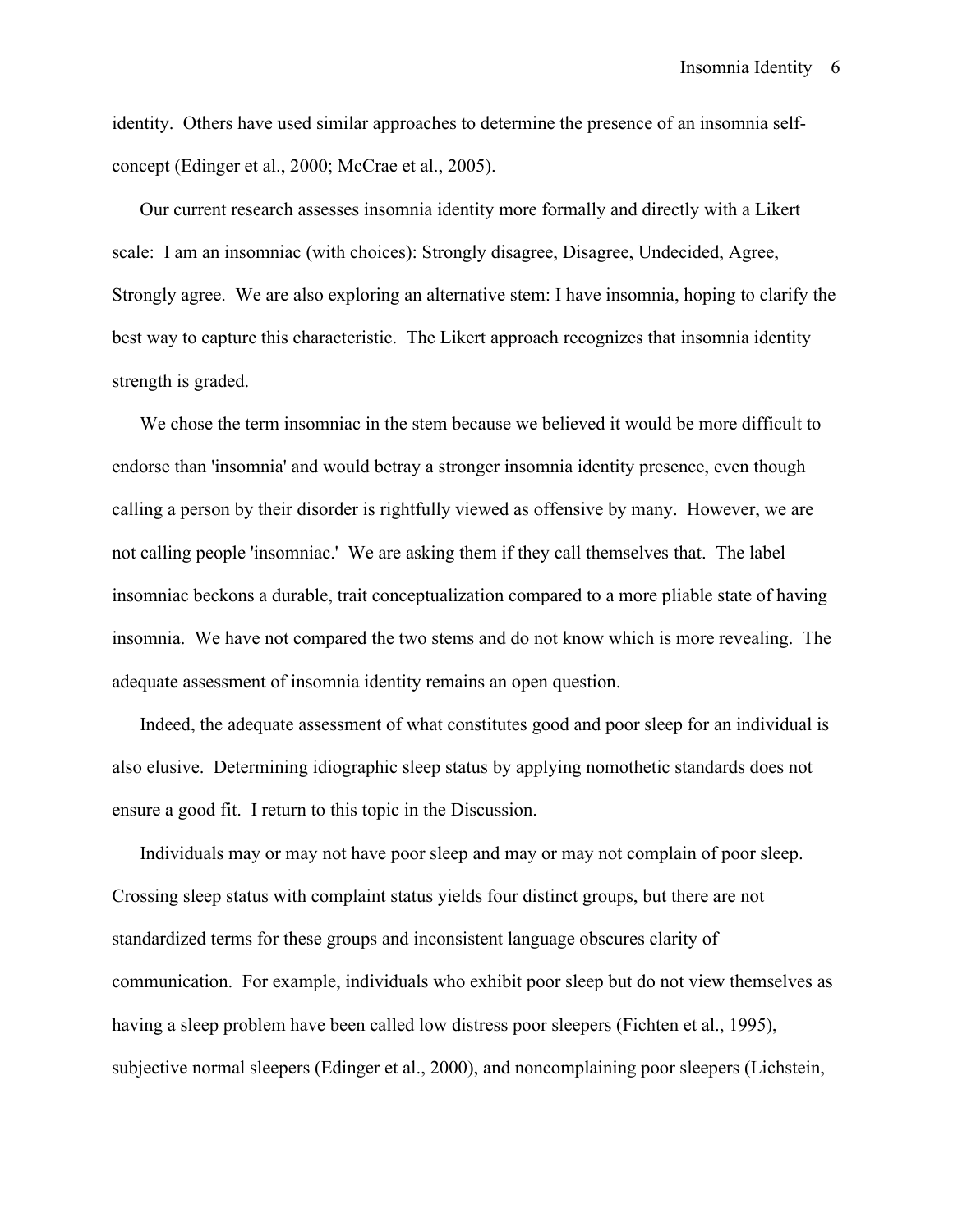Durrence, Taylor, Bush, & Riedel, 2003).

Figure 1 portrays the four types of match and mismatch that might occur when considering the presence or absence of poor sleep and sleep complaints. Isomorphic quadrants 1 (CP, complaining poor sleeper) and 4 (NG, noncomplaining good sleeper) capture the common understanding of insomnia and normal sleep, respectively. The highlighted off diagonal quadrants 2 (NP, noncomplaining poor sleeper) and 3 (CG, complaining good sleeper) depict sleep/complaint incongruity, the unlinking of sleep and sleep complaint. I refer to these individuals as uncoupled sleepers. This paper will adopt these terms, rather than repeatedly having to describe common characteristics of disparate terms across studies.

## **The Stigma of Insomnia Identity**

## **Labeling**

The stigma associated with mental illness diagnoses is longstanding, widespread, and well documented (Hinshaw, 2007). There are many reasons why stigma occurs. Typically, it originates with observation or anecdotes of unconventional behavior, but is compounded by the observer inferring unfounded character flaws, including poor self-control and responsibility avoidance.

## **Self-Labeling**

Self-stigma occurs when negative stereotypes are internalized attendant to a professional diagnosis or when the diagnosis is self-conferred. Self-labeling creates stigma-induced distress similar to labeling from others, including low self-esteem, shame, restricted constructive activity, and bridled help-seeking (Corrigan, 2004; Corrigan & Watson, 2002; Pattyn, Verhaeghe, Sercu, & Bracke, 2014). Milder psychiatric conditions, including insomnia, are concealable (Hinshaw, 2007). Individuals can elect not to disclose its presence to others to elude stigma, but then may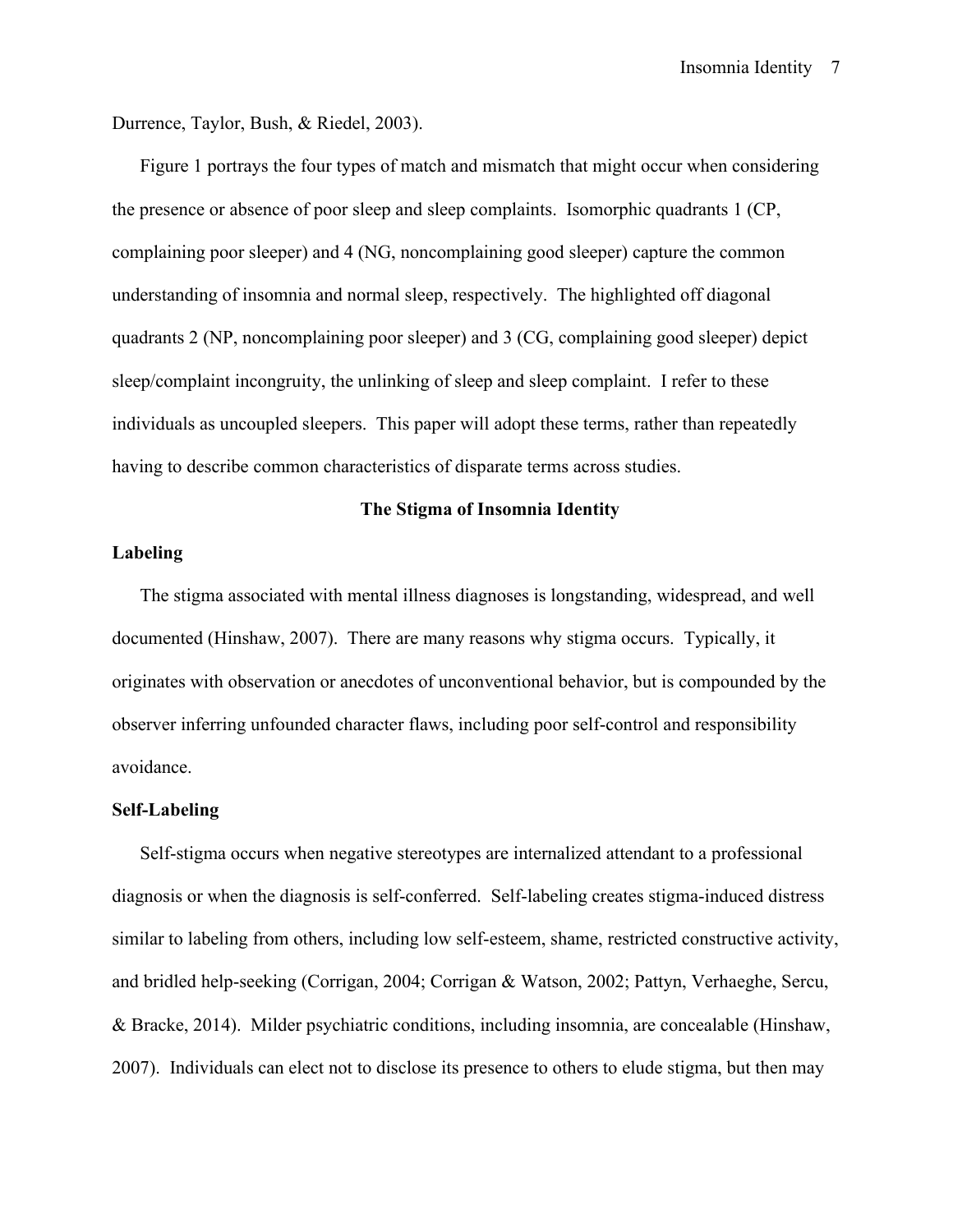endure the anxiety of secretive identity, deceit, and fear of discovery.

**Self-labeling and insomnia**. As documented below, insomnia presents a distinctive selflabeling environment because the majority of people with disturbed sleep do not seek professional help, and when they do, the diagnosis of insomnia is almost always initiated by the patient. Thus, people who adopt an insomnia identity account for virtually the entirety of the treated and untreated population of people with insomnia.

Four studies investigated stigma in insomnia using four methodologies: focus groups (Carey, Moul, Pilkonis, Germain, & Buysse, 2005; Kyle, Espie, & Morgan, 2010), audio diary (Kyle et al., 2010), individual interviews (Henry, Rosenthal, Dedrick, & Taylor, 2013), and questionnaires (Stinson, Tang, & Harvey, 2006). The most common stigma related reports were feeling misunderstood by peers and healthcare providers, their complaints were trivialized by others, and their sleep problem fostered social isolation (Carey et al., 2005; Henry et al., 2013; Kyle et al., 2010). People with insomnia reported shame when talking about their sleep problem (Henry et al., 2013; Kyle et al., 2010), and reported that anticipated stigma discouraged them from seeking treatment (Henry et al., 2013; Stinson et al., 2006).

**Constricted treatment seeking in insomnia**. Treatment exposure for the majority of people with insomnia is limited to over-the-counter hypnotics, alcohol, or self-help media (Johnson, Roehrs, Roth, & Breslau, 1998; Morin, LeBlanc, Daley, Gregoire, & Merette, 2006). Survey estimates reveal 52-84% of people with insomnia do not seek professional help (Aikens & Rouse, 2005; Bartlett, Marshall, Williams, & Grunstein, 2008; Estivill, 2002; Leger & Poursain, 2005; Morin, LeBlanc, et al., 2006; Ohayon & Smirne, 2002), and stigma avoidance is contributory.

Based primarily on studies of people with depression and anxiety disorders, and replicated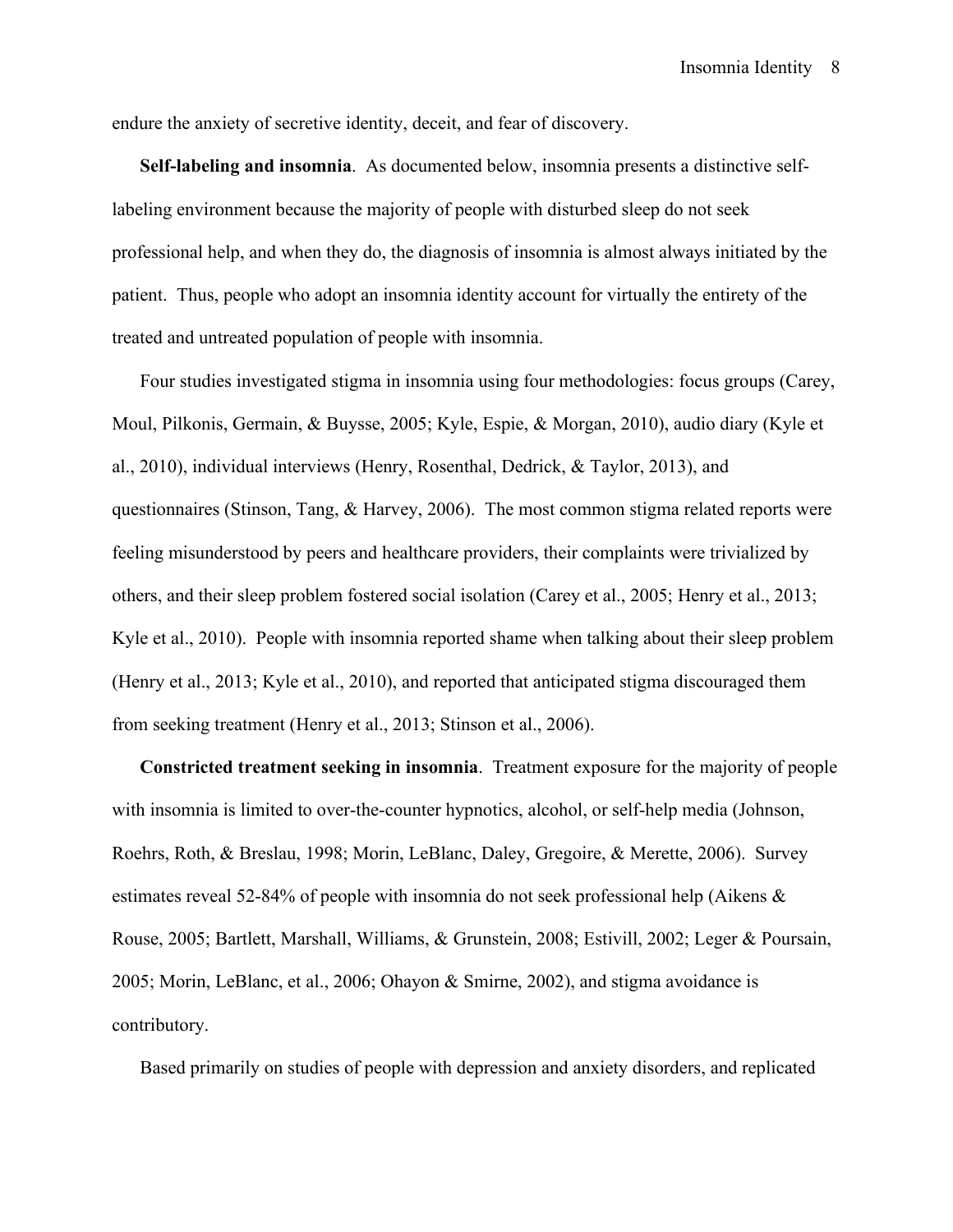within insomnia (Morin, Gaulier, Barry, & Kowatch, 1992), 75% of people prefer psychological to pharmacological treatment (McHugh, Whitton, Peckham, Welge, & Otto, 2013). Psychological preference was even stronger among women and non-treatment seeking individuals, conforming to the characteristics of the insomnia population. Yet when people with insomnia receive treatment from a physician, nearly 90% of the time it is pharmacotherapy (Leger & Poursain, 2005). Explanations of low treatment seeking among people with insomnia must include disinterest in the expected treatment (Stinson et al., 2006).

When people with insomnia do receive professional care, it is almost always initiated by the patient, indicating the self-diagnosis has already been determined. It is unusual for a health care provider to inquire about possible insomnia without first being prompted by the patient (Benca, 2005).

Whether corroborated by a health care provider or not, the insomnia identity label is almost always self-assigned, and this process is not without cost. Based on the stigma and self-stigma literature, it is likely that some increment in psychological burden accrues to the individual when they assume an insomnia identity. Concordant with theoretical models of an anxiety-insomnia reciprocal exacerbation cycle (Harvey, 2002; Morin, Savard, & Blais, 2000; Perlis, Shaw, Cano, & Espie, 2011), adopting an insomnia identity likely aggravates the insomnia.

## **Sleep Pattern, Insomnia Identity, and Daytime Correlates**

## **Germinal Studies**

Fichten and her colleagues (1995) were the first to observe the curious disengagement of sleep complaint from sleep pattern. Anticipating that naturally occurring changes in sleep would instigate sleep complaints in a large proportion of older adults, this research group initially inquired about distress level among poor sleepers to investigate why some older adults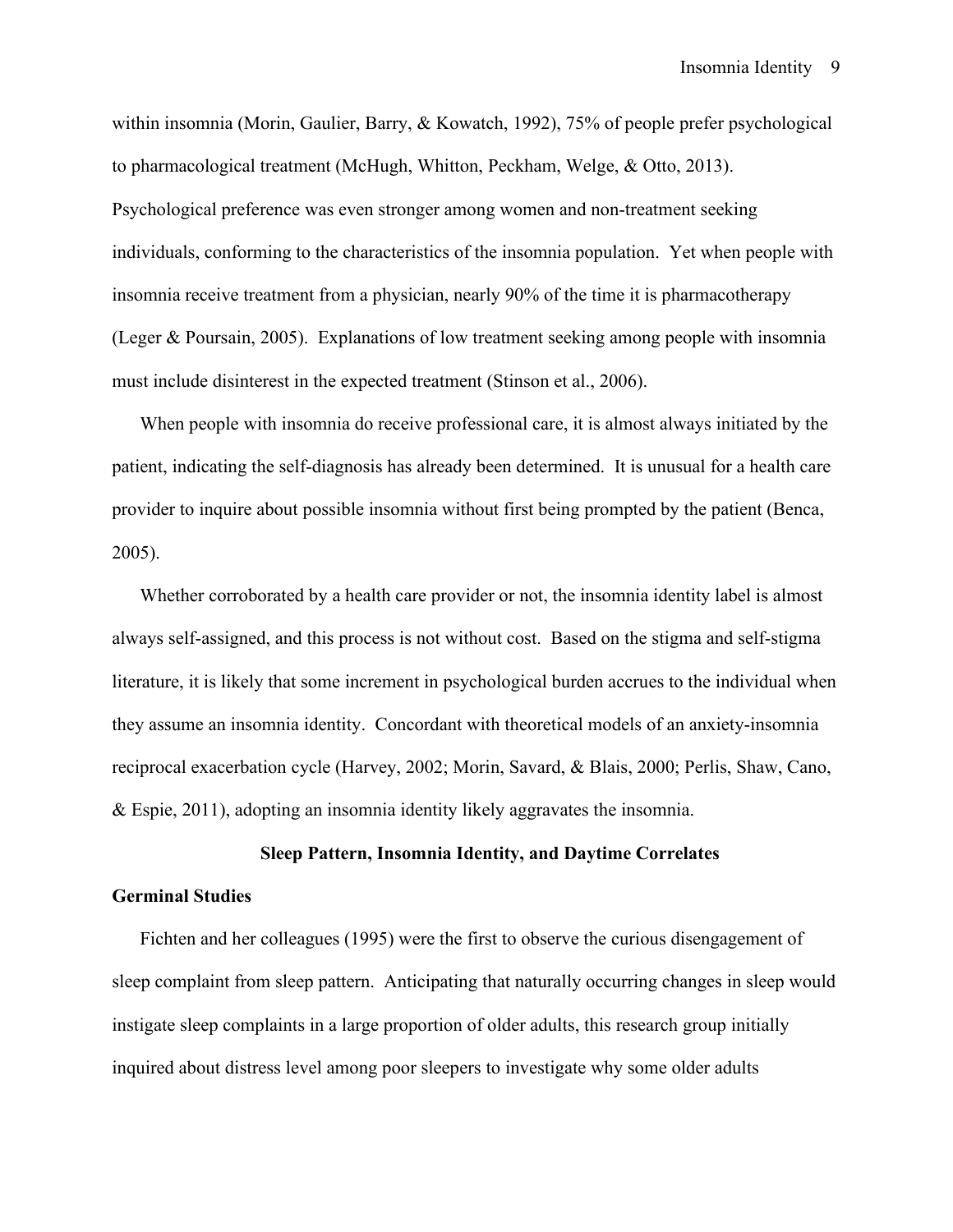complained of insomnia and others did not (C. S. Fichten & E. Libman, personal communication, February 5, 2016).

Fichten et al. (1995) studied 396 community volunteers in the age range 55-89 years. Individuals labeled poor sleepers satisfied four criteria derived from a questionnaire: they reported at least 30 minutes of undesired wake time, at least 3 times a week, for at least 6 months, and rated subjective sleep difficulty high. They then rated distress about their sleep on a 10-point scale. Participants were assigned to three categories: good sleepers (NG, *n* = 249), high distress poor sleepers (CP,  $n = 63$ ), and low distress poor sleepers (NP,  $n = 84$ ). Poor sleep did not provoke distress in the majority of symptomatic individuals (63 vs. 84). Further analyses revealed daytime impairment, as measured by subjective sleepiness and fatigue, was significantly greater in high distress versus low distress poor sleepers. Most surprisingly, NP were not significantly more impaired than NG. Similarly, three out of four measures of anxiety and depression showed CP were significantly more elevated than NG, but NP were not. This was the first study to show that daytime impairment corresponds more closely with distress about sleep than with disturbed sleep.

A few years later, this same group (Alapin et al., 2000) replicated their results. They derived the same three groups from an older adult sample: NG, NP, CP. This study also included a college student cohort but the *N* of this group was too small to do low distress vs. high distress analyses. Significant differences between NP and CP did not occur on sleep parameters, but did occur on daytime functioning. CP scored significantly higher than NP on measures of sleepiness, concentration difficulty, nocturnal tension, and depression, but not fatigue. There was no significant difference between NP and NG on sleepiness, nocturnal tension, and depression. Again, daytime impairment more closely corresponds to sleep dissatisfaction than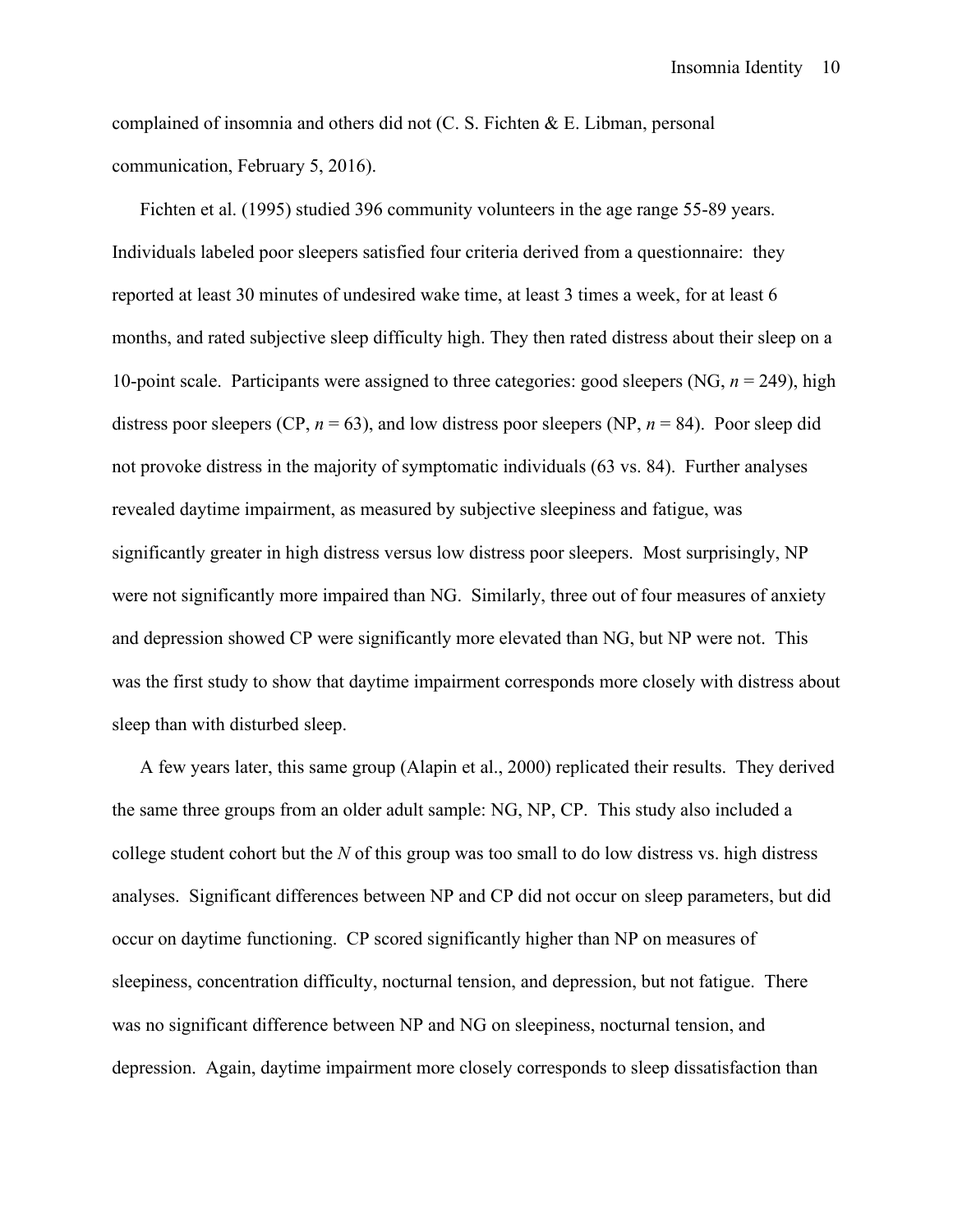sleep pattern. Taken together, these two studies challenged the conventional wisdom that dysfunction associated with insomnia was due to disturbed sleep and could best be alleviated by improving sleep patterns. Distress about sleep, contrasted with absence of distress about poor sleep, can be conceptualized as an insomnia identity effect.

McCrae et al. (2003) drew from a larger epidemiology study (Lichstein et al., 2004) to investigate the same three groups as the Fichten lab, but also separately analyzed young old (age 60-74 years) and old old groups (age 75-98 years). The following results occurred in both age groups. Comparing NG, CP, and NP, two health measures (count of medical disorders and medication use) and two mood measures (depression and anxiety) were significantly higher in the CP compared to the other two. NG and NP did not differ on any of these measures. McCrae et al. (2003) replicated prior findings (Alapin et al., 2000; Fichten et al., 1995), but could not rule out that differences in mood and sleep pattern were accounted for by health inequality.

## **Emergent Literature**

Five studies closely related to Fichten et al. (1995) have appeared since the pioneering articles cited above. This group of studies further clarifies the correspondence between insomnia identity and sleep pattern and the relation between these two factors to daytime impairment. Another seven studies were published by the Penn State Cohort, and these are considered separately below because of their distinctive methodology.

These studies vary across a range of subject characteristics, methodologies, and measures. What they have in common is they all replicate and extend Fichten et al.'s (1995) findings. To preview the results of this group of studies, research has shown that polysomnography (PSG) verified poor sleep may not produce a sleep complaint (Edinger et al., 2000) and the same with sleep documented with sleep diaries (Lichstein et al., 2003; McCrae et al., 2005), the presence of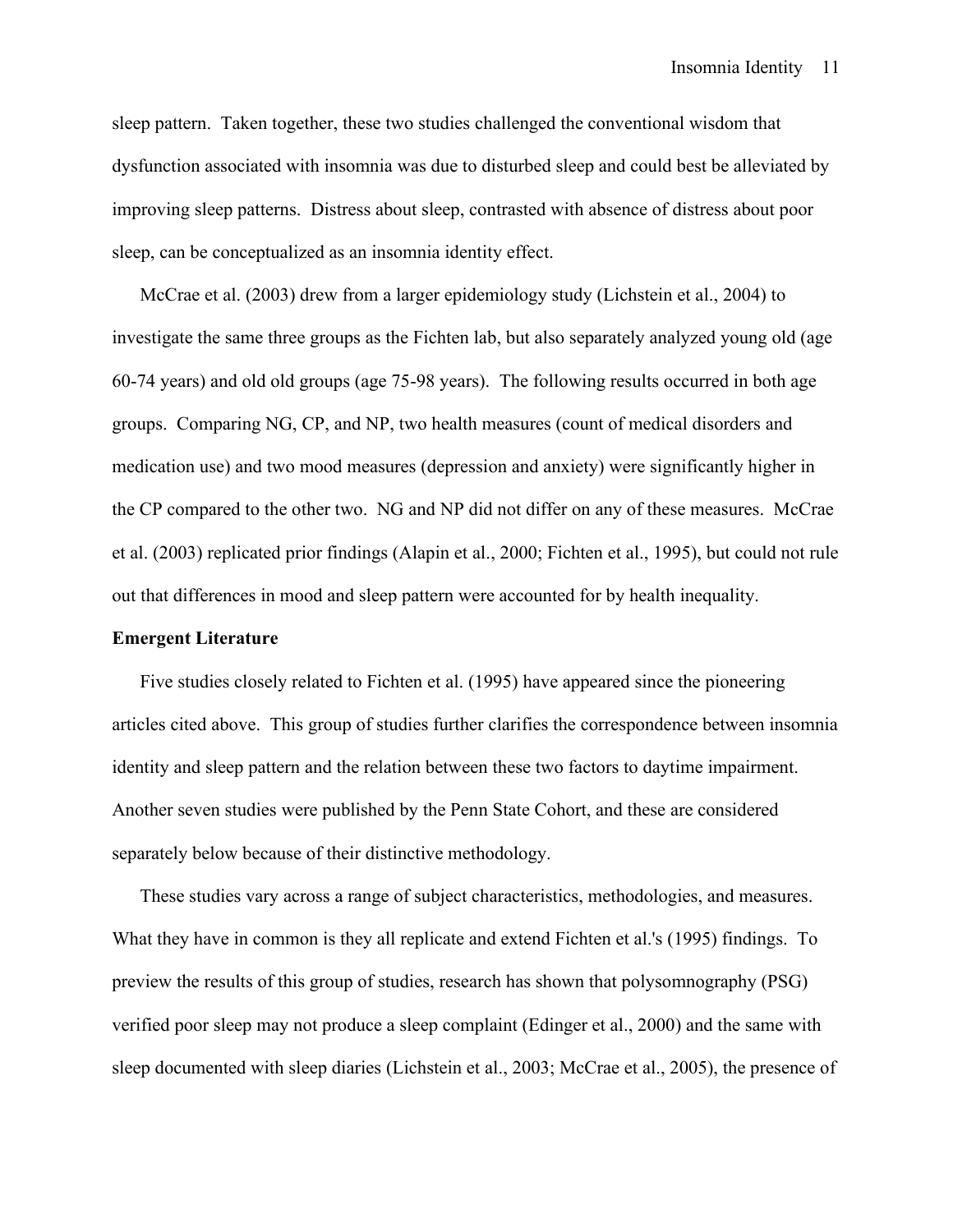sleep complaints are often accompanied by PSG verified good sleep (Edinger et al., 2000) and the same with sleep documented with sleep diaries (Lichstein et al., 2003; McCrae et al., 2005), CG exhibit comparable or higher levels of daytime impairment as people with insomnia (i.e., both poor sleep and a sleep complaint) (Edinger et al., 2000; McCrae et al., 2005; Ustinov et al., 2010; Woosley, Lichstein, Taylor, Riedel, & Bush, 2016), and NP exhibit comparable levels of daytime functioning as normal sleepers, NG (Edinger et al., 2000; McCrae et al., 2005).

**Epidemiology studies**. Our lab conducted a random survey of people's sleep and daytime functioning experience (Lichstein et al., 2004) and have published three articles related to insomnia identity from these data (Lichstein et al., 2003; Ustinov et al., 2010; Woosley et al., 2016).

We (Lichstein et al., 2003) collected 2 weeks of sleep diaries and numerous demographic and daytime functioning questionnaires from a random sample of 735 community dwelling individuals, age range 20-98 years. Poor sleep was defined according to empirically derived, quantitative criteria (sleep onset latency [SOL] or wake time after sleep onset  $[WASO] \ge 31$ minutes,  $\geq 3 \times a$  week, for  $\geq 6$  months). We observed the uncoupling of poor sleep and insomnia complaint. Results salient to the present discussion are presented in Figure 2. Of the 257 people with poor sleep (top row), 120 did not complain of insomnia (47%, NP). Of the 214 people who complained of insomnia (left column), 77 did not have poor sleep (36%, CG). Overall, 137 people in our sample qualified for an insomnia diagnosis, having both poor sleep and a sleep complaint, but nearly 1.5 times as many people (197) experienced one but not the other. Concordant poor sleep and sleep dissatisfaction is the exception.

Ustinov et al. (2010) applied a hierarchical blocks multiple regression model with an *N* of 734 to study insomnia identity. Control variables were entered on three steps: a set of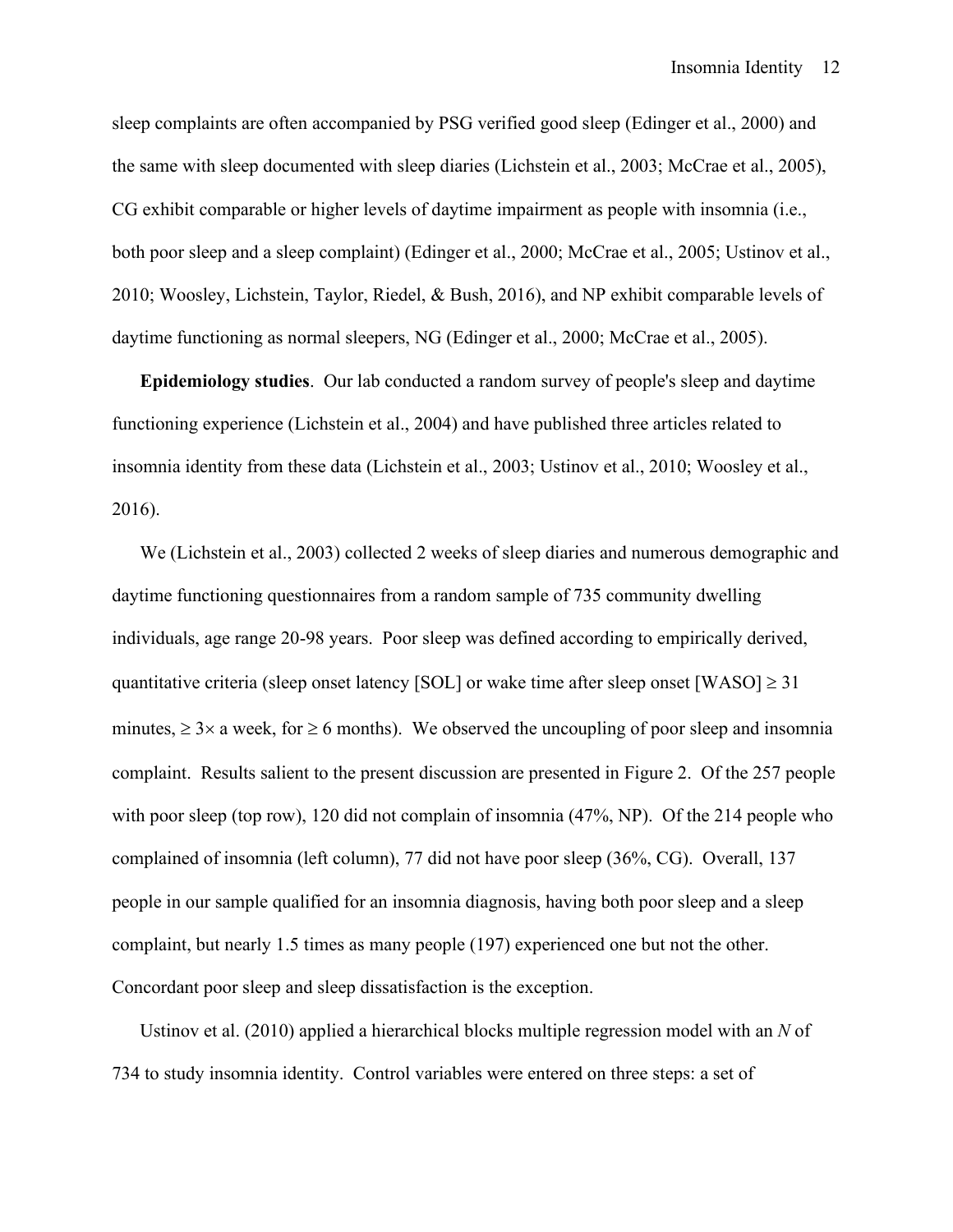demographic variables, a set of health variables, and a set of sleep variables from 2 weeks of sleep diaries: SOL, WASO, terminal wake time, and total sleep time (TST). A single dichotomous variable, presence or absence of insomnia complaint (i.e., insomnia identity) was entered on step 4. This model was run five times to predict questionnaire data on depression, anxiety, fatigue, sleepiness, and insomnia impact.

After a total of 17 control variables, insomnia identity significantly predicted depression and had the largest beta weight compared to all 17 variables. Of the four sleep variables, only WASO was significantly related to depression. Near identical results were obtained in predicting anxiety. For this analysis, only age had a higher beta weight and WASO was again the only sleep variable related to outcome. With minor variation, the same results prevailed for sleepiness, fatigue, and insomnia impact. Insomnia identity was significant in all three, and it had the largest beta weight in two of these, sleepiness and fatigue. Among the sleep parameters, only WASO was significant for sleepiness, SOL and TST were significant for fatigue, and SOL, WASO, and TST were significant for insomnia impact. No sleep variable had a higher beta weight than insomnia identity in the five regression runs.

Woosley et al. (2016) studied suicidal ideation as measured by item 9 on the Beck Depression Inventory,  $N = 768$ . Binary logistic regression predicting presence or absence of suicidal ideation tested main effects for presence or absence of sleep complaint and presence or absence of poor sleep. Sleep complaint proved significant, but poor sleep did not. Subjects with a sleep complaint were nearly twice as likely as subjects with no sleep complaint to endorse suicidal ideation, odds ratio = 1.92. Subjects who exhibited both insomnia complaint and poor sleep (CP) were no more likely to report suicidal ideation than CG. These data found no role for poor sleep in predicting suicidal ideation above insomnia identity.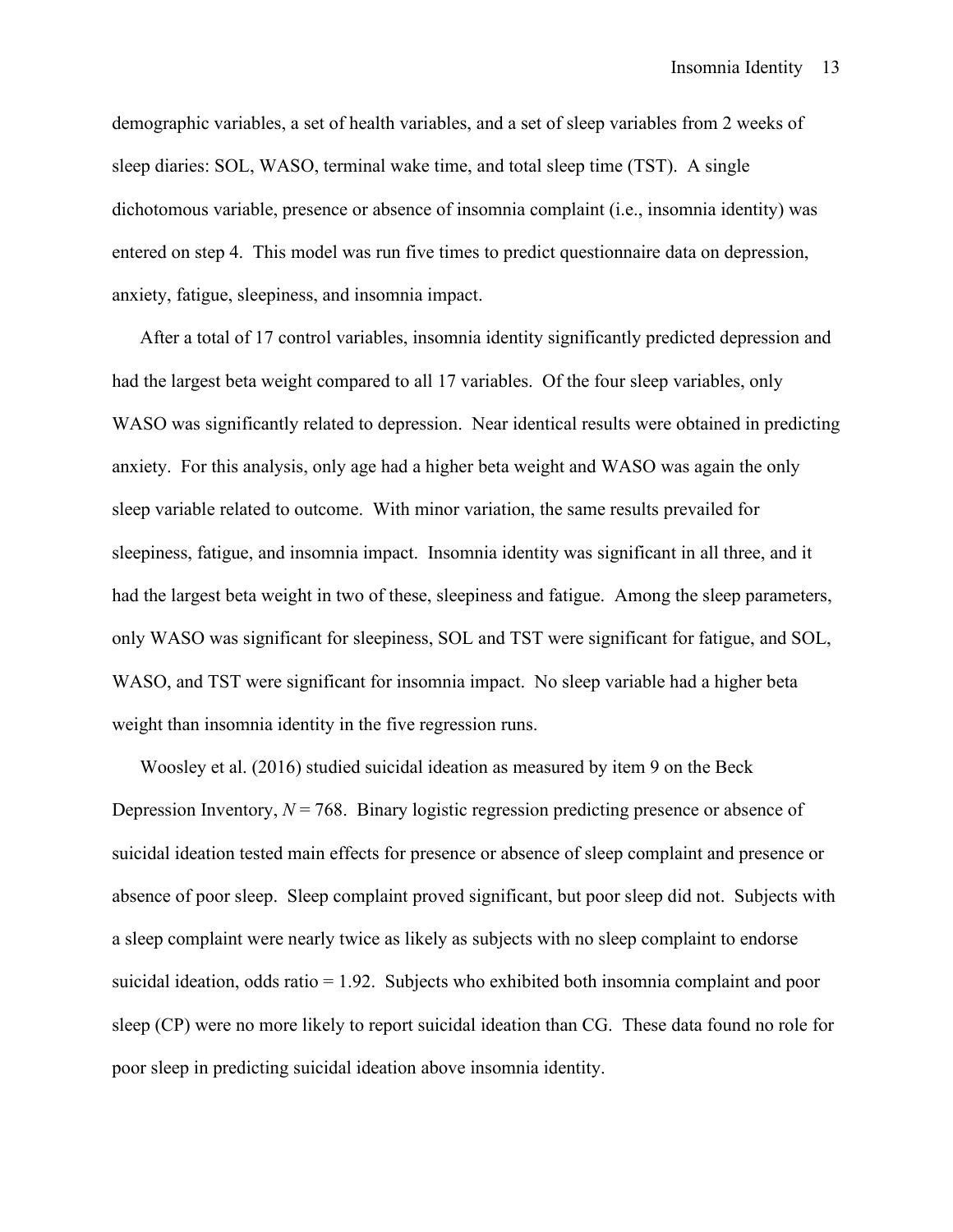**The epidemiology series from the Penn State Cohort.** The Penn State Cohort (as they refer to themselves) published seven studies (Fernandez-Mendoza et al., 2011; Fernandez-Mendoza et al., 2010; Fernandez-Mendoza et al., 2015; Fernandez-Mendoza et al., 2012; Vgontzas, Liao, Bixler, Chrousos, & Vela-Bueno, 2009; Vgontzas et al., 2010; Vgontzas, Liao, Pejovic, et al., 2009) based on a large community sample to evaluate the interaction between total sleep time and insomnia complaint. The core of this series comprised 1,741 subjects who completed one PSG night and numerous psychological and physiological measures, although the *N* was smaller in some of these studies due to missing data and variation in screening criteria. The design crossed sleep status (normal  $> 6$  hours TST or short  $< 6$  hours TST) with presence or absence of an insomnia complaint. Given the assumption that good and poor sleep can be distinguished solely by a 6 hour TST boundary on one PSG night, the resulting grid permits evaluation of insomnia identity.

In the most cited study in this series, Vgontzas and his colleagues (Vgontzas, Liao, Bixler, et al., 2009) found that neither short sleep nor insomnia complaint independently conferred significant risk of hypertension, after controlling for a wide range of factors including age, gender, body mass index, diabetes, smoking, and alcohol. But when short sleep was accompanied by a sleep complaint, their interaction yielded a 350% - 500% increased likelihood of hypertension depending on the degree of short sleep. The association between combined PSG short sleep and insomnia complaint with hypertension has been partially replicated (Bathgate, Edinger, Wyatt, & Krystal, 2016), but this study did not include a short sleep without insomnia complaint comparison group.

The Penn State Cohort reported additional significant interactions that featured the influence of insomnia identity. The joint presence of short sleep and insomnia complaint was associated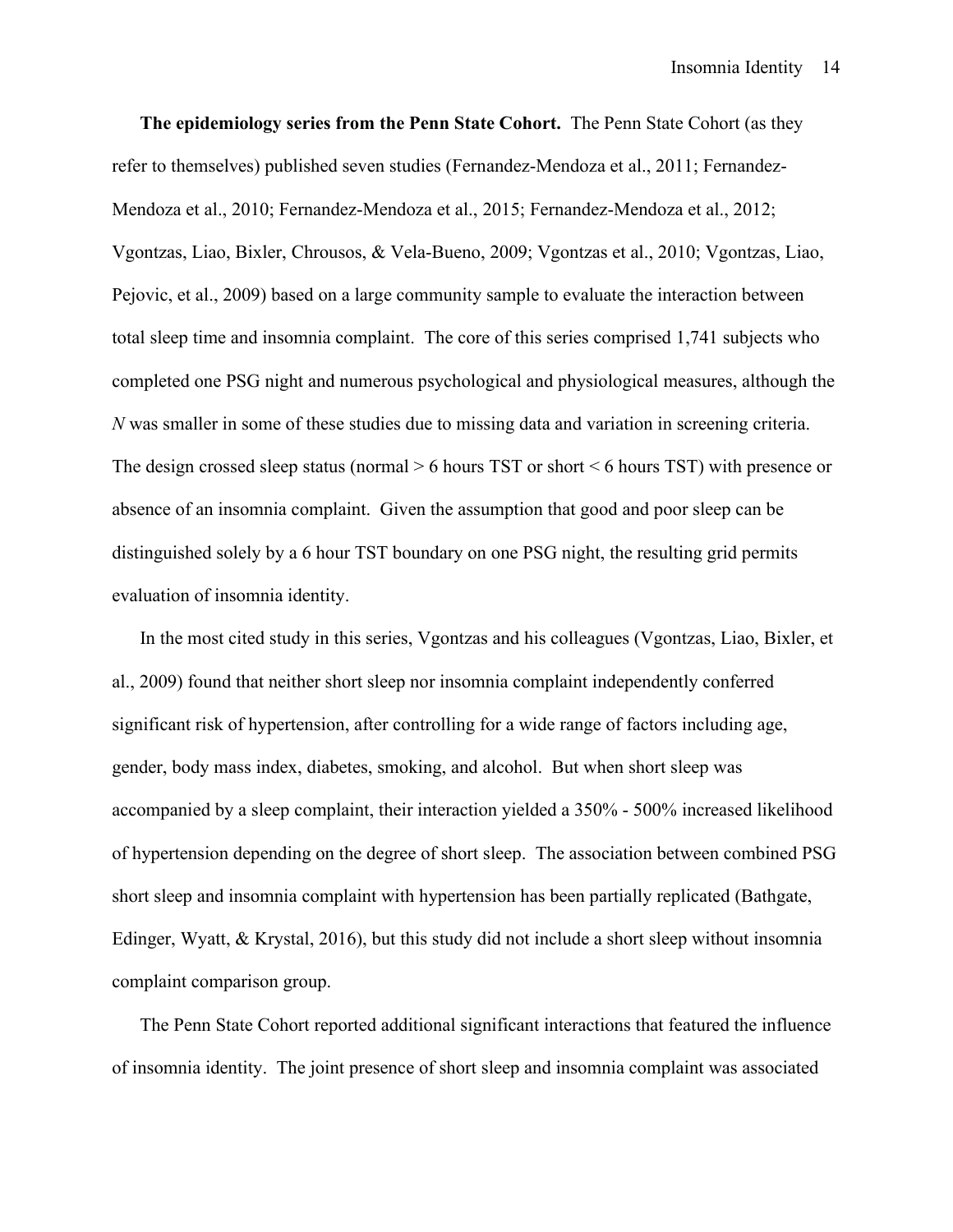with heightened neuropsychological deficits including psychomotor processing speed, visual conceptual tracking, set switching, and short-term visual memory (Fernandez-Mendoza et al., 2010) and increased risk for type 2 diabetes (Vgontzas, Liao, Pejovic, et al., 2009). But the joint presence of normal sleep and insomnia complaint was associated with increased risk for sleep state misperception, also known as paradoxical insomnia, and elevated MMPI anxiety and depression (Fernandez-Mendoza et al., 2011).

Long-term follow-up studies on this sample ranging between 7 and 14 years also reported interactions between sleep and sleep complaint. Men, but not women, who complained of insomnia and had short sleep duration were at heightened risk for all-cause mortality (Vgontzas et al., 2010). The combination of short sleep and insomnia complaint presented the highest risk for incident depression (Fernandez-Mendoza et al., 2015) and incident hypertension (Fernandez-Mendoza et al., 2012).

**Determination of sleep status by polysomnography in an experimental study.** One study used PSG to classify good and poor sleepers (Edinger et al., 2000). This study recruited subjects from several sources: VA patients, sleep center patients, and volunteers at a research center. Using DSM-IV interview criteria, they identified 57 people diagnosed with insomnia and 51 gender and age-matched normal sleepers.

Independent of insomnia status classification, subjects were judged to have good or poor sleep based on a mix of TST and sleep efficiency (SE) criteria derived from 6 PSG nights. Normal sleepers had a mean PSG TST across 6 nights  $> 6.5$  hours and poor sleepers had a mean TST < 6 hours. Subjects whose TST averaged between 6 and 6.5 hours were assigned to the good sleeping group if their mean  $SE > 85\%$  or, in the case of subjects 60 years of age or older, if their mean  $SE \ge 80\%$ . Subjects in the TST band between 6 and 6.5 hours not assigned to the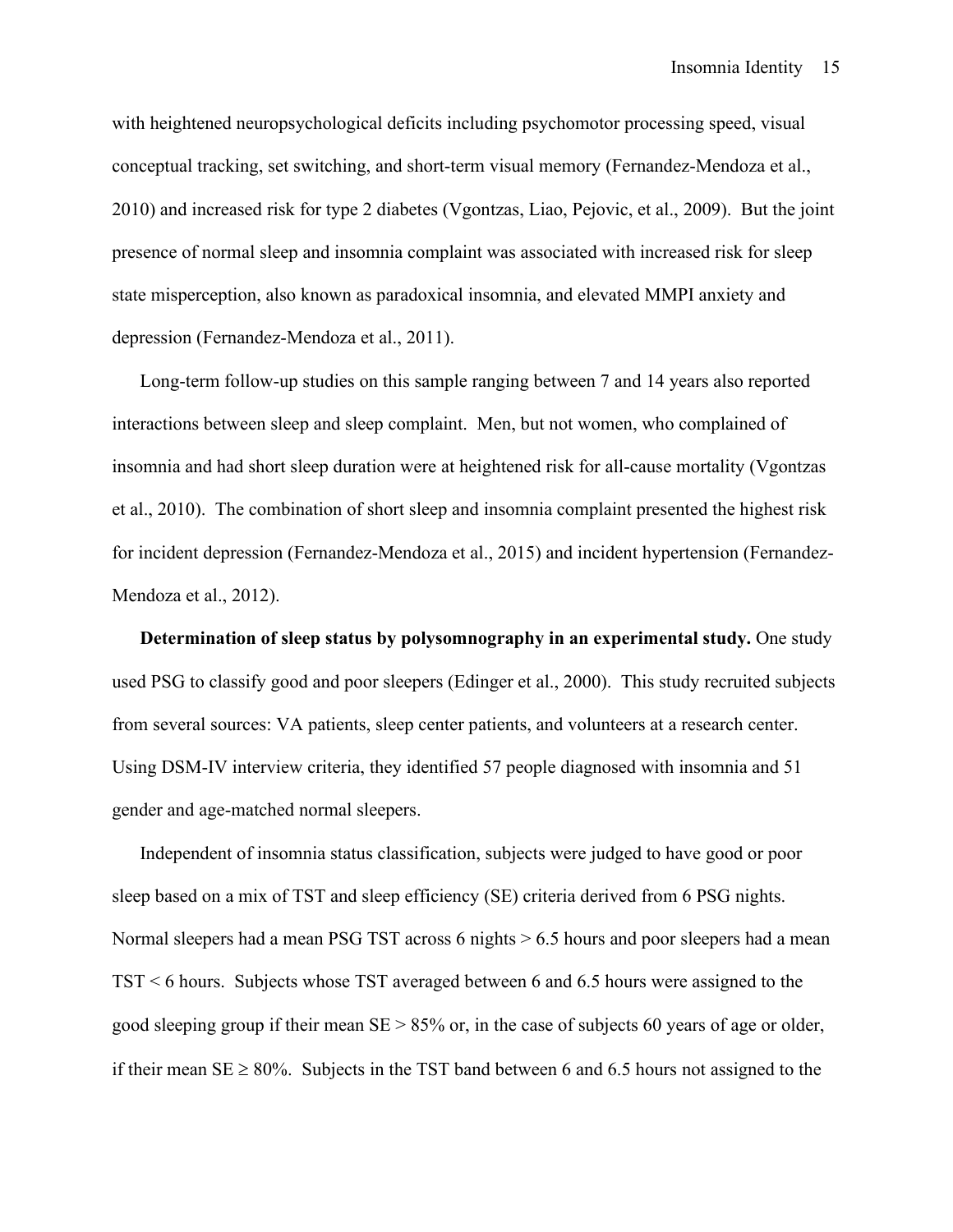good sleeping group were classified as poor sleepers. Thus, by crossing presence or absence of insomnia report with presence or absence of poor PSG sleep, this study produced the same  $2 \times 2$ matrix described in Figure 1.

As shown in Figure 3, 41% of this sample were uncoupled sleepers, meaning their sleep pattern and sleep appraisal were discordant. Based on the top row, 39% (22 of 57) of those who have poor sleep did not assert an insomnia identity, NP. Based on the left column, 39% (22 of 57) of those who claim an insomnia identity were good sleepers, CG. It should be noted that because this was not a random sample, in that about 50% of subjects were recruited from an insomnia clinic and 50% from the community, these data are not generalizable to the population.

Edinger et al. (2000) measured daytime functioning in depression, anxiety, and dysfunctional insomnia related cognitions (five subscales). They found multivariate, but not univariate, statistically significant differences between the quadrants. The pattern across these seven measures was consistent. I will summarize data just for depression and anxiety. Figure 4 reveals an identical pattern for these two outcomes. The two noncomplaining groups reported the least disturbance and the two complaining groups the most. Indeed, contrary to conventional wisdom attributing impairment to poor sleep, sleep complaint absent poor sleep (CG) had the highest levels of both depression and anxiety and poor sleepers absent complaint (NP) the lowest. Elevated depression/anxiety tracked insomnia identity (i.e., insomnia complaint), not poor sleep.

**Older adults.** McCrae et al. (2005) relied on 2 weeks of sleep diaries to classify sleep in 103 older adult volunteers recruited from the community. They used the same quantitative sleep criteria as Lichstein et al. (2003) to differentiate good and poor sleepers (SOL or WASO  $\geq$  31 minutes,  $\geq 3 \times a$  week, for  $\geq 6$  months), and they determined insomnia identity by the presence or absence of a sleep complaint.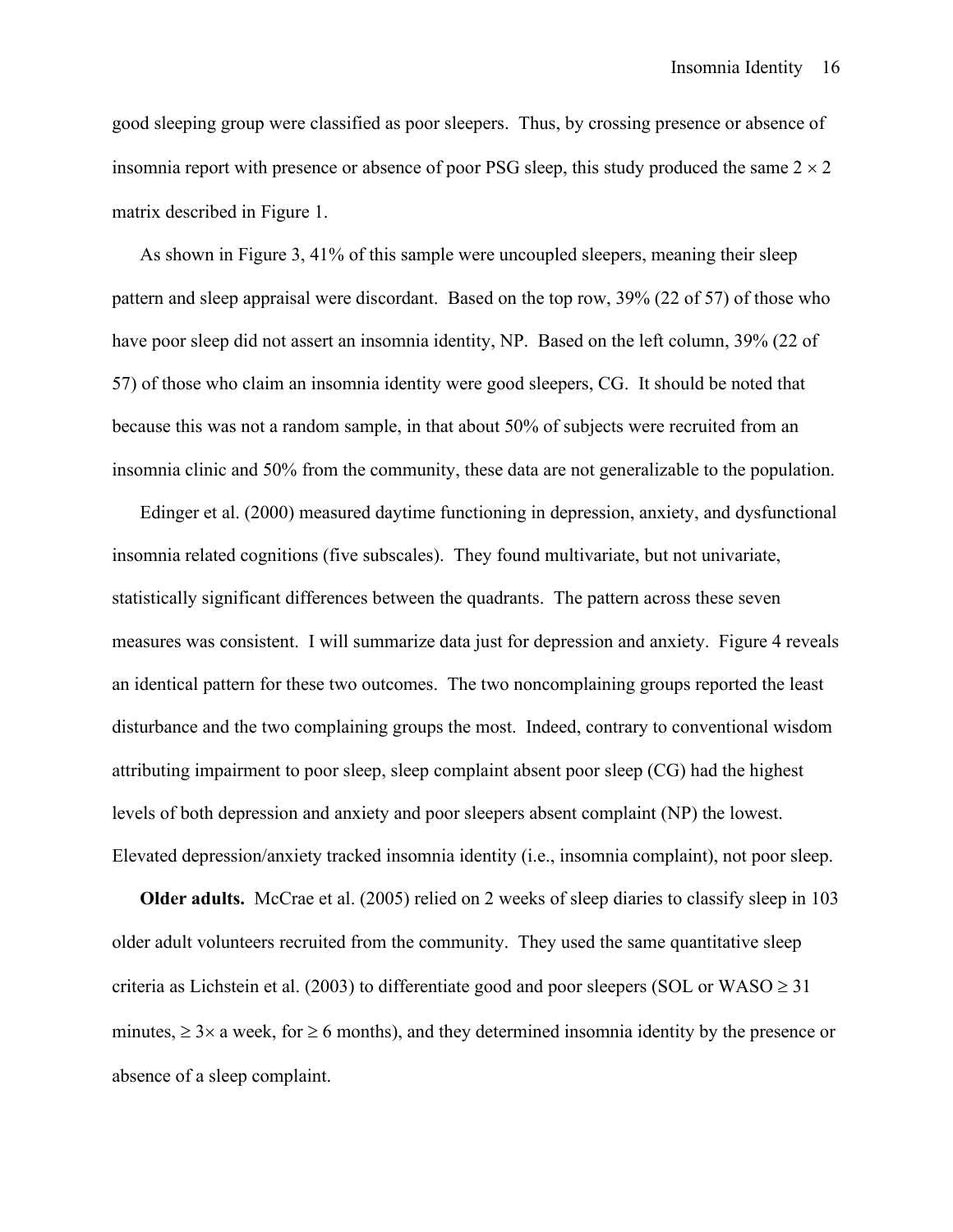As shown in Figure 5, uncoupled sleepers represented a third of the sample. The majority (56%) of poor sleepers did not complain about their sleep (NP, 24 of 43, top row). A third (37%) of individuals who endorsed an insomnia identity were rated as good sleepers (CG, 11 of 30, left column).

Objective sleep, assessed by 2 weeks of actigraphy, confirmed sleep status assignment. Several measures (SOL, SE, total wake time [TWT]) documented worse sleep in CP compared to NG, and one measure (TWT) documented worse sleep in NP compared to NG. It is noteworthy that actigraphy found no significant differences between complaining vs noncomplaining subjects within the good or poor sleep groups, ruling out a sleep confound.

Questionnaires were used to assess common demographic characteristics including count of medications and medical disorders, depression, anxiety, sleepiness, and fatigue. There was a significant main effect for sleep complaint on medical disorders: those who had a sleep complaint regardless of good or poor sleep had more medical disorders. Of the remaining daytime functioning variables, only fatigue produced significant findings: greater fatigue in CG compared to NP.

These improbable results are displayed in Figure 6. The ascending sequence of fatigue impairment with the two noncomplaining groups low and the two complaining groups high and with NP lowest and CG highest exactly replicates the sequence reported by Edinger et al. (2000) for depression and anxiety (see Figure 4).

## **Uncoupled Sleepers: An Integrative Summary**

Table 1 extracts data from Figures 2 and 5 to summarize category counts for CP, NP, CG, and NG from the two studies that reported such data. Edinger et al. (2000) derived these same four categories, but was not a random sample, and therefore does not suit the purposes of this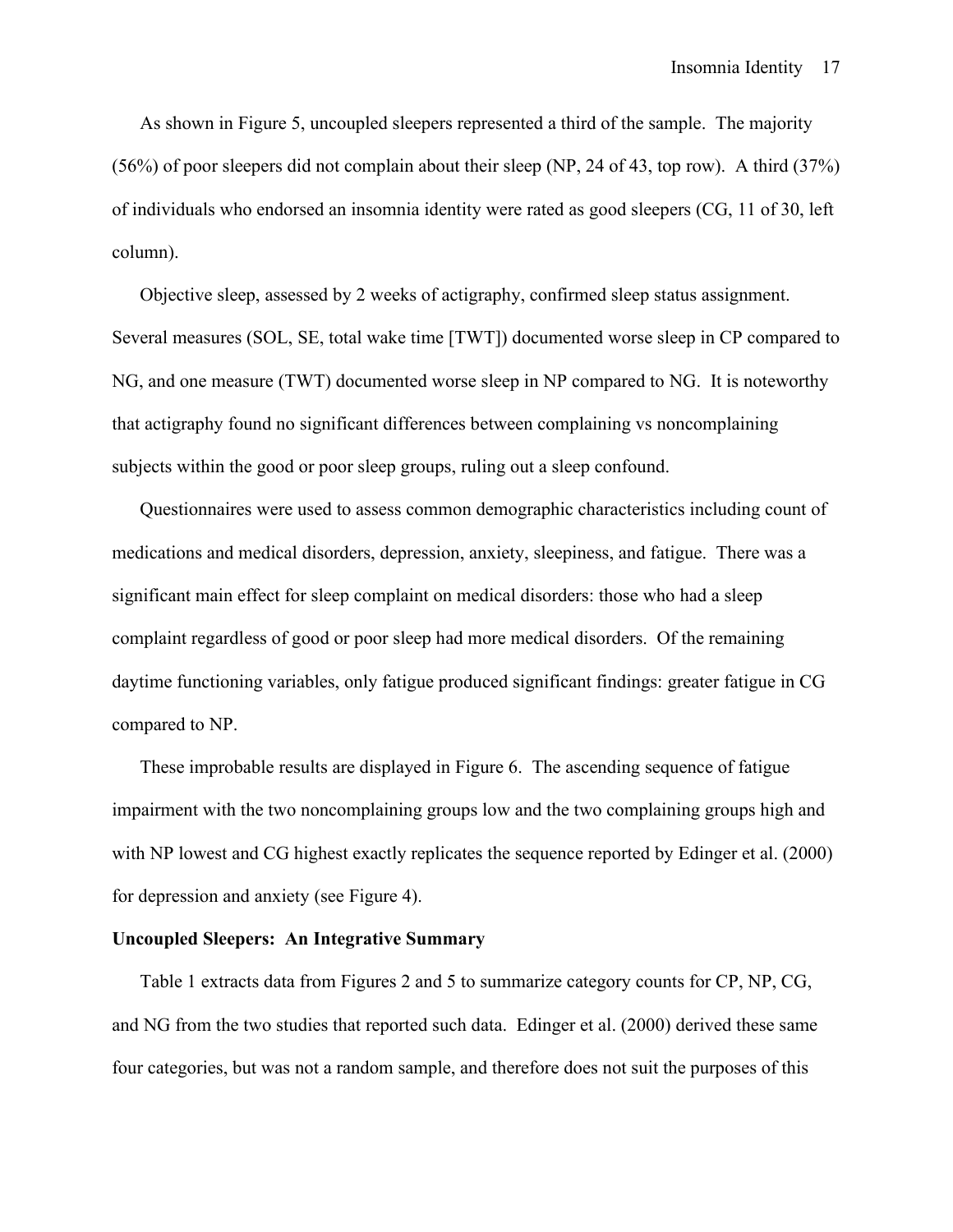analysis.

The percent distributions for these two studies closely replicate, particularly for CP and CG. CP ranged from 18 to 19%, NP from 16 to 23%, CG from 10 to 11%, and NG from 48 to 55%. Combined, a total *N* of 838 reveals 19% of subjects are CP, 17% NP, 11% CG, and 54% NG. Joining categories CP and NG, the sleep/complaint congruous groups, 73% of individuals conform to conventional expectations of sleep and sleep appraisal. Joining categories NP and CG, the sleep/complaint incongruous groups, 28% of individuals are uncoupled sleepers.

Table 2 presents the Penn State Cohort data parallel to Table 1. Three of the studies in this series broke down the total N to support categorical percentages (Fernandez-Mendoza et al., 2011; Fernandez-Mendoza et al., 2010; Vgontzas et al., 2010). The same subjects participated in each of these studies but the Ns varied due to factors such as missing data for specific measures. But the percentages are consistent from one study to the next, and I will focus on the data averaged across the three studies. Because the Penn State Cohort did what amounted to a median split on TST, the proportion of their sample of "poor sleep" groups (CP and NP) was larger than that reported in Table 1, and their normal sleeper groups (CG and NG) smaller. Nevertheless, they did replicate the uncoupled sleep phenomenon, albeit at a lower level. They found 13% of their sample was uncoupled.

The reigning diagnostic systems require both reported poor sleep and a sleep complaint to render an insomnia diagnosis (American Academy of Sleep Medicine, 2014; American Psychiatric Association, 2013), and the present data (Table 1) illustrate the wisdom of this tenet. Consider the two poor sleep categories, CP (19%) and NP (17%). Jointly, they represent 36% of the integrated sample, but 17/36 (47%) of these individuals are not dissatisfied with their sleep. These data suggest that when an insomnia diagnosis is rendered solely on the basis of poor sleep,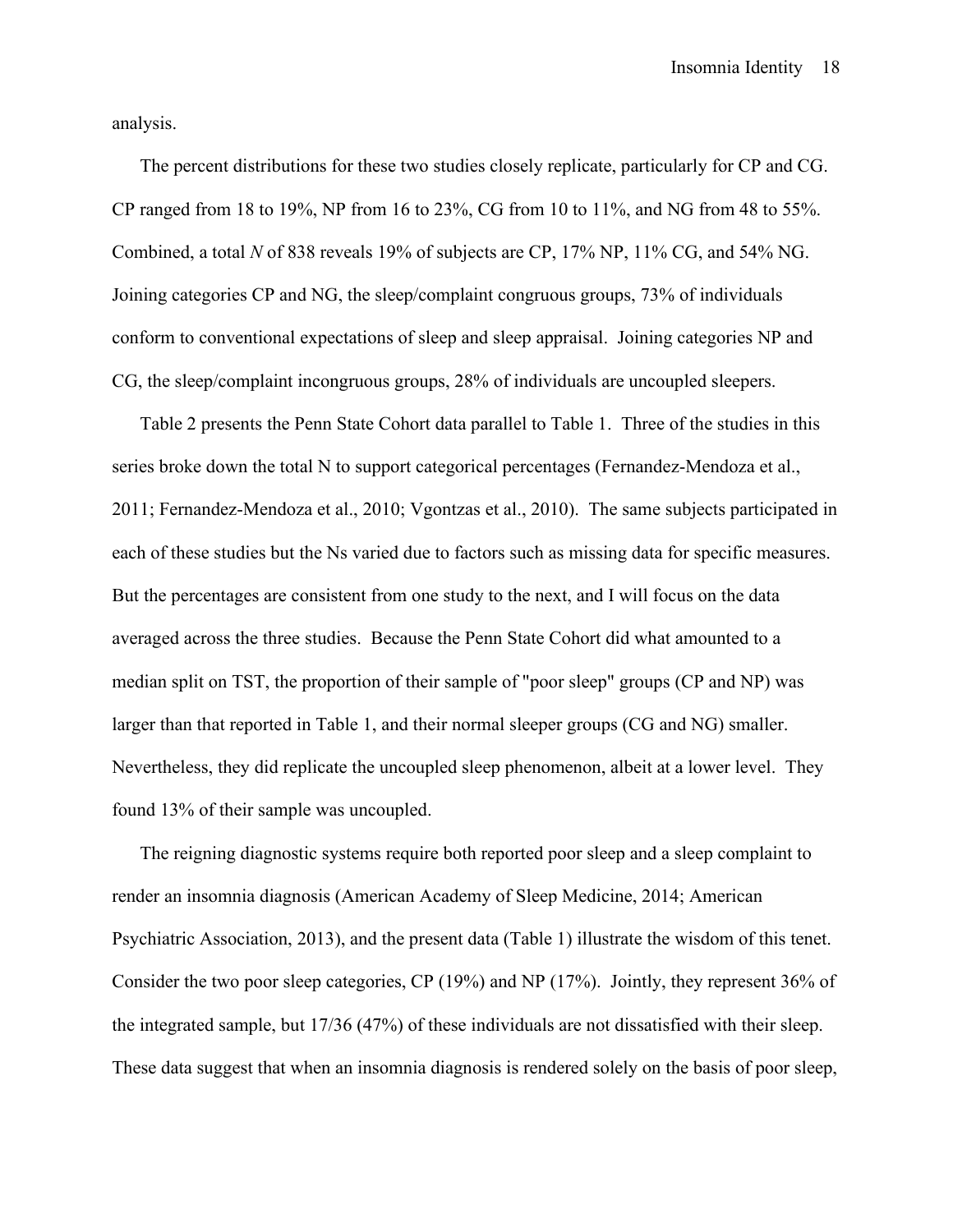it will be wrong 47% of the time according to formal diagnostic criteria. Similarly, consider the two complaint categories, CP (19%) and CG (11%). Jointly, they represent 30% of the sample, but 11/30 (37%) of these individuals do not have poor sleep by conventional standards. These data suggest that when an insomnia diagnosis is rendered solely on the basis of sleep complaint, it will be wrong 37% of the time, and this conclusion is particularly disturbing in two respects. First, it is the sleep complaint that motivates individuals to seek treatment. These are the people most likely to be seen in doctors' offices for insomnia, and for a variety of practical reasons, no more than a token sleep assessment is usually performed. Second, the most common treatment given for insomnia is sleep medication. Based on these data, 37% of the time, hypnotics are prescribed to correct a sleep problem that does not exist. These conclusions are tempered by acknowledging health risk may accrue to NP and to CG even though these individuals do not satisfy formal diagnostic criteria. Idiographic factors will sometimes rightfully outweigh consensus standards.

It is important to note that these data do not come from treatment-seeking individuals, and the current data may not be representative of clinical samples. But it is not known if individuals seeking insomnia treatment are more or less likely to be CG. In the only clinical data available, Edinger et al. (2000) reported on 57 complaining individuals in an insomnia clinic, and 22/57 (Figure 3, 39%) were CG, a rate consistent with that derived from Table 1.

#### **Cognitive Behavior Therapy for Insomnia (CBTi)**

CBTi, the application of cognitive/behavioral science to treat insomnia, was introduced nearly half a century ago. As attested to by numerous reviews and meta-analyses, CBTi claims high efficacy (e.g., Lichstein, Vander Wal, & Dillon, 2012; Morin, Bootzin, et al., 2006; Okajima, Komada, & Inoue, 2011). Within an insomnia identity framework, it may be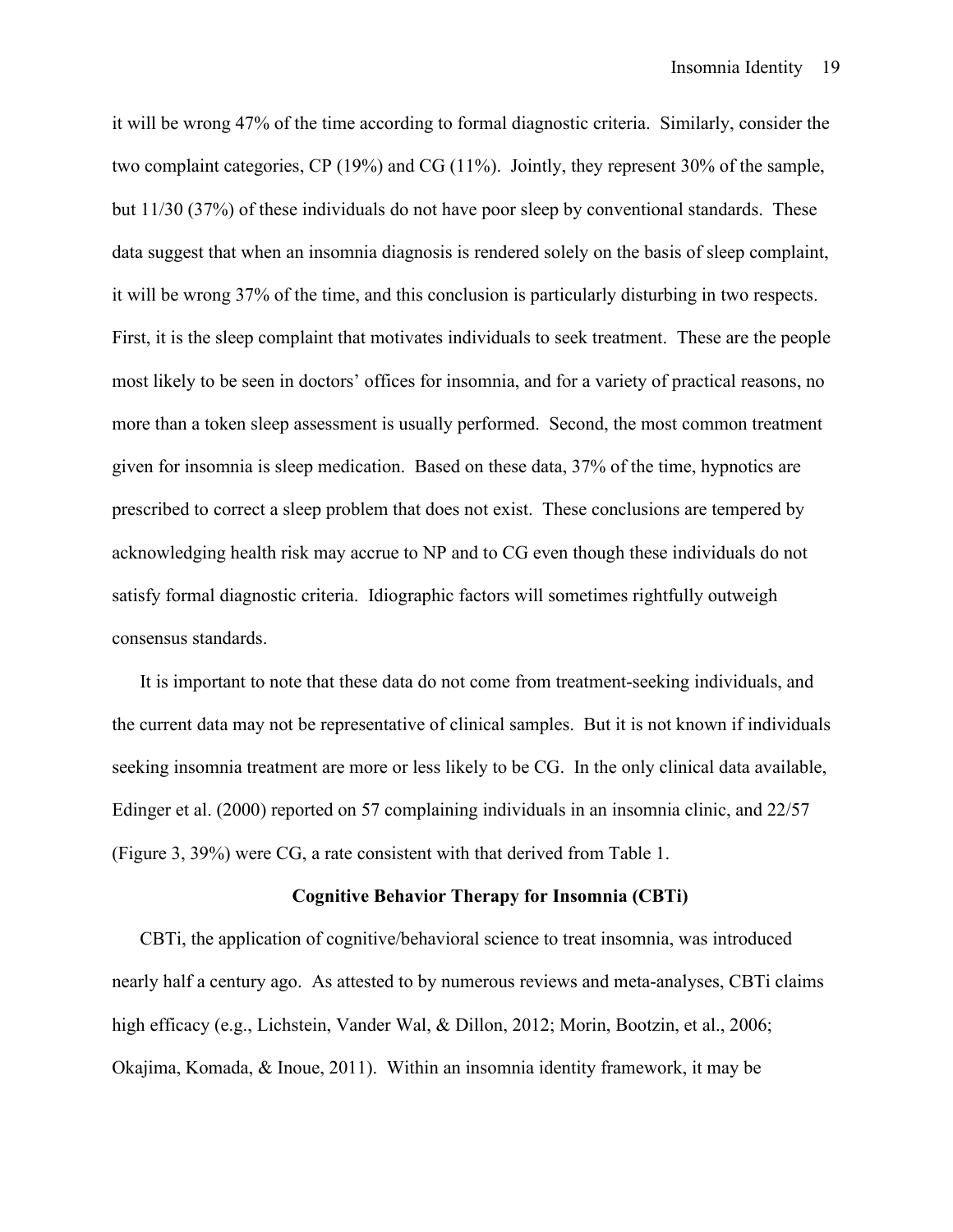worthwhile to reexamine CBTi.

## **A Closer Look at CBTi Efficacy**

CBTi efficacy is not without limitations. Harvey and Tang (2003) pointed out that CBTi has done well but there is substantial room for improvement. Effect sizes, a common indicator of treatment potency, are generally in the medium to large window ranging up to 1.0. In contrast, CBT for other disorders such as depression and anxiety disorders often achieve effect sizes in the 1-2.5 range.

Graded CBTi success depends on the rigor of criteria (Espie, Inglis, & Harvey, 2001; Harvey & Tang, 2003; Morin et al., 1999; Morin, & Wooten, 1996). About 70% of treated subjects have significantly better sleep outcomes than control subjects, 50% of treated subjects exhibit clinically meaningful change, and 30% of people administered CBTi are converted to normal sleepers, but about 20% of people with insomnia are unresponsive to CBTi. By inference, there are neglected aspects of insomnia and there are untested, novel intervention strategies yet to be discovered.

## **Cognitive Processes in CBTi**

Many causes of insomnia have been identified, including perverse conditioning, hyperarousal, biopsychosocial stressors, comorbidity, and genetic vulnerability (Perlis et al., 2011). Arguably more than any other factor, cognitive arousal has marshaled strong evidence in support of its causal role in insomnia.

From the early days of empirical investigations of disturbed sleep, cognitive processes in insomnia commanded much interest (Bootzin, Herman, & Nicassio, 1976; Borkovec, & Fowles, 1973; Hauri, 1969). Years later, the potency of sleep related cognitions was invoked to explain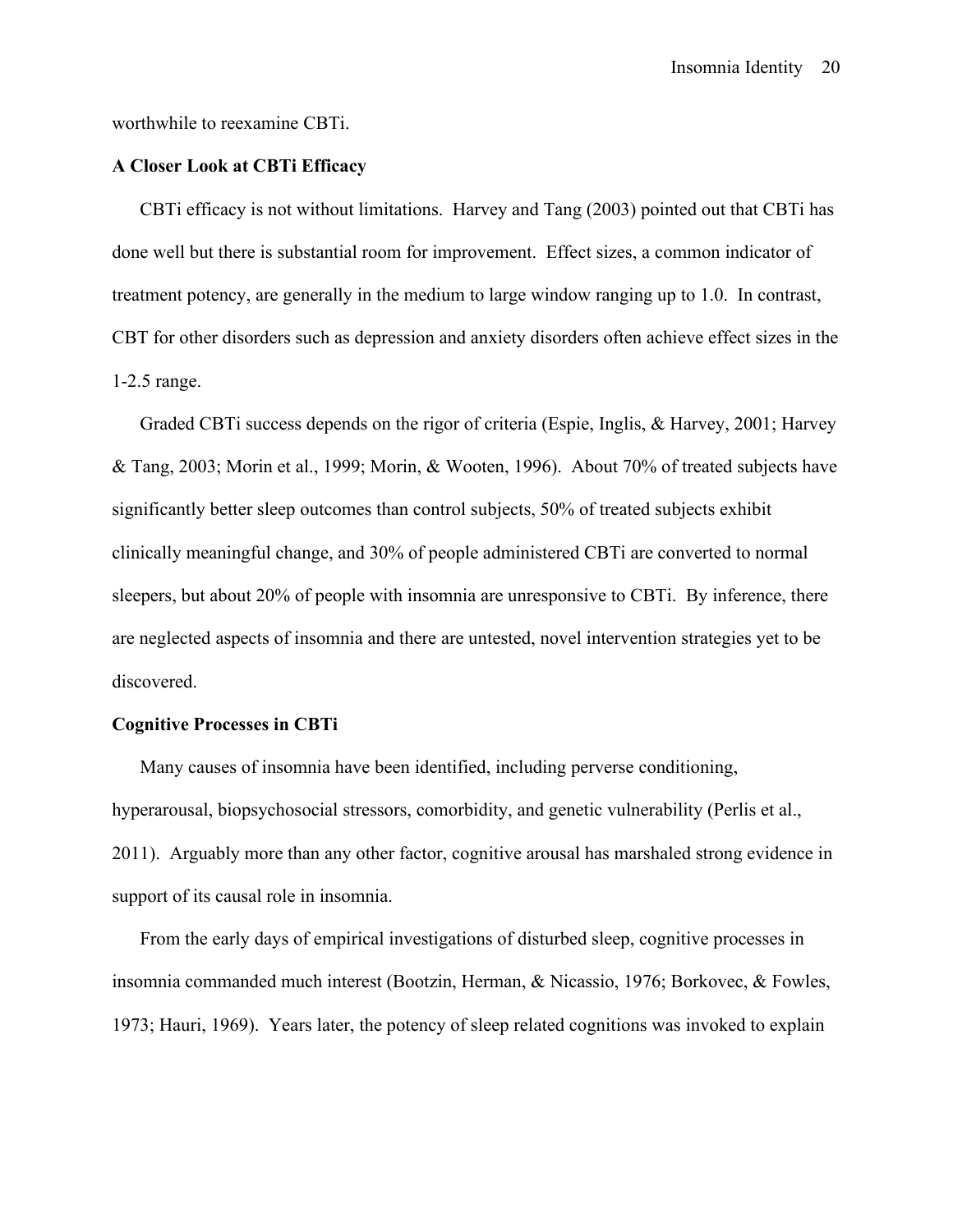sleep versus sleep dissatisfaction asynchrony as a function of sleep-interpreting processes (Lundh & Broman, 2000), a mechanism that may be conceptual kin to insomnia identity.

In more recent times, inventive experimental and descriptive studies from Harvey's lab comparing people with insomnia to normal sleepers more clearly illuminated cognitive mechanisms in insomnia. Compared to normal sleepers, people with insomnia are more prone to complain of elevated cognitive activity at bedtime (Harvey, 2001), worry about sleep at bedtime (Harvey, 2000; Ree & Harvey, 2006; Semler & Harvey, 2004), experience unpleasant images (Nelson & Harvey, 2003a, 2003b), overestimate sleep disturbance (Tang & Harvey, 2004), and indulge sleep-related negativistic thinking (Harvey & Greenall, 2003; Ree, Pollitt, & Harvey, 2006).

This same research group also engaged the alternative methodological strategy of providing differential challenges to two or more groups of people with insomnia. By this approach, Harvey and her collaborators demonstrated that induced sleep perceptions alter daytime functioning (Semler & Harvey, 2005), clock watching exacerbates insomnia (Tang, Schmidt, & Harvey, 2007), and self-monitoring fuels insomnia concerns (Semler & Harvey, 2006, 2007).

Dozens of experimental and descriptive studies from other labs spanning a diverse range of insomnia phenotypes have corroborated Harvey's findings on the role of cognitive arousal. As examples, cognitive arousal fosters disturbed sleep (Carney, Harris, Falco, & Edinger, 2013; Fichten et al., 2001; Morin, Rodrigue, & Ivers, 2003; Wicklow & Espie, 2000), people with insomnia report cognitive arousal has primacy over physiological arousal (Espie, Brooks, & Lindsay, 1989; Lichstein & Rosenthal, 1980; Nicassio, Mendlowitz, Fussell, & Petras, 1985), pre-sleep cognitive arousal was more strongly related to sleep disturbance than pain complaints among chronic pain patients (Byers, Lichstein, & Thorn, 2016; Smith, Perlis, Smith, Giles, &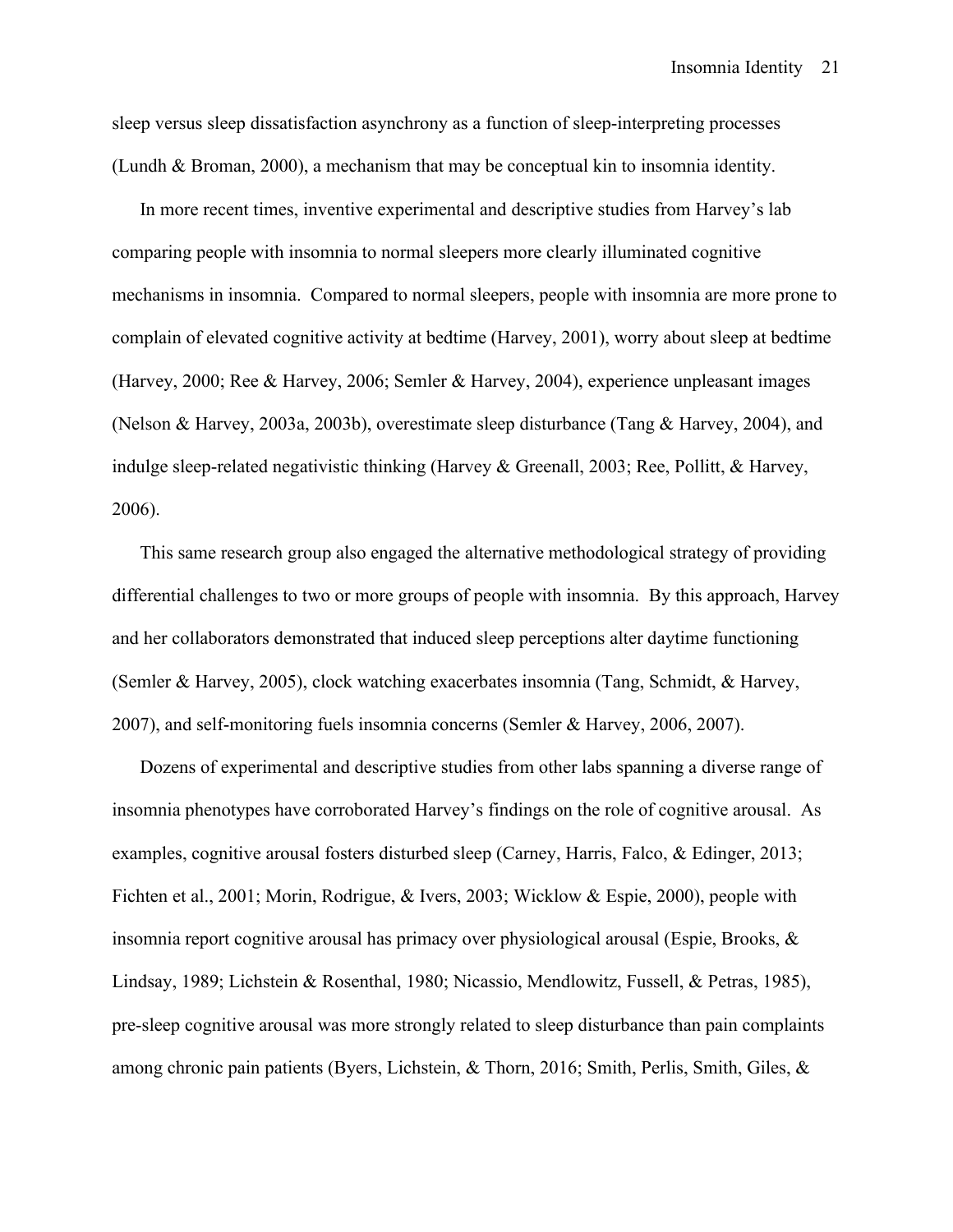Carmody, 2000), people with insomnia have an attentional bias toward the bedroom environment (Jones, Macphee, Broomfield, Jones, & Espie, 2005; MacMahon, Broomfield, & Espie, 2006), and in treatment studies, change in cognitive arousal predicts sleep outcomes (Morin, Blais, & Savard, 2002; Sunnhed & Jansson-Frojmark, 2015).

The evidence affirming the critical role of cognitive arousal in insomnia is overwhelming. But two aspects of cognitive arousal have been neglected in the insomnia literature: catastrophizing and insomnia identity. Catastrophizing has assumed a central position in understanding pain experience (Sullivan et al., 2001), and might apply in equal measure to insomnia. A few studies have explored catastrophizing among people with insomnia (Barclay & Gregory, 2010; Harvey & Greenall, 2003; MacDonald, Linton, & Jansson-Fröjmark, 2008; Winsper & Tang, 2014), but for the most part, this process has remained on the margin of insomnia theory. The second aspect, insomnia identity, shall be the focus of recommendations for future research.

### **A Broad Research Agenda**

There is ample research to substantiate the existence of insomnia identity. But there is a scarcity of research to fully explore the many dimensions of this concept. This section identifies three important areas for future research: sources, clinical mechanisms, and clinical management of insomnia identity. Each part is structured with research hypotheses that may contribute to a more robust understanding of insomnia identity and salient therapeutic processes. It is intended that such plausible speculation will stimulate clarifying research.

## **Hypothesized Sources of Insomnia Identity**

This section speculates on the origins of insomnia identity or immunity to it. Uncoupled sleepers, NP and CG, embody the paradox of insomnia identity and represent two competing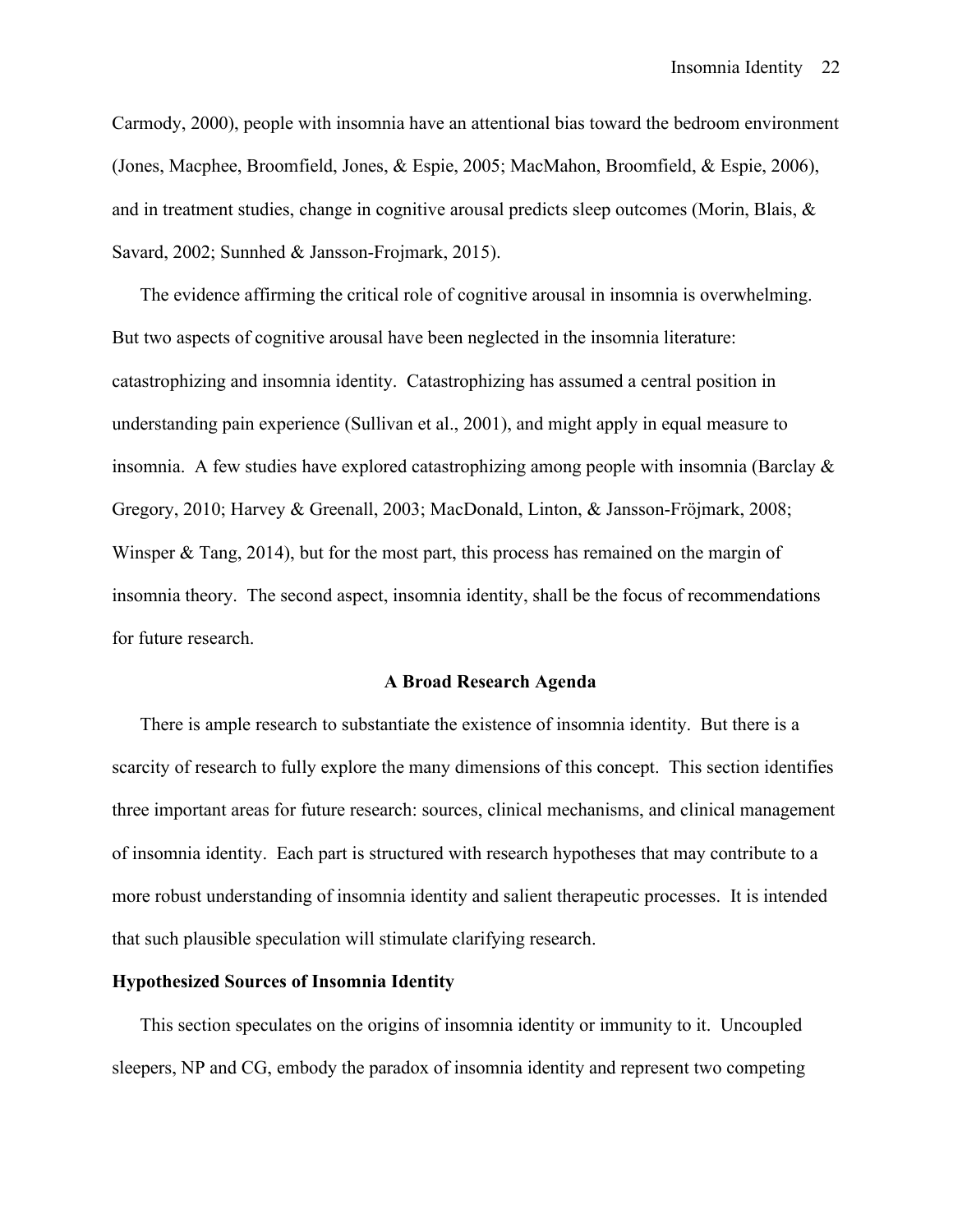processes fostering either increased risk for or protection from insomnia identity. The challenge is to understand the origins of how people become disposed toward or resistant to this belief system.

**Demography.** There are well established risk factors for insomnia, including older age, female gender, a history of transient insomnia episodes, low socio-economic status, and medical/psychiatric comorbidity (Lichstein, Taylor, McCrae, & Petrov, 2017). Might there be demographic, comorbidity, and insomnia profile predictors of endorsing or resisting insomnia identity? As plausible examples, perhaps the emergence of insomnia identity is mediated by exposure to nonsleep chronic illness, or perhaps multiple moderators such as gender, marital status, and advanced or delayed sleep phase combine to instigate or insulate sleep effects on insomnia identity.

**Paradoxical insomnia, skewed sleep expectations, or preconception?** Individuals who falsely perceive sleep disturbance have been labeled subjective insomnia, sleep state misperception, and more recently, paradoxical insomnia (Edinger & Krystal, 2003). These individuals self-report severe sleep pattern disturbance, but this is disconfirmed by PSG, and daytime impairment proportional to their complaint is absent. Though this is a sleep/sleep complaint uncoupling, it is of a different sort than is described herein in two respects. First, misperceived sleep does not have a role in insomnia identity uncoupling, as these individuals might self-report poor sleep without a sleep complaint (NP) or report what appears to be good sleep with a sleep complaint (CG). Second, reversing the pattern of paradoxical insomnia, daytime impairment among individuals described as uncoupled in the present context is proportional to their sleep complaint, but not to their sleep.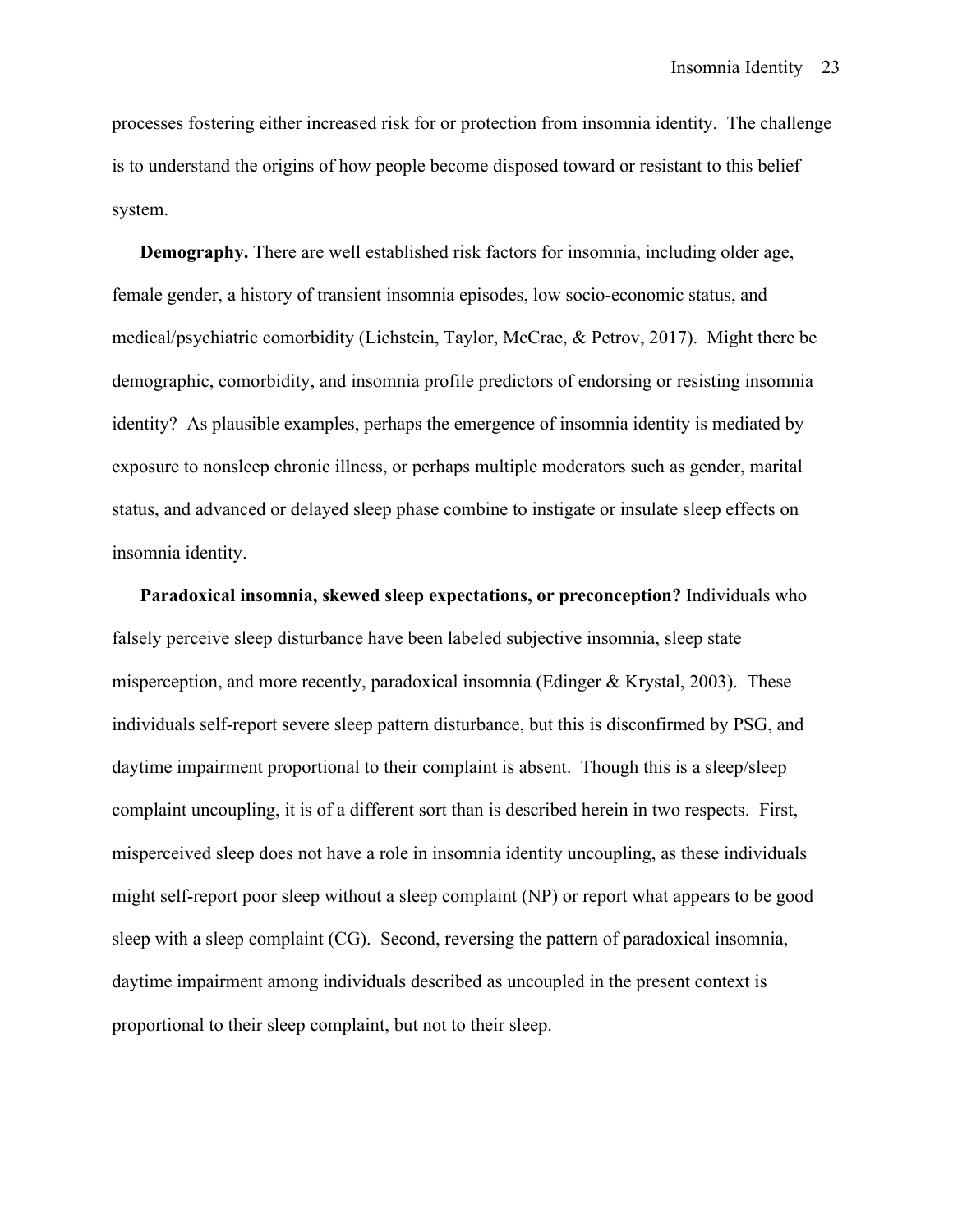Insomnia identity uncoupling is more likely a problem of unrealistic sleep standards. Subjects convinced that normal sleepers fall asleep in less than 10 minutes may conclude that their own SOL of 15 minutes, containing a hefty 50% wake appendage, evinces serious insomnia. The widening gap between one's sleep and perceived normal sleep may fortify convictions of sleep pathology (Mulla et al., in press). This is a testable hypothesis. I predict more stringent sleep expectations among CG than others.

Alternatively, sleep standards may be reasonable but idiosyncratic. Clinicians' diagnostic decisions regarding mental disorders are more strongly driven by theory than symptom (Kim & Ahn, 2002a). Because individuals' favored theories vary in interpreting a common set of symptoms, this is a biasing mechanism that undermines diagnostic reliability. Laypersons exhibit a similar process in judging mental illness (Kim & Ahn, 2002b). Individuals may have preconceptions of what constitutes insomnia that causes them to endorse an insomnia identity based on a symptom profile that would be disconfirming to others. With regard to CG, it is unknown what weighted combination of symptom features drives their conviction.

**Nonrestorative sleep (NRS).** Much is not known about people who awaken in the morning complaining about the quality of their sleep and not feeling well-rested, unaccompanied by subjective or objective evidence of sleep disturbance (Stone, Taylor, McCrae, Kalsekar, & Lichstein, 2008). But it is known that NRS is not unusual and carries with it impaired daytime functioning.

The recently developed, well-validated Restorative Sleep Questionnaire (Drake et al., 2014) provides an important research tool to investigate the relation between insomnia identity and NRS. I hypothesize that heightened levels of NRS occur among good sleepers who profess an insomnia identity (CG).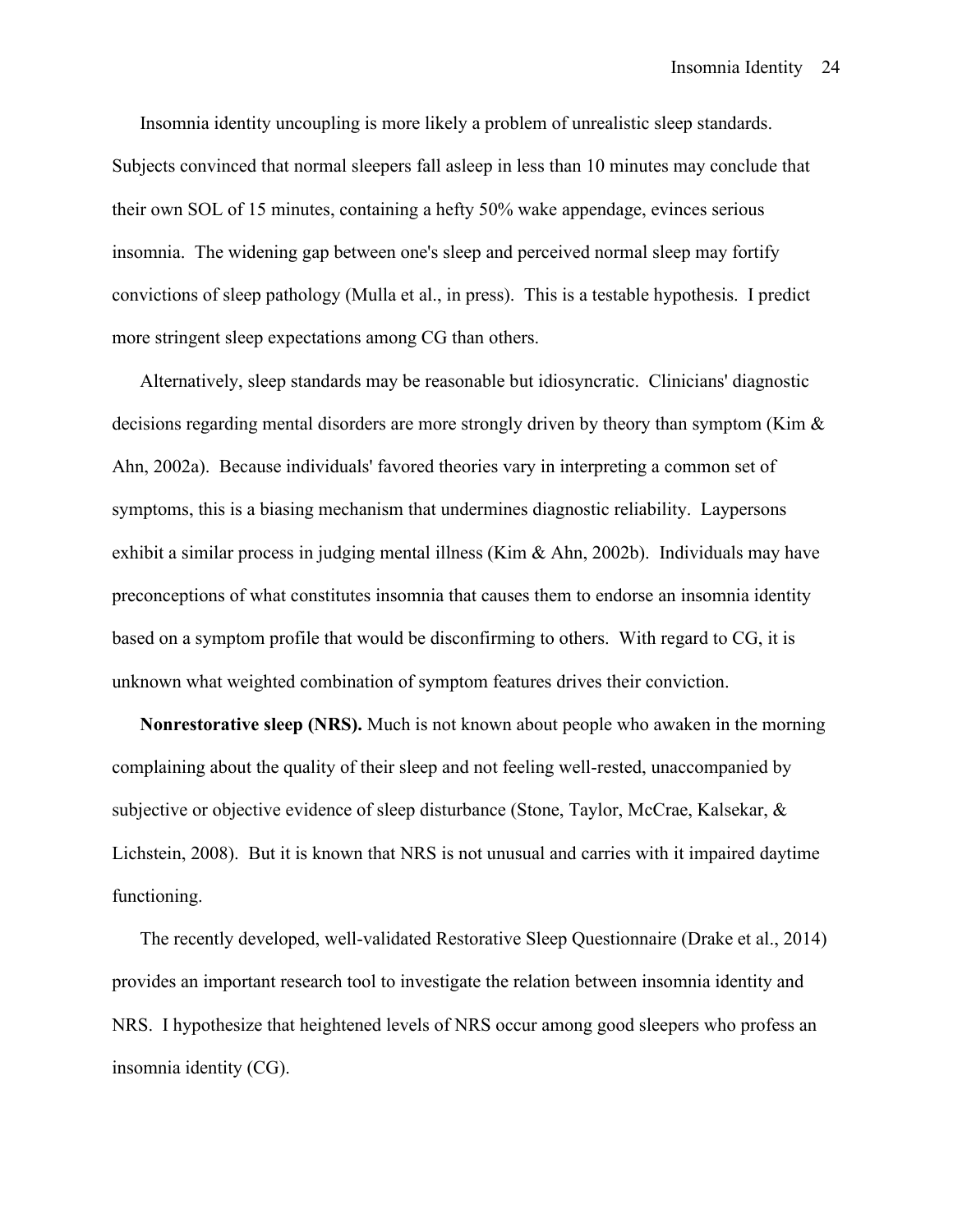**Personality bias.** There are personality types who are bent on complaining though there is weak underpinning (CG) or who defy complaining even when confronted by adversity (NP). Unexplained or unfounded health complaints are not uncommon (Nezu, Nezu, & Lombardo, 2001), and may reflect characterological bias. If this were true, then we would expect CG would also be more prone to exhibit or complain about other medical/psychiatric disorders. But this may not be a fair test because of the high comorbidity found in insomnia. A more revealing investigation would be to determine if CG are more inclined to complain about general life circumstances unrelated to health.

If we consider CG exhibit elements of hypochondriasis, there is no comparable diagnosis for the opposite of hypochondriasis, NP. But there are personality traits that dispose individuals to minimize health complaints. Happy (Lyubomirsky, King, & Diener, 2005), sociable (Berscheid, 2003) people are less likely to report physical symptoms and more likely to claim higher health satisfaction. To extrapolate, it may be worthwhile to investigate if positive affect and social support congregate more strongly with NP. Conversely, might grumpy, lonely people be prone to CG?

## **Hypothesized Clinical Mechanisms of Insomnia Identity**

This section speculates on insomnia identity clinical processes and effects. Insomnia identity is likely not dichotomous. It is graded and the strength of insomnia identity exerts a proportional influence on clinical mechanisms. Based on studies of cognitive processes in insomnia, discussed above, I assume that nocturnal vigilance, negative attentional bias toward sleep imperfections, and worry about sleep processes and effects flourish when an individual affirms an insomnia identity. I hypothesize that insomnia identity is an organizing structure that mobilizes alerting responses. If this is true, then the following clinical mechanisms are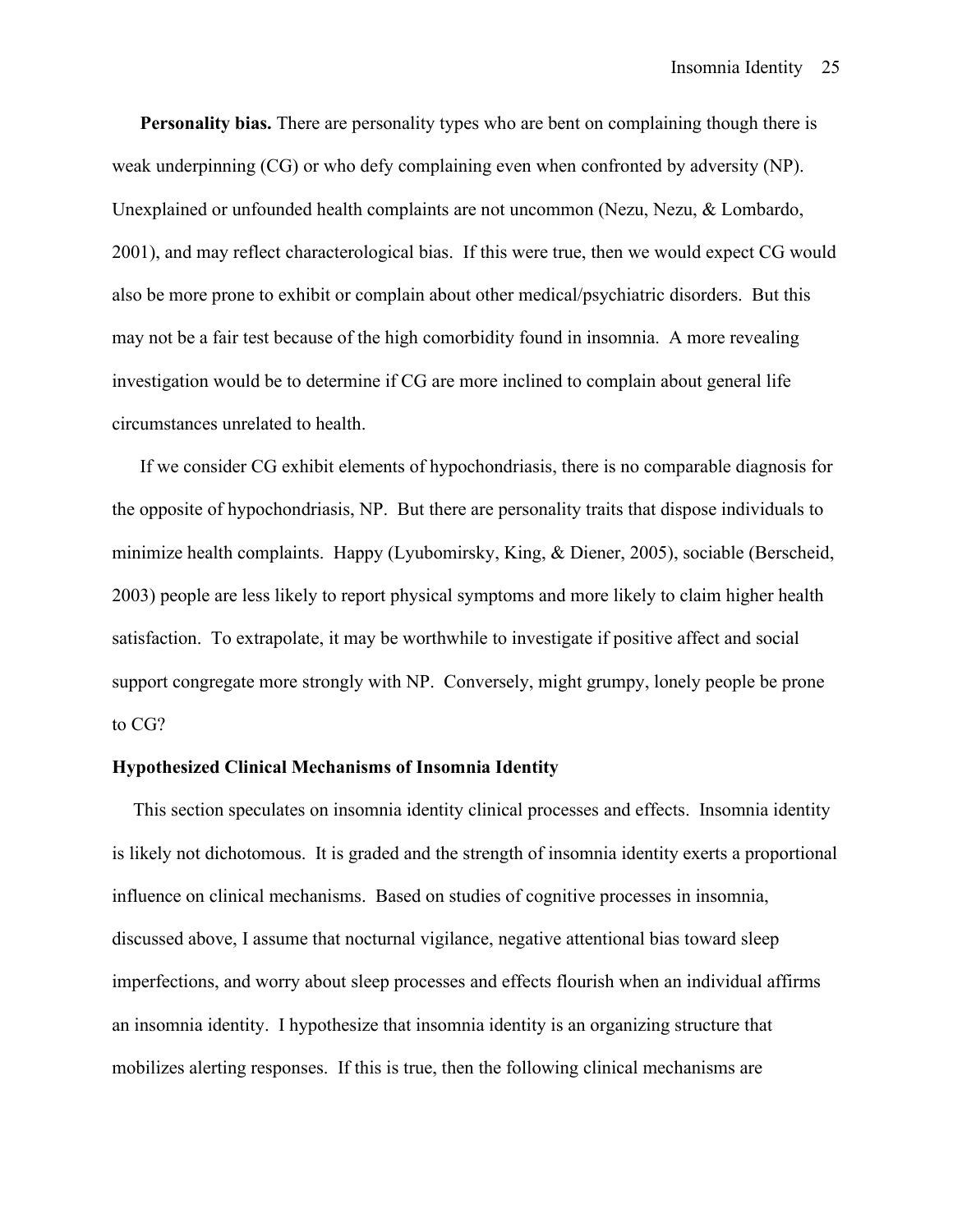predictable.

**Therapist outcome expectations**. It has long been known that therapists who expect positive outcomes are more likely to obtain them (Frank, 1968). There are no data on therapists' views of how amenable people with insomnia are or if patients' insomnia identity is infectious. Therapy may suffer when therapists' outcome expectations are tainted by patients' fractious insomnia identity.

**Insomnia identity fuels chronicity.** Perhaps insomnia identity fits the role of predisposition in Spielman's 3P Model (Spielman, Conroy, & Glovinsky, 2003). It primes the individual's vulnerability to psychological/physical stress and sensitizes the individual to sleep irritants, thereby also fueling the second stage of the model, precipitants. Indeed, insomnia identity could emerge at any point along this hypothesized path, including the third phase, perpetuation, and help sustain insomnia. Spielman's Model traces the evolution of insomnia from an acute, transient disturbance to a chronic disorder, and insomnia identity may be one of the foundational factors motivating this path.

**Insomnia identity is a drag on treatment.** Insomnia treatment response should be inversely proportional to the strength of one's insomnia identity, assuming insomnia identity is not one of the treatment targets. Treatment is pushing against conviction. I anticipate two mechanisms by which insomnia identity may operate as a moderator variable. A strong insomnia identity may take a toll on patient motivation by discounting sleep gains and fostering discouragement. And a strong insomnia identity may sabotage therapy progress by curtailing adherence, given the aforesaid demotivation. In either case, this would appear as psychotherapeutic resistance motivated by cognitive-behavioral processes (Jahn & Lichstein, 1980).

**Insomnia identity provokes recurrence.** The depression literature has drawn on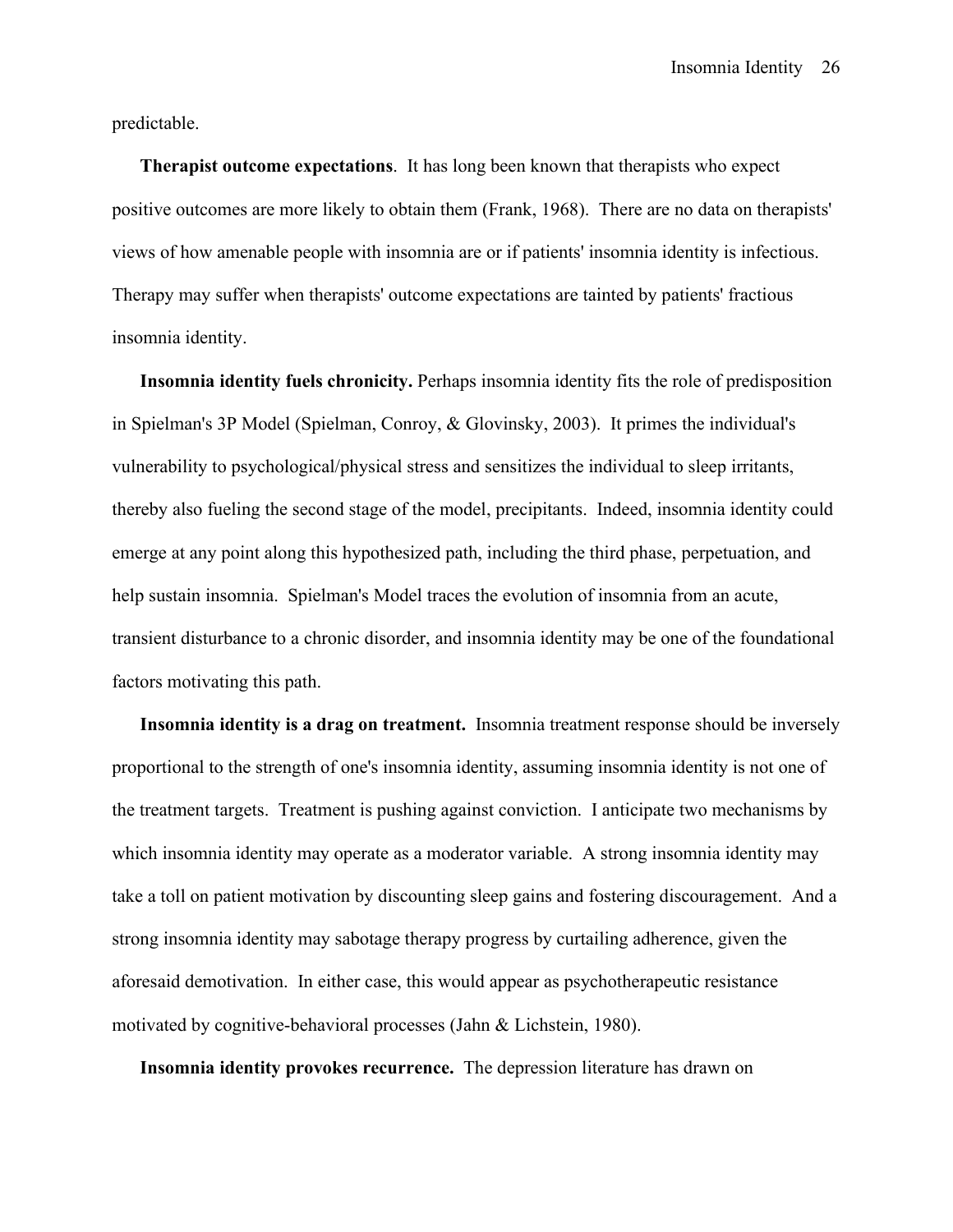psychological scar theory to partly explain recurrence (Burcusa & Iacono, 2007; Elgersma, Glashouwer, Bockting, Penninx, & de Jong, 2013). This concept postulates that a depressive episode corrupts the individual's sensitization to stress, social interactions, cognitions, or personality, rendering the person more vulnerable to future episodes.

An analogous process may be instigated by insomnia identity in individuals who have experienced sleep disturbance. An insomnia episode will not necessarily instill a strong insomnia identity in all individuals. I predict that individuals who emerge from a bout of insomnia with a strong insomnia identity are more likely to engage in worry, vigilance, and negative attentional bias with regard to insomnia triggers or even mild-moderate symptoms of disturbed sleep. These individuals are sleep scarred and are thereby more likely to have recurrent insomnia.

## **Hypothesized Clinical Management of Insomnia Identity**

This section speculates on interventions to mitigate insomnia identity. I identify established treatments or variations on treatments that could be fruitful in altering insomnia identity. If insomnia identity is a construct worth intervention, then this goal is served by the independent assessment of sleep and sleep complaint. The insomnia treatment literature does not routinely conduct such dual assessment, but this may prove valuable in illuminating mechanisms in the insomnia syndrome.

Mindfulness is an effective intervention for insomnia (Black, O'Reilly, Olmstead, Breen, & Irwin, 2015; Ong et al., 2014), and perhaps its calming influence would make it well-suited for defusing insomnia identity, but this mechanism has not been evaluated. Plausibly, persons with the strongest insomnia identity would benefit the most from mindfulness based treatments, including acceptance and commitment therapy (Hayes, Strosahl, & Wilson, 2011). The concept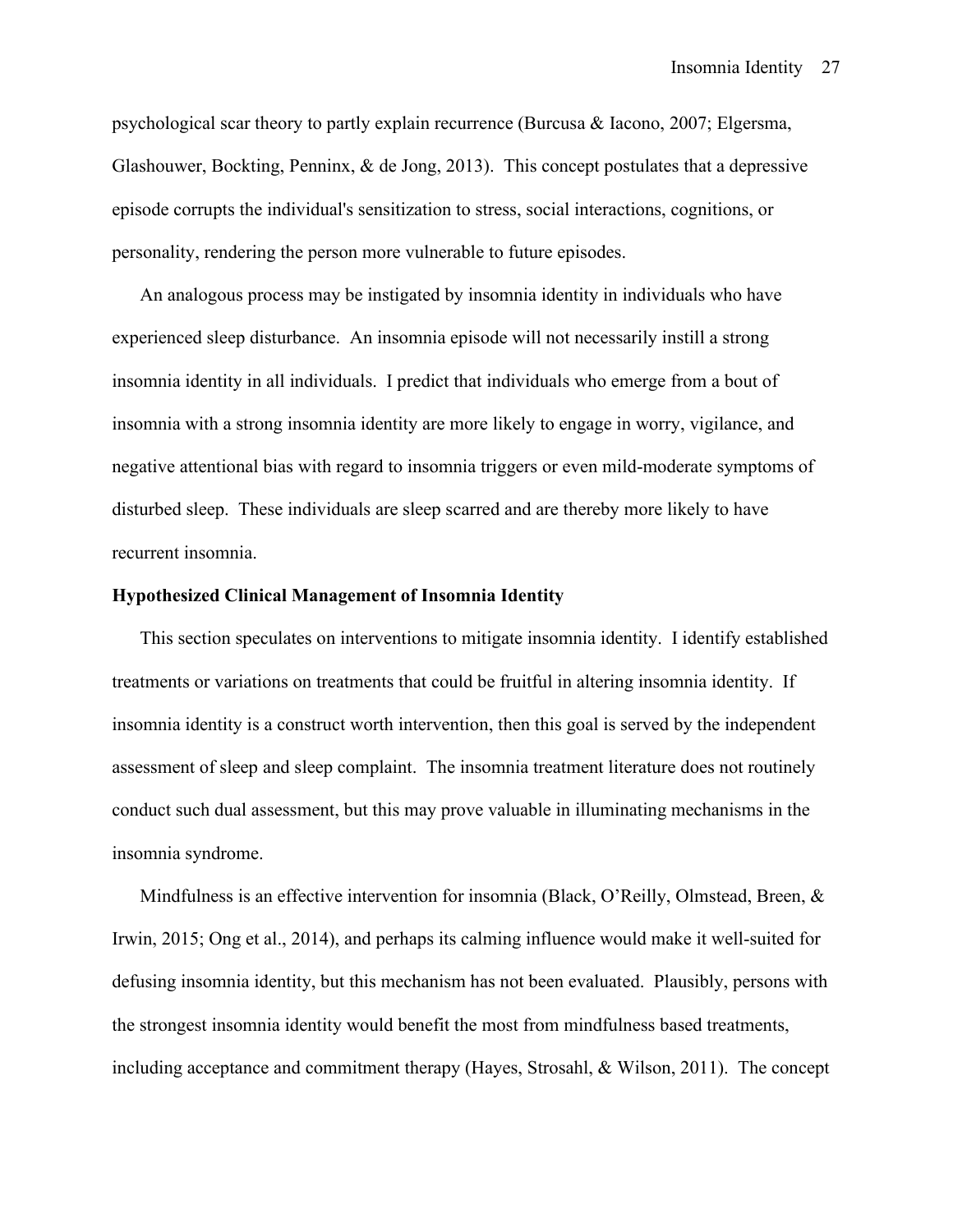of metacognition, thoughts about thoughts, has gained traction as an exacerbating influence in many domains and is likely relevant to insomnia identity (Ong, Ulmer, & Manber, 2012; Palagini et al., 2016). Mindfulness/acceptance therapies hold the promise of metacognitive deactivation.

A perspective that is easily distinguished from mindfulness therapies is rational emotive behavior therapy (Walen, DiGiuseppe, & Dryden, 1992). This approach attempts to modify maladaptive cognitions and sometimes takes the form of a Socratic method. Following are examples of questions that can be posed to clients to initiate a discussion designed to challenge and reform core beliefs of an insomnia identity.

- What are your standards for normal sleep?
- How did you derive your standards for normal sleep?
- How close do you have to be to these standards to consider yourself a normal sleeper?
- Can you be a normal sleeper if you are not a perfect sleeper?
- Does having troubled sleep change the way you think about yourself?
- What do you think the impact of seeing yourself as an insomniac is?
- If your sleep improved, how would that change the way you think about yourself?

This line of questioning is similar to that in cognitive therapy for insomnia (Morin et al., 2000), but possesses a greater emphasis on the person's self-concept compared to attitudes about sleep and sleep consequences.

### **Discussion**

When sleep self-appraisal is disengaged from sleep, perception carries more weight than actuality. Perceived sleep disturbance poses a health risk, even when accompanied by good sleep. Perceived satisfactory sleep confers no health risk, even in the presence of disturbed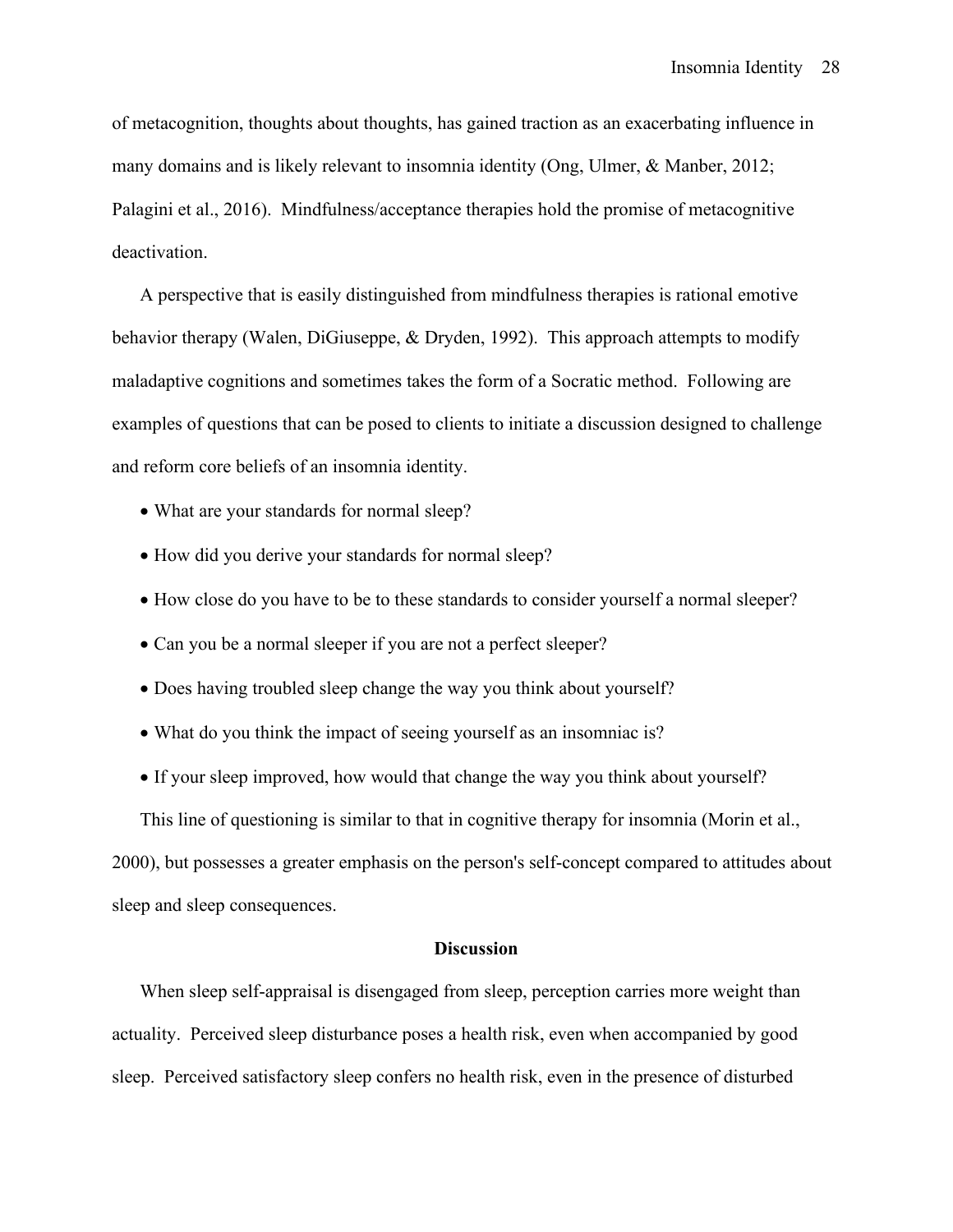sleep. These findings have been replicated across labs, age groups, methods of sleep assessment, and measures of impaired health.

Although the presence of causal influence, characterization of causal mechanisms, and the direction of causality between reported poor sleep, sleep complaint, and impaired daytime functioning are poorly understood, these are correlated attributes. Specifically, none of the studies reported in this article address causality associated with insomnia identity. The intimate linkage between these three processes has long been formally recognized in the diagnostic systems and continues in both the DSM-5 (American Psychiatric Association, 2013 ) and ICSD-3 (American Academy of Sleep Medicine, 2014). By definition, if you do not complain about your sleep, you may still experience daytime dysfunction, but you do not have insomnia. However, recognition of the linkage between sleep complaint and daytime impairment in the absence of poor sleep, i.e., CG, constitutes a paradigm shift in understanding insomnia mechanisms that commands corresponding changes in assessment and treatment of insomnia. In this conceptualization, sleep self-appraisal takes precedence over sleep, a position previously advocated by Ohayon, Caulet, Priest, and Guilleminault (1997). If the preponderance of insomnia health risk is conveyed by insomnia identity, not sleep, then insomnia identity should be among the primary insomnia outcome measures by which treatment is judged.

The seven studies from the Penn State Cohort (Fernandez-Mendoza et al., 2011; Fernandez-Mendoza et al., 2010; Fernandez-Mendoza et al., 2015; Fernandez-Mendoza et al., 2012; Vgontzas, Liao, Bixler, et al., 2009; Vgontzas et al., 2010; Vgontzas, Liao, Pejovic, et al., 2009) took a different approach from the other studies testing this phenomenon in studying the interaction between sleep and complaint. They were primarily interested in short sleep effects and essentially did a median split on TST from one PSG night to identify short and normal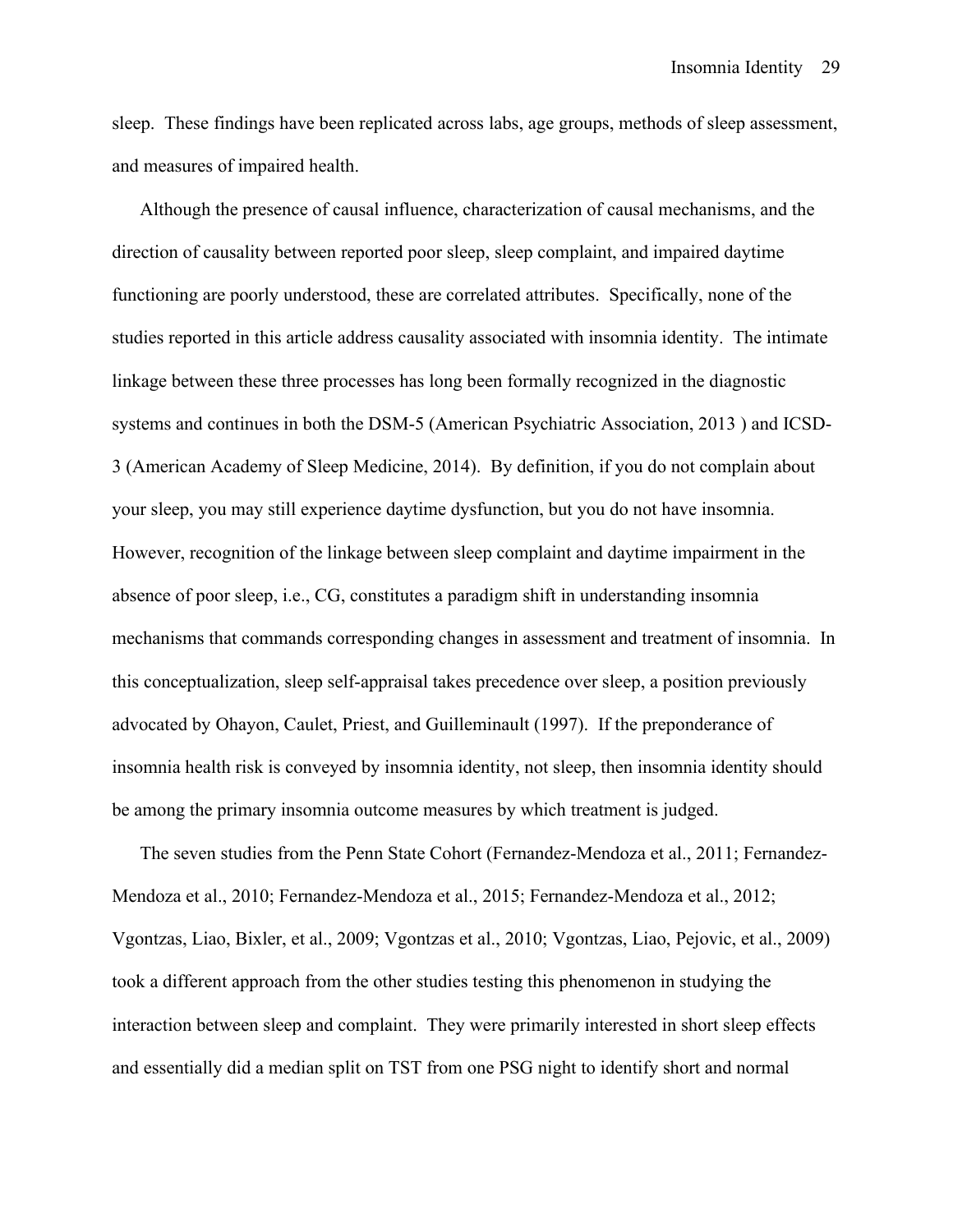sleepers separated by a 6-hour boundary. Their group assignment method departs from others in this review and may be testing a different process than good and poor sleep. Yet nevertheless, they consistently found the joint operation of insomnia identity and short sleep conferred elevated health risk, as did other labs. However, unlike several other studies (Edinger et al., 2000; McCrae et al., 2005; Ustinov et al., 2010; Woosley et al., 2016), but one of their studies found that the co-occurrence of insomnia identity and good sleep (CG) also conferred elevated health risk (Fernandez-Mendoza et al., 2011).

In order to identify uncoupling, a good versus poor sleep determination is made, and this assessment is inexact. All of the studies in this literature relied on a variety of quantitative sleep parameters. Consensual agreement on these standards is lacking, the boundaries are fuzzy, and individual sleep needs vary. Perhaps, some uncoupled individuals are responding to qualitative as opposed to quantitative dimensions of sleep. No study used sleep stages or EEG anomalies to discriminate good and poor sleepers. For example, beta EEG intrusion may sway sleep appraisal (Perlis, Smith, Andrews, Orff, & Giles, 2001). And no study used measures outside of routine sleep assessment, such as brain glucose metabolism, which varies between people with insomnia and normal sleepers (Kay et al., 2016). Patients may be drawing on a wider range of information to judge their sleep than are sleep researchers.

The proportion of people with insomnia that have a strong insomnia identity is unknown. But for those that do, it follows that interventions focusing on sleep behavior, such as stimulus control and sleep restriction, are likely to secure smaller benefits for daytime functioning than interventions aimed at easing feverish insomnia identity cognitions. People seek insomnia treatment because they are unhappy with their sleep. According to Table 1, I documented 244 unhappy sleepers (CP = 156 + CG = 88), but CG accounted for 36% of these 244 people (88  $\div$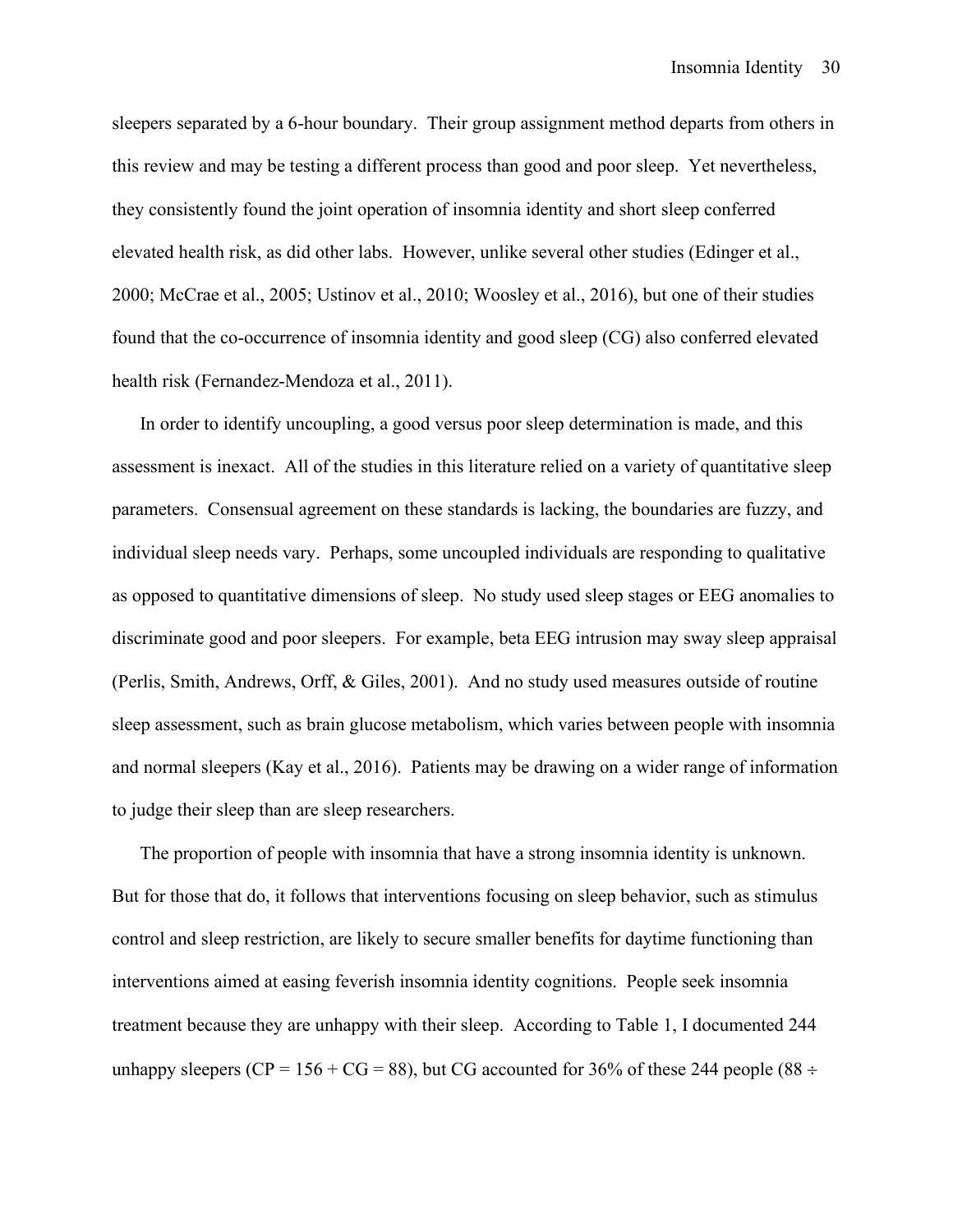244). These figures are based on population sampling and may not generalize to clinical populations. Edinger et al. (2000) studied treatment seeking individuals and found that 39% of them were CG (Figure 3), closely replicating Table 1. If 36-39% of the clinical population are CG, then interventions like stimulus control and sleep restriction are attempting to modify good sleep behavior in these individuals. Even more disturbing, perhaps 36-39% of people treated for insomnia have been prescribed hypnotics and exposed to hypnotic side effects, when sleep was already good.

According to the most recent recommendations by the American Academy of Sleep Medicine (Littner et al., 2003), PSG is not recommended in the routine assessment of insomnia, other forms of sleep monitoring such as actigraphy and sleep diaries are not required, and the most common clinical practice is to assess sleep by interview. These practice guidelines may not work well for uncoupled sleepers because the evaluation of sleep and sleep complaint are not well differentiated by interview.

NP do not show up at our clinics or volunteer for clinical research. They are a clinically invisible population. But NP is an interesting group and could perhaps inform us about healthy traits, such as resilience, coping, and stubborn optimism. The vast literature on psychological factors in illness, has focused on personality predictors of disease, but has also revealed the hypo-reactivity of Type B personality, a harbinger of health (Smith & Gallo, 2001). It would be helpful to learn the source of NP and processes by which it is acquired.

A critical role of review papers is to plan a course of future research (Torraco, 2005), and the usual importance of this aspect is elevated further in reviews of nascent research areas. The research agenda described earlier in this paper identifies three main areas of inquiry: sources, clinical mechanisms, and clinical management of insomnia identity. I suggest plausible avenues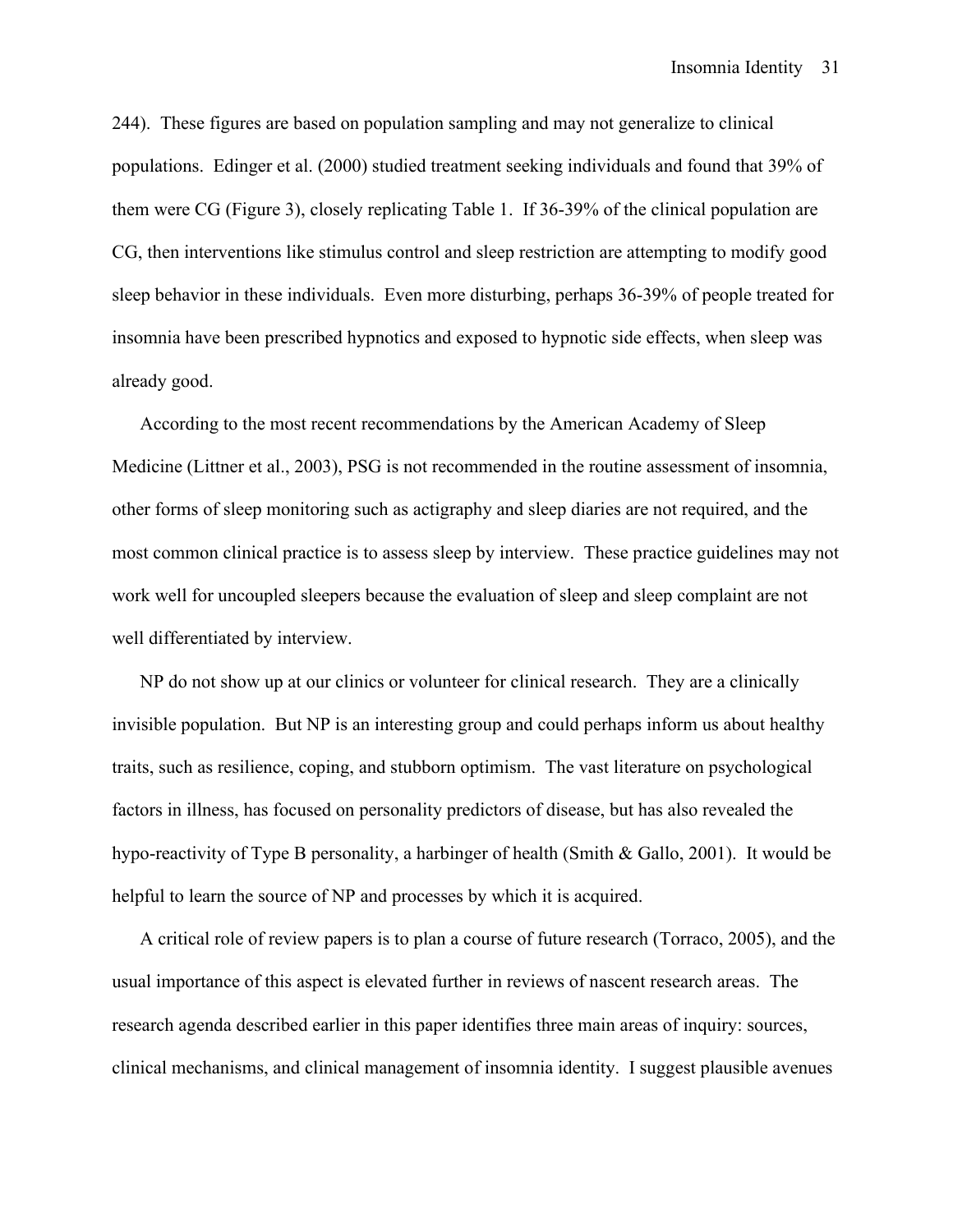of investigation for each topic to strategically expand knowledge of this concept, illuminate its import, and curb its impact. These lines of research hold the promise of securing incremental therapeutic gains for people with insomnia.

When dread intermingles with sleep, the bedroom is a neutral or welcoming environment by day, a dystopia by night. But for some, though the night problem exists only in their mind, it still degrades experience during both night and day. Findings that sleep and sleep complaints are not always synchronous are not new. Investigators have long observed discrepancies between sleep and sleep complaints (Adam, Tomeny, & Oswald, 1986; Carskadon et al., 1976; Ohayon et al., 1997; Rosa & Bonnet, 2000), but the research reported in this paper engaged in systematic inquiry to more clearly reveal salient attributes and established the foundation for a science of uncoupled sleepers.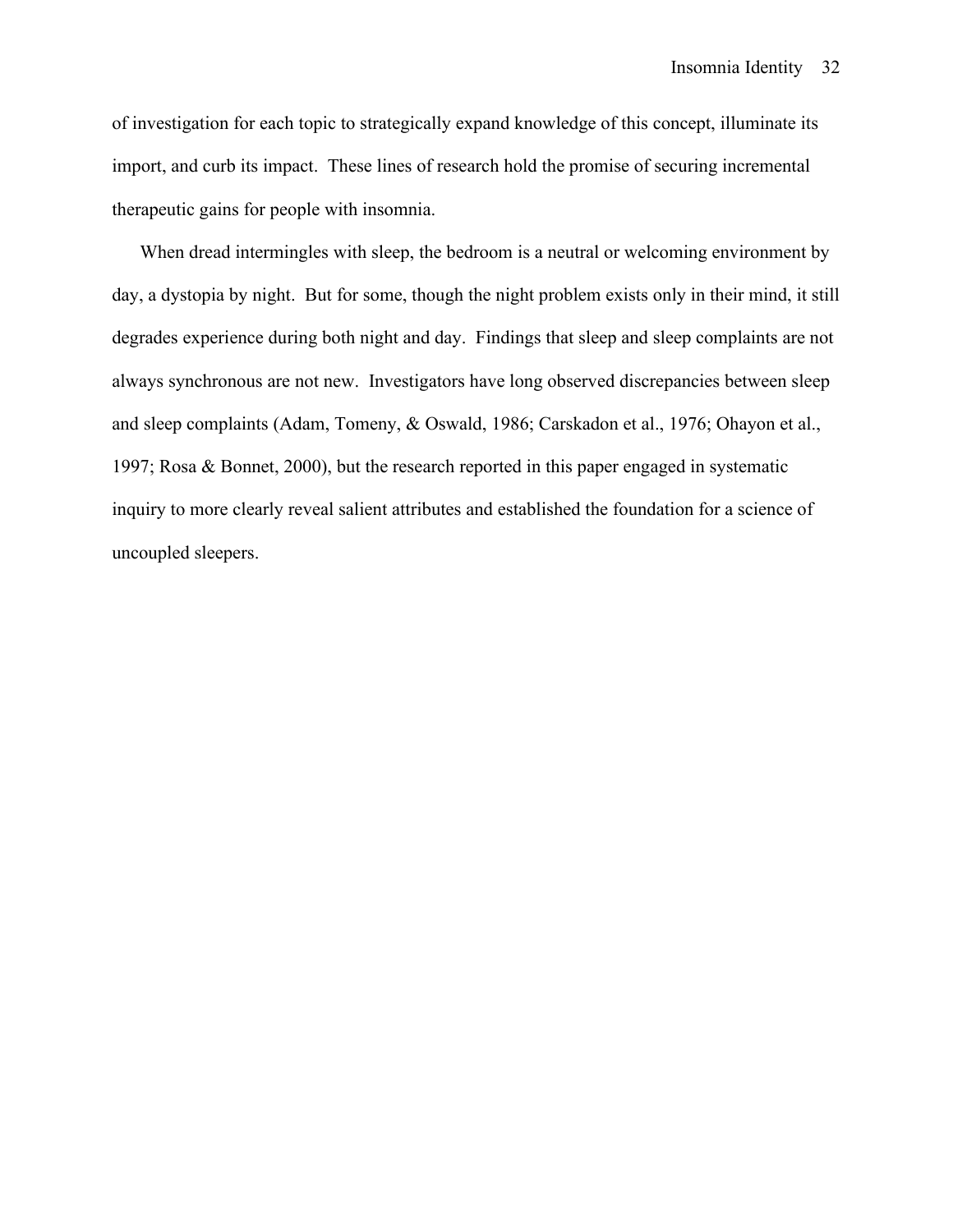## Acknowledgements

This research did not receive any specific grant from funding agencies in the public, commercial, or not-for-profit sectors.

This paper benefitted from comments on an earlier draft by graduate students, Sarah Emert and

Hylton Molzof, and colleagues, Daniel Buysse and Christina McCrae.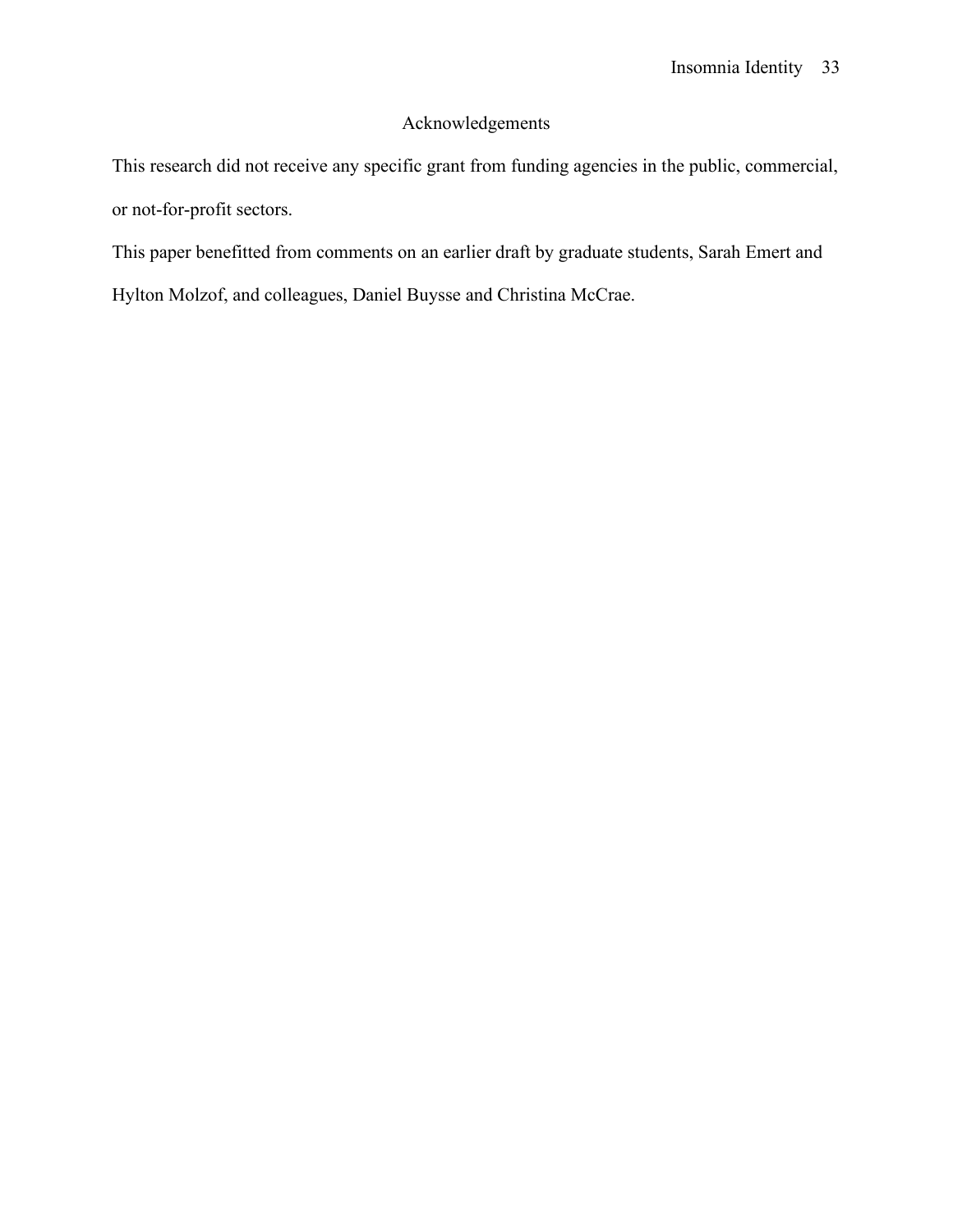## **References**

- Adam, K., Tomeny, M., & Oswald, I. (1986). Physiological and psychological differences between good and poor sleepers. *Journal of Psychiatric Research, 20*, 301-316.
- Aikens, J. E., & Rouse, M. E. (2005). Help-seeking for insomnia among adult patients in primary care. *Journal of the American Board of Family Practice, 18*, 257-261.
- Alapin, I., Fichten, C. S., Libman, W., Creti, L., Bailes, S., & Wright, J. (2000). How is good and poor sleep in older adults and college students related to daytime sleepiness, fatigue, and ability to concentrate? *Journal of Psychosomatic Research*, *49*, 381-390.
- American Academy of Sleep Medicine. (2014). *International classification of sleep disorders, third edition: Diagnostic and coding manual*. Darien, IL: Author.
- American Psychiatric Association. (2013). *Diagnostic and statistical manual of mental disorders, fifth edition, DSM-5*. Arlington, VA: Author.
- Barclay, N. L., & Gregory, A. M. (2010). [The presence of a perseverative iterative style in poor](http://eds.b.ebscohost.com/ehost/viewarticle?data=dGJyMPPp44rp2%2fdV0%2bnjisfk5Ie46bJNt6q3Ta%2bk63nn5Kx95uXxjL6orUq0pbBIr6ueS7irs1KzrJ5oy5zyit%2fk8Xnh6ueH7N%2fiVaunrk6xrK9Irq62PurX7H%2b72%2bw%2b4ti7iPHv5j7y1%2bVVv8SkeeyzsEiur6tJs66zS6umrkmk3O2K69fyVeTr6oTy2%2faM&hid=117)  [vs. good sleepers.](http://eds.b.ebscohost.com/ehost/viewarticle?data=dGJyMPPp44rp2%2fdV0%2bnjisfk5Ie46bJNt6q3Ta%2bk63nn5Kx95uXxjL6orUq0pbBIr6ueS7irs1KzrJ5oy5zyit%2fk8Xnh6ueH7N%2fiVaunrk6xrK9Irq62PurX7H%2b72%2bw%2b4ti7iPHv5j7y1%2bVVv8SkeeyzsEiur6tJs66zS6umrkmk3O2K69fyVeTr6oTy2%2faM&hid=117) *Journal of Behavior Therapy and Experimental Psychiatry, 41*, 18-23.
- Bartlett, D. J., Marshall, N. S., Williams, A., & Grunstein, R. R. (2008). Predictors of primary medical care consultation for sleep disorders. *Sleep Medicine, 9*, 857–864.
- Bathgate, C. J., Edinger, J. D., Wyatt, J. K., & Krystal, A. D. (2016). Objective but not subjective short sleep duration associated with increased risk for hypertension in individuals with insomnia. *Sleep, 39*, 1037–1045.
- Benca, R. M. (2005). Diagnosis and treatment of chronic insomnia: A review. *Psychiatric Services, 56*, 332–343.
- Berscheid, E. (2003). The human's greatest strength: Other humans. In L. G. Aspinwall & U. M. Staudinger (Eds.), *A psychology of human strengths: Fundamental questions and future*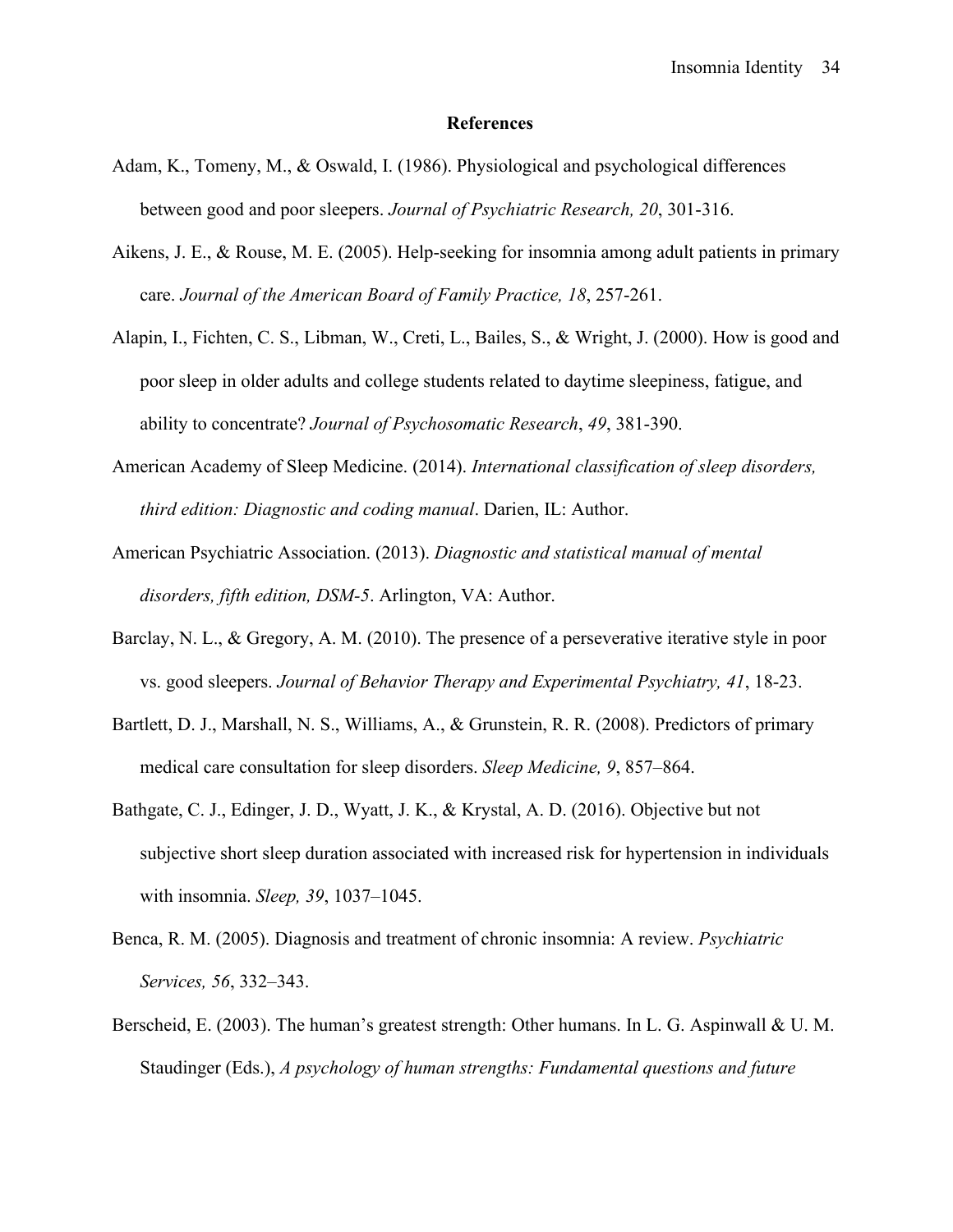*directions for a positive psychology* (pp. 37–47). Washington, DC: American Psychological Association.

- Black, D. S., O'Reilly, G. A., Olmstead, R., Breen, E. C., & Irwin, M. R. (2015). Mindfulness meditation and improvement in sleep quality and daytime impairment among older adults with sleep disturbances: A randomized clinical trial. *JAMA Internal Medicine, 175*, 494-501.
- Bootzin, R. R., Herman, C. P., & Nicassio, P. (1976). The power of suggestion: Another examination of misattribution and insomnia. *Journal of Personality and Social Psychology, 34*, 673-679.
- Borkovec, T. D., & Fowles, D. C. (1973). Controlled investigation of the effects of progressive and hypnotic relaxation on insomnia. *Journal of Abnormal Psychology, 82*, 153-158.
- Burcusa, S. L., & Iacono, W. G. (2007). Risk for recurrence in depression. *Clinical Psychology Review, 27*, 959-985.
- Byers, H. D., Lichstein, K. L., & Thorn, B. E. (2016). Cognitive processes in comorbid poor sleep and chronic pain. *Journal of Behavioral Medicine, 39*, 233-240.
- Carey, T. J., Moul, D. E., Pilkonis, P., Germain, A., & Buysse, D. J. (2005). Focusing on the experience of insomnia. *Behavioral Sleep Medicine, 3*, 73-86.
- Carney, C. E., Harris, A. L., Falco, A., & Edinger, J. D. (2013). The relation between insomnia symptoms, mood, and rumination about insomnia symptoms. *Journal of Clinical Sleep Medicine, 9*, 567-575.
- Carskadon, M. A., Dement, W. C., Mitler, M. M., Guilleminault, C., Zarcone, V. P., & Spiegel, R. (1976). Self-reports versus sleep laboratory findings in 122 drug-free subjects with complaints of chronic insomnia. *American Journal of Psychiatry, 133*, 1382-1388.

Corrigan, P. (2004). How stigma interferes with mental health care. *American Psychologist, 59*,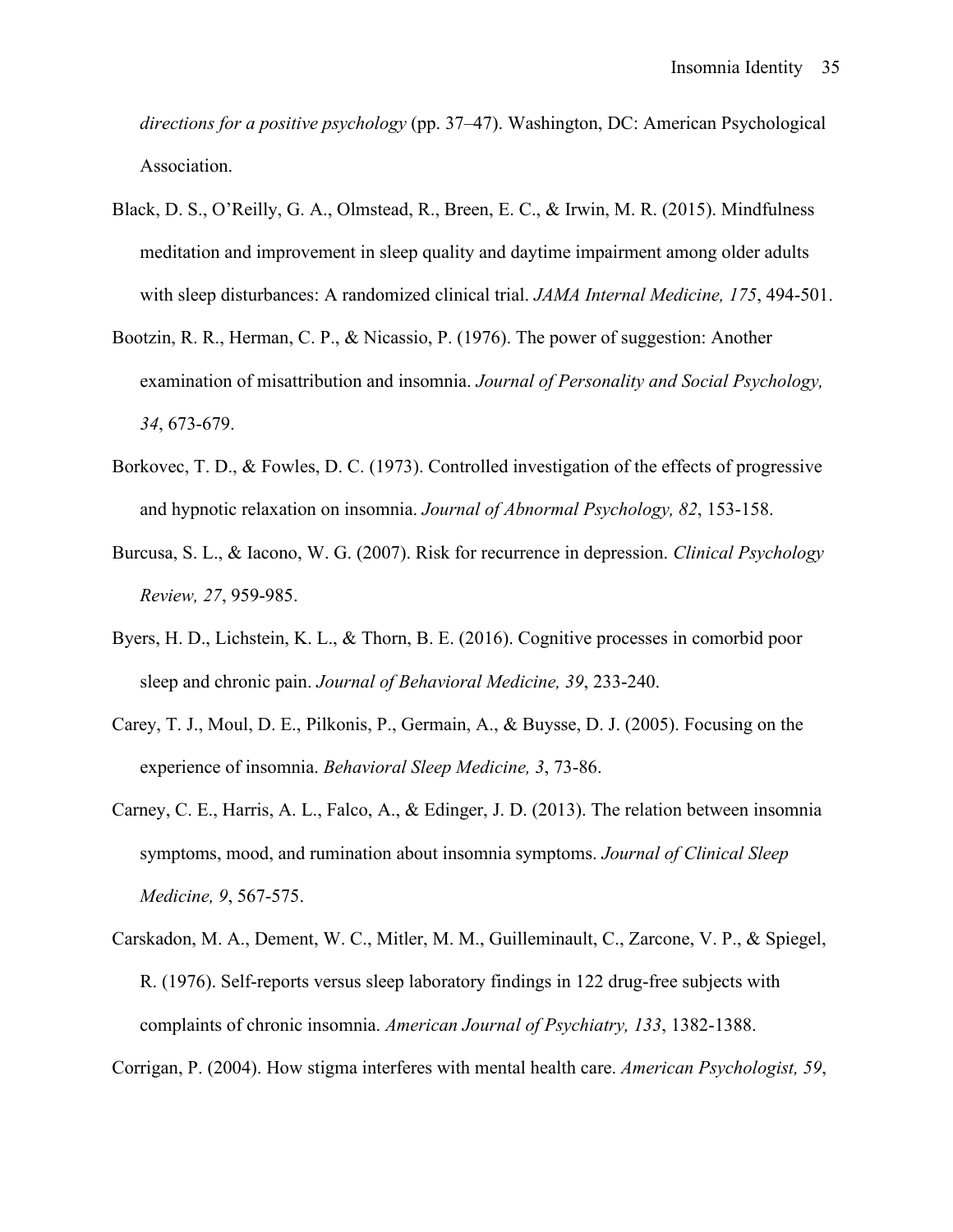614–625.

- Corrigan, P. W., & Watson, A. C. (2002). The paradox of self-stigma and mental illness. *Clinical Psychology: Science and Practice, 9*, 35–53.
- Drake, C. L., Hays, R. D., Morlock, R., Wang, F., Shikiar, R., Frank, L., . . . Roth, T. (2014). Development and evaluation of a measure to assess restorative sleep. *Journal of Clinical Sleep Medicine, 10*, 733-741.
- Edinger, J. D., Fins, A. I., Glenn, D. M., Sullivan, R. J., Jr., Bastian, L. A., Marsh, G. R., . . . Vasilas, D. (2000). Insomnia and the eye of the beholder: Are there clinical markers of objective sleep disturbances among adults with and without insomnia complaints? *Journal of Consulting and Clinical Psychology, 68*, 586-593.
- Edinger, J. D., & Krystal, A. D. (2003). Subtyping primary insomnia: is sleep state misperception a distinct clinical entity? *Sleep Medicine Reviews, 7*, 203-214.
- Elgersma, H. J., Glashouwer, K. A., Bockting, C. L. H., Penninx, B. W. J. H., & de Jong, P. J. (2013). Hidden scars in depression? Implicit and explicit self-associations following recurrent depressive episodes. *Journal of Abnormal Psychology, 122*, 951-960.
- Espie, C. A., Brooks, D. N., & Lindsay, W. R. (1989). An evaluation of tailored psychological treatment of insomnia. *Journal of Behavior Therapy and Experimental Psychiatry, 20*, 143- 153.
- Espie, C. A., Inglis, S. J., & Harvey, L. (2001). Predicting clinically significant response to cognitive behavior therapy for chronic insomnia in general medical practice: Analyses of outcome data at the 12 months posttreatment. *Journal of Consulting and Clinical Psychology, 69*, 58–66.

Estivill, E. (2002). Behaviour of insomniacs and implication for their management. *Sleep*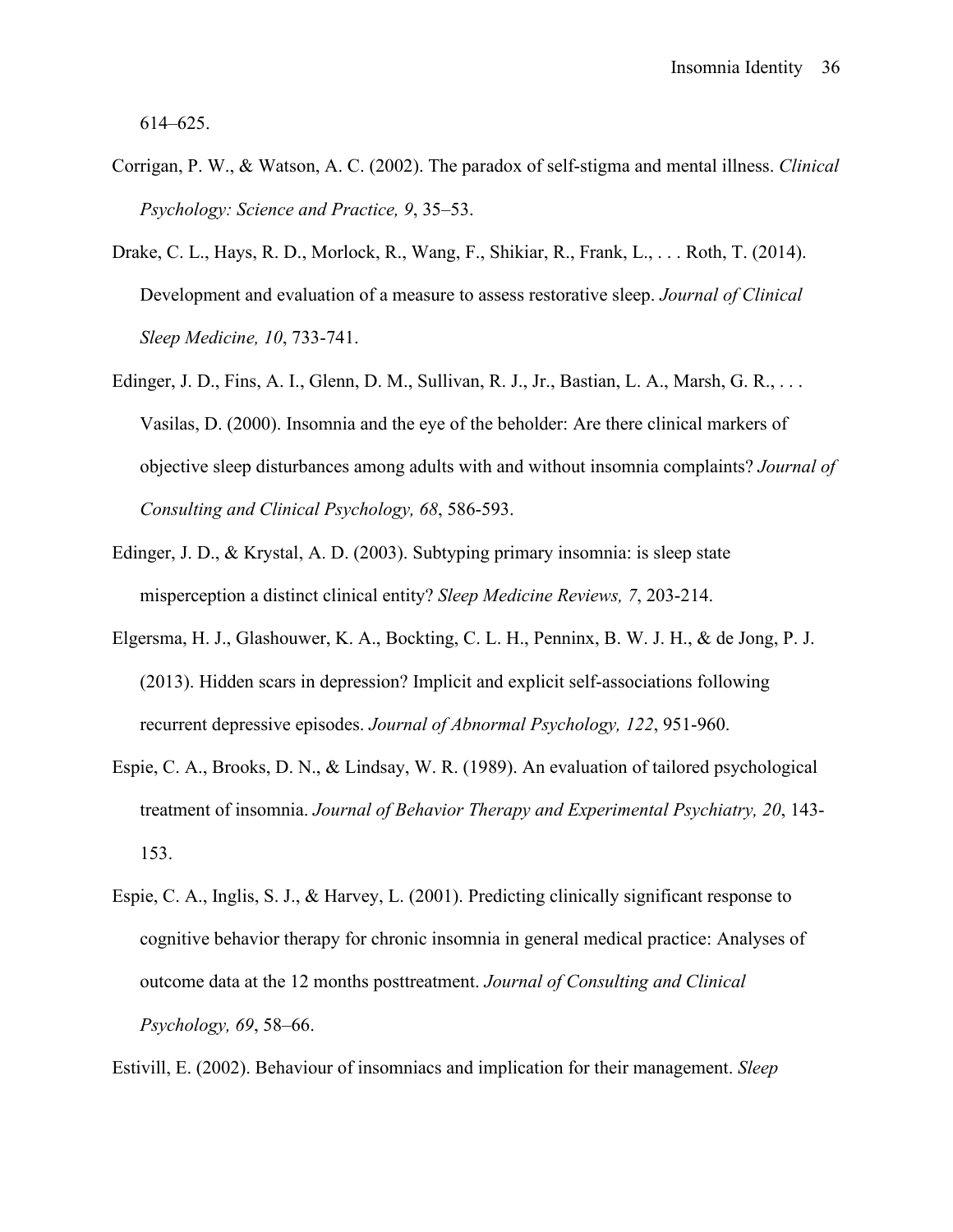*Medicine Reviews, 6*(Suppl. 1), S3-S6.

- Fernandez-Mendoza, J., Calhoun, S. L., Bixler, E. O., Karataraki, M., Liao, D., Vela-Bueno, A., … Vgontzas, A. N. (2011). Sleep misperception and chronic insomnia in the general population: Role of objective sleep duration and psychological profiles. *Psychosomatic Medicine, 73*, 88–97.
- Fernandez-Mendoza, J., Calhoun, S., Bixler, E. O., Pejovic, S., Karataraki, M., Liao, D., … Vgontzas, A. N. (2010). Insomnia with objective short sleep duration is associated with deficits in neuropsychological performance: a general population study. *Sleep, 33*, 459-465.
- Fernandez-Mendoza, J., Shea, S., Vgontzas, A. N., Calhoun, S. L., Liao, D., & Bixler, E. O. (2015). Insomnia and incident depression: role of objective sleep duration and natural history. *Journal of Sleep Research, 24*, 390–398.
- Fernandez-Mendoza, J., Vgontzas, A. N., Liao, D., Shaffer, M. L., Vela-Bueno, A., Basta, M., & Bixler, E. O. (2012). Insomnia with objective short sleep duration and incident hypertension: The Penn State Cohort. *Hypertension, 60*, 929-935.
- Fichten, C. S., Creti, L., Amsel, R., Brender, W., Weinstein, N., & Libman, E. (1995). Poor sleepers who do not complain of insomnia: Myths and realities about psychological and lifestyle characteristics of older good and poor sleepers. *Journal of Behavioral Medicine, 18*, 189-223.
- Fichten, C. S., Libman, E., Creti, L., Amsel, R., Sabourin, S., Brender, W., & Bailes, S. (2001). Role of thoughts during nocturnal awake times in the insomnia experience of older adults. *Cognitive Therapy and Research, 25*, 665-692.
- Frank, J. D. (1968). The influence of patients' and therapists' expectations on the outcome of psychotherapy. *[British Journal of Medical Psychology,](javascript:__doLinkPostBack() 41*, 349-356.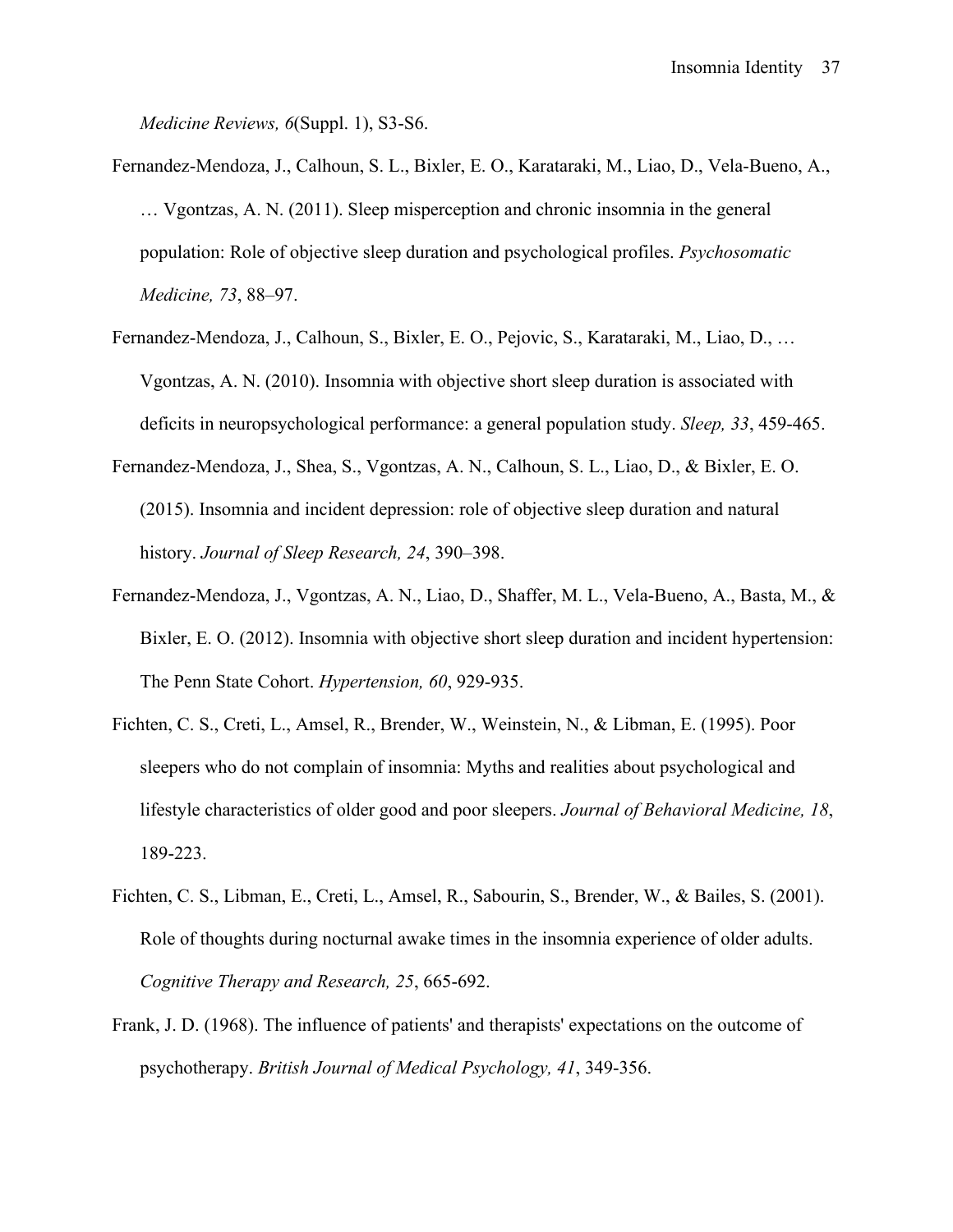- Harvey, A. G. (2000). Pre-sleep cognitive activity: A comparison of sleep-onset insomniacs and good sleepers. *British Journal of Clinical Psychology, 39*, 275-286.
- Harvey, A. G. (2001). I can't sleep, my mind is racing! An investigation of strategies of thought control in insomnia. *Behavioural and Cognitive Psychotherapy, 29*, 3-11.
- Harvey, A. G. (2002). A cognitive model of insomnia. *Behaviour Research and Therapy, 40*, 869-893.
- Harvey, A. G., & Greenall, E. (2003). Catastrophic worry in primary insomnia. *Journal of Behavior Therapy and Experimental Psychiatry, 34*, 11-23.
- Harvey, A. G., & Spielman, A. J. (2011). Insomnia: Diagnosis, assessment, and outcomes. In M. H. Kryger, T. Roth, & W. C. Dement (Eds.), *Principles and practice of sleep medicine* (5th ed., pp. 838-849). St. Louis: Saunders.
- Harvey, A. G., & Tang, N. K. Y. (2003). Cognitive behaviour therapy for primary insomnia: Can we rest yet? *Sleep Medicine Reviews, 7*, 237-262.
- Hauri, P. (1969). The influence of evening activity on the onset of sleep. *Psychophysiology, 5*, 426-430.
- Hayes, S. C., Strosahl, K. D., & Wilson, K. G. (2011). *Acceptance and commitment therapy: The Process and practice of mindful change* (2<sup>nd</sup> ed.). New York: Guilford.
- Henry, D., Rosenthal, L., Dedrick, D., & Taylor, D. (2013). Understanding patient responses to insomnia. *Behavioral Sleep Medicine, 11*, 40-55.
- Hinshaw, S. P. (2007). *The mark of shame: Stigma of mental illness and an agenda for change*. New York: Oxford University Press.
- Jahn, D. L., & Lichstein, K. L. (1980). The resistive client: A neglected phenomenon in behavior therapy. *Behavior Modification, 4*, 303-320.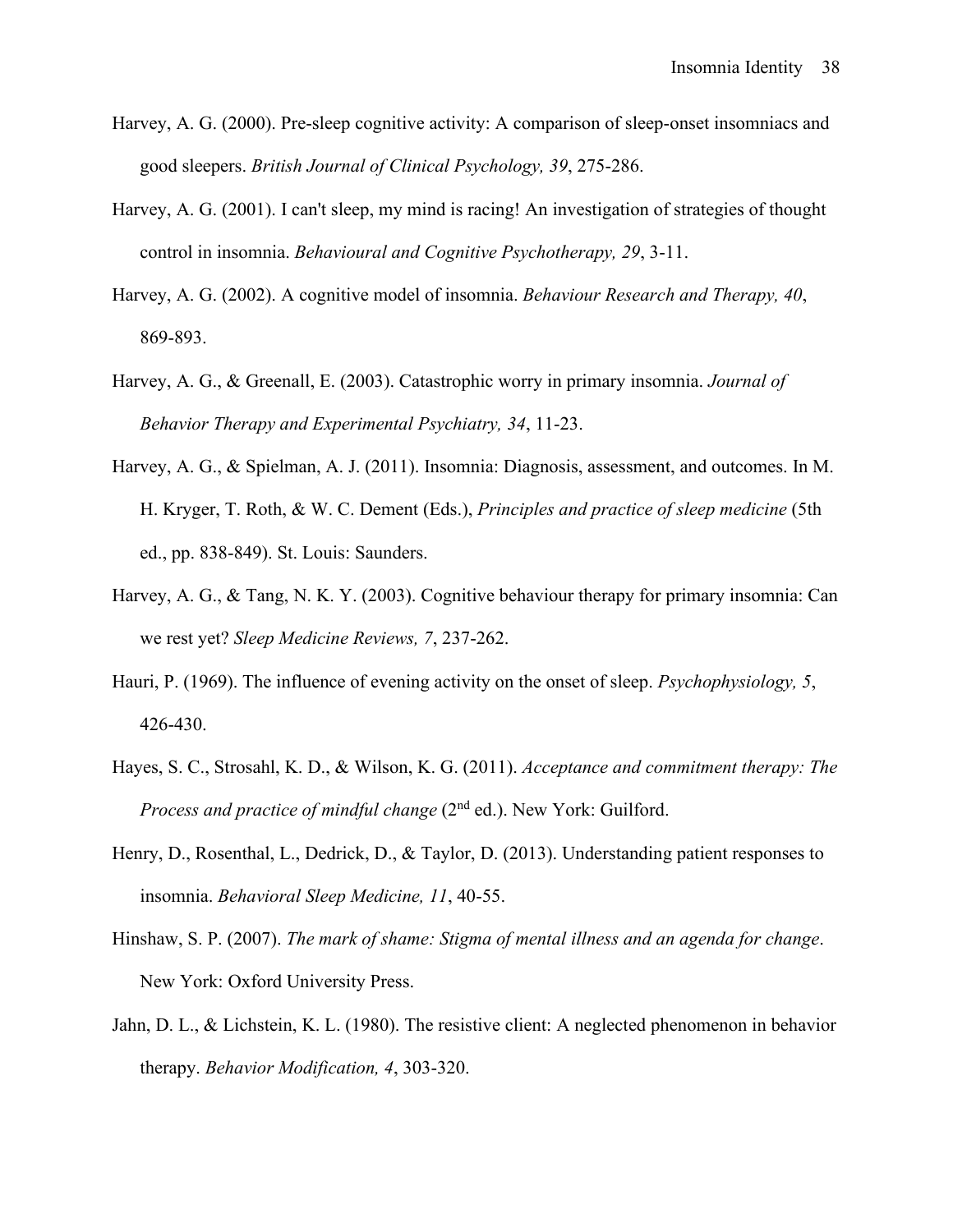- Johnson, E. O., Roehrs, T., Roth, T., & Breslau, N. (1998). Epidemiology of alcohol and medication as aids to sleep in early adulthood. *Sleep, 21*, 178-186.
- Jones, B. T., Macphee, L. M., Broomfield, N. M., Jones, B. C., & Espie, C. A. (2005). Sleeprelated attentional bias in good, moderate, and poor (primary insomnia) sleepers. *Journal of Abnormal Psychology, 114*, 249-258.
- Kay, D. B., Karim, H. T., Soehner, A. M., Hasler, B. P., Wilckens, K. A., James, J. A., . . . Buysse, D. J. (2016). Sleep-wake differences in relative regional cerebral metabolic rate for glucose among patients with insomnia compared with good sleepers. *Sleep, 39*, 1779-1794.
- Kim, N. S., & Ahn, W. (2002a). Clinical psychologists' theory-based representations of mental disorders predict their diagnostic reasoning and memory. *Journal of Experimental Psychology: General, 131*, 451-476.
- Kim, N. S., & Ahn, W. (2002b). The influence of naive causal theories on lay concepts of mental illness. *American Journal of Psychology, 115*, 33-65.
- Kyle, S. D., Espie, C. A., & Morgan, K. (2010). "::: Not just a minor thing, it is something major, which stops you from functioning daily": Quality of life and daytime functioning in insomnia. *Behavioral Sleep Medicine, 8*, 123-140.
- Leger, D., & Poursain, B. (2005). An international survey of insomnia: under-recognition and under-treatment of a polysymptomatic condition. *Current Medical Research and Opinion, 21*, 1785-1792.
- Lichstein, K. L., & Rosenthal, T. L. (1980). Insomniacs' perceptions of cognitive versus somatic determinants of sleep disturbance. *Journal of Abnormal Psychology, 89*, 105-107.
- Lichstein, K. L., Durrence, H. H., Riedel, B. W., Taylor, D. J., & Bush, A. J. (2004). *Epidemiology of sleep: Age, gender, and ethnicity*. Mahwah, NJ: Erlbaum.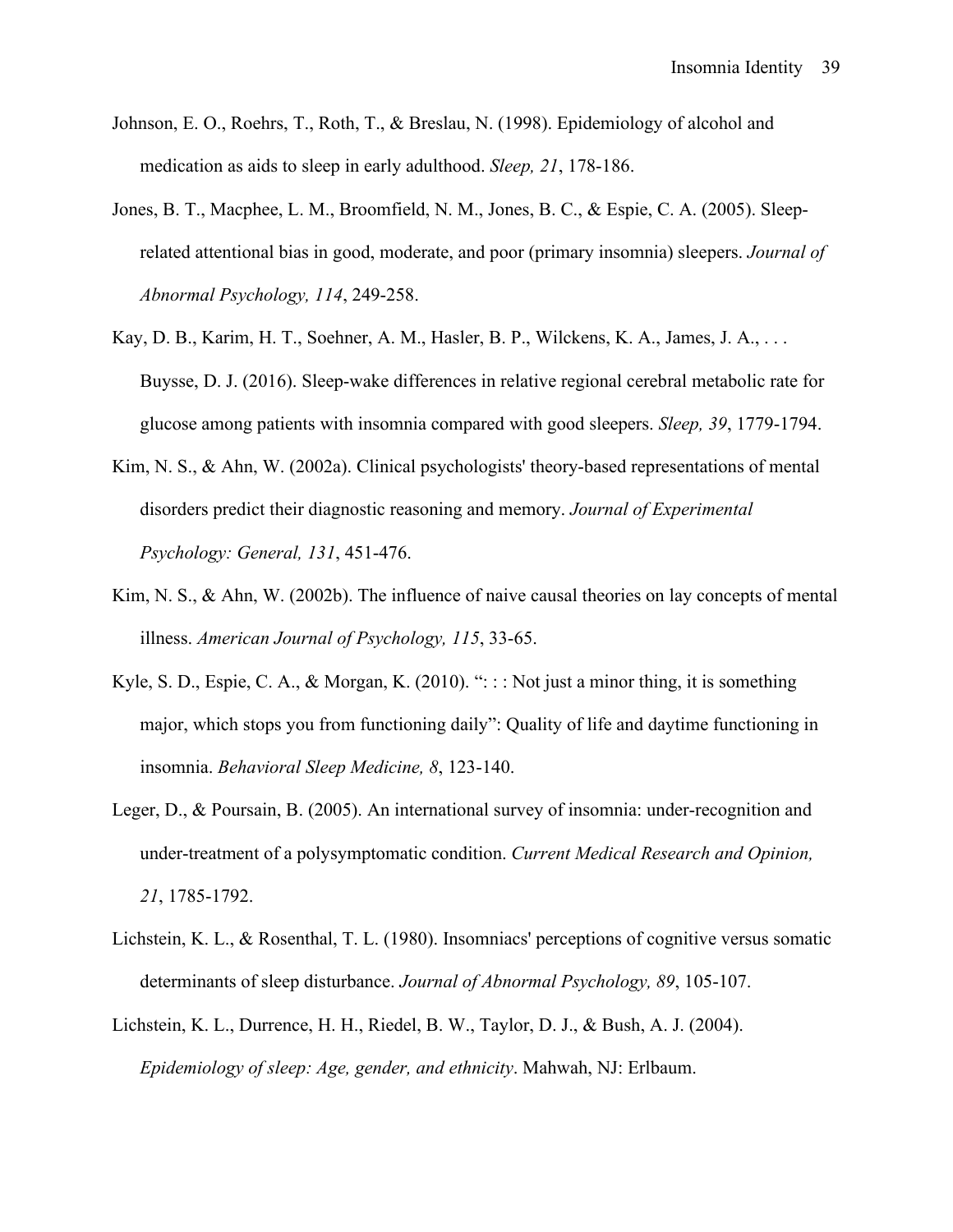- Lichstein, K. L., Durrence, H. H., Taylor, D. J., Bush, A. J., & Riedel, B. W. (2003). Quantitative criteria for insomnia. *Behaviour Research and Therapy, 41*, 427-445.
- Lichstein, K. L., Taylor, D. J., McCrae, C. S., & Petrov, M. E. (2017). Insomnia: Epidemiology and risk factors. In M. Kryger, T. Roth, & W. C. Dement (Eds.), *Principles and practice of sleep medicine* (6th ed., pp. 761-768). Philadelphia: Elsevier.
- Lichstein, K. L., Vander Wal, G. S., & Dillon, H. R. (2012). Insomnia III: Therapeutic approaches. In C. M. Morin & C. A. Espie (Eds.), *The Oxford handbook of sleep and sleep disorders* (pp. 453-470). New York: Oxford University Press.
- Littner, M., Hirshkowitz, M., Kramer, M., Kapen, S., Anderson, W. M., Bailey, D., . . . & Woodson, B. T. (2003). Practice parameters for using polysomnography to evaluate insomnia: An update. *Sleep, 26*, 754-760.
- Lundh, L. G., & Broman, J. E. (2000). Insomnia as an interaction between sleep-interfering and sleep-interpreting processes. *Journal of Psychosomatic Research, 49*, 299-310.
- Lyubomirsky, S., King, L., & Diener, E. (2005). The benefits of frequent positive affect: Does happiness lead to success? *Psychological Bulletin, 131*, 803–855.
- MacDonald, S., Linton, S. J., & Jansson-Fröjmark, M. (2008). Avoidant safety behaviors and catastrophizing: Shared cognitive-behavioral processes and consequences in co-morbid pain and sleep disorders. *International Journal of Behavioral Medicine, 15*, 201-210.
- MacMahon, K. M. A., Broomfield, N. M., & Espie, C. A. (2006). Attention bias for sleep-related stimuli in primary insomnia and delayed sleep phase syndrome using the dot-probe task. *Sleep, 29*, 1420-1427.
- McCrae, C. S., Rowe, M. A., Tierney, C. G., Dautovich, N. D., DeFinis, A. L., & McNamara, J. P. H. (2005). Sleep complaints, subjective and objective sleep patterns, health, psychological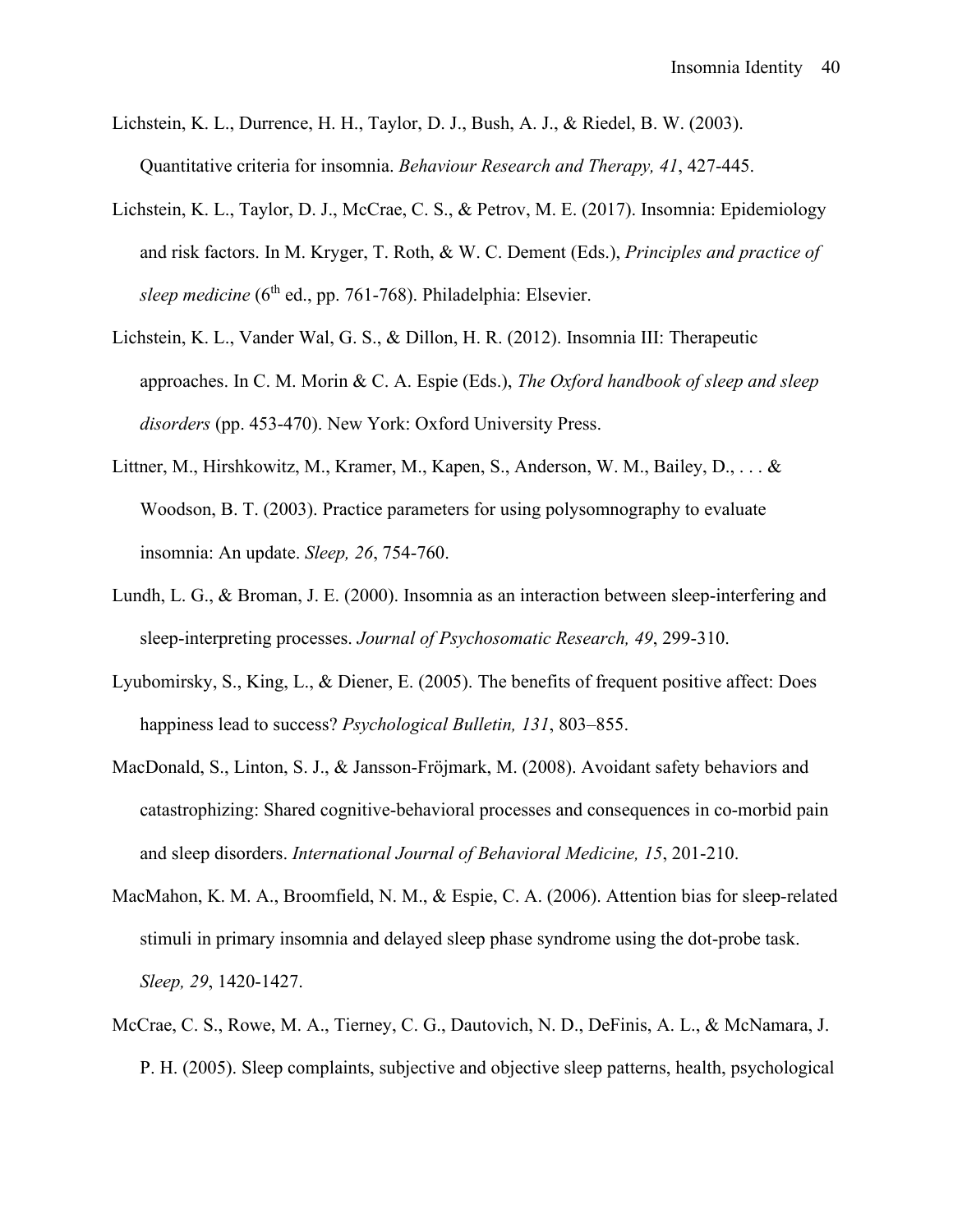adjustment, and daytime functioning in community-dwelling older adults. *Journal of Gerontology: Psychological Sciences, 60B*, P182-P189.

- McCrae, C. S., Wilson, N. W., Lichstein, K. L., Durrence, H. H., Taylor, D. J., Bush, A. J., & Riedel, B. W. (2003). 'Young old' and 'old old' poor sleepers with and without insomnia complaints. *Journal of Psychosomatic Research, 54*, 11-19.
- McHugh, R. K., Whitton, S. W., Peckham, A. D., Welge, J. A., & Otto, M. W. (2013). Patient preference for psychological vs pharmacologic treatment of psychiatric disorders: A metaanalytic review. *Journal of Clinical Psychiatry, 74*, 595-602.
- Morin, C. M., Blais, F., & Savard, J. (2002). Are changes in beliefs and attitudes about sleep related to sleep improvements in the treatment of insomnia? *Behaviour Research and Therapy, 40*, 741-752.
- Morin, C. M., Bootzin, R. R., Buysse, D. J., Edinger, J. D., Espie, C. A., & Lichstein, K. L. (2006). Psychological and behavioral treatment of insomnia: Update of the recent evidence (1998-2004). *Sleep, 29*, 1398-1414.
- Morin, C. M., Gaulier, B., Barry, T., & Kowatch, R. A. (1992). Patients' acceptance of psychological and pharmacological therapies for insomnia. *Sleep, 15*, 302-305.
- Morin, C. M., Hauri, P. J., Espie, C. A., Spielman, A. J., Buysse, D. J., & Bootzin, R. R. (1999). Nonpharmacologic treatment of chronic insomnia. *Sleep, 22*, 1134-1156.
- Morin, C. M., LeBlanc, M., Daley, M., Gregoire, J. P., & Merette, C. (2006). Epidemiology of insomnia: Prevalence, self-help treatments, consultations, and determinants of help-seeking behaviors. *Sleep Medicine, 7*, 123-130.
- Morin, C. M., Rodrigue, S., & Ivers, H. (2003). Role of stress, arousal, and coping skills in primary insomnia. *Psychosomatic Medicine, 65*, 259-267.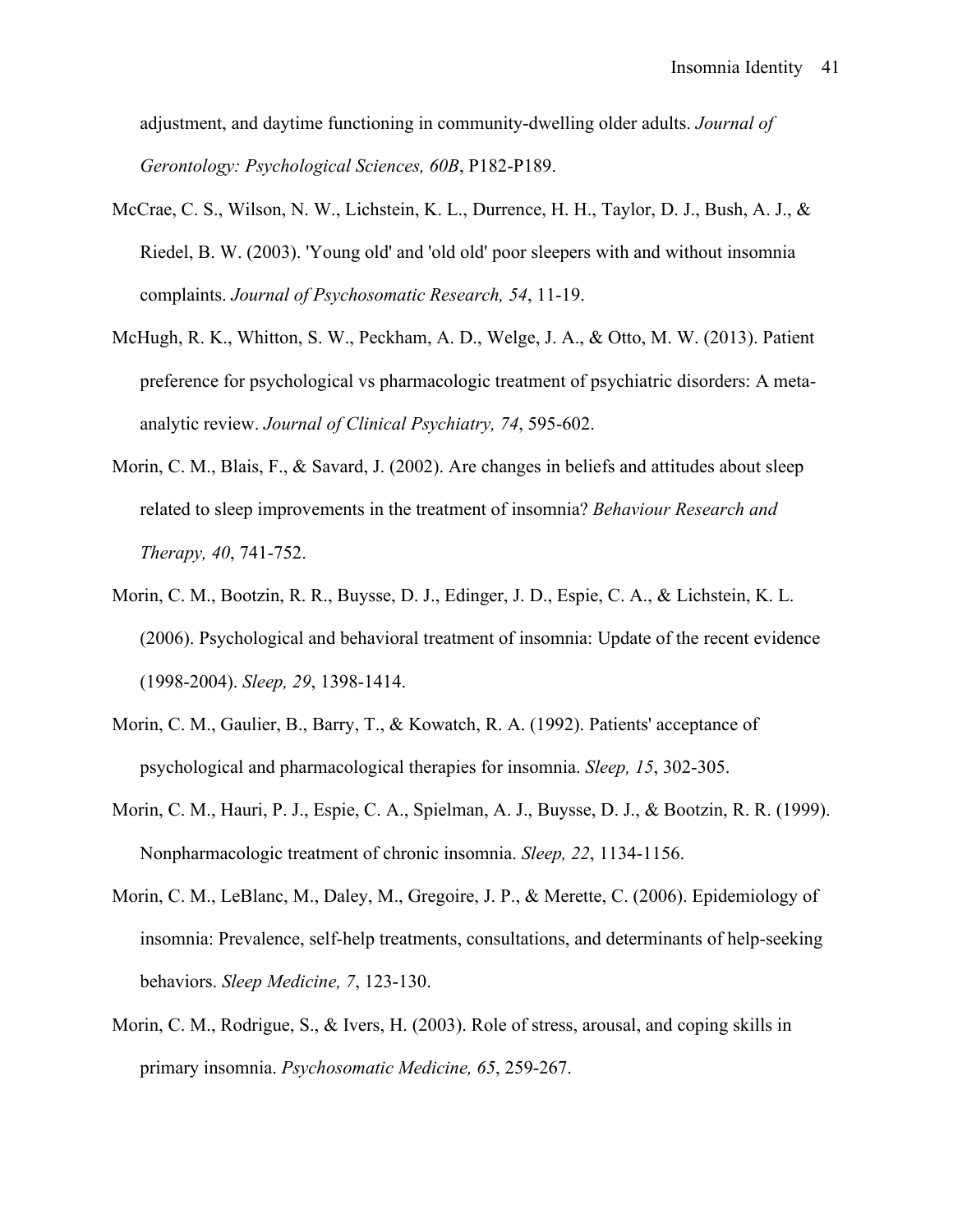- Morin, C. M., Savard, J., & Blais, F. C. (2000). Cognitive therapy. In K. L. Lichstein & C. M. Morin (Eds.), *Treatment of late-life insomnia* (pp. 207-230). Thousand Oaks, CA: Sage.
- Morin, C. M., & Wooten, V. (1996). Psychological and pharmacological approaches to treating insomnia: Critical issues in assessing their separate and combined effects. *Clinical Psychology Review, 16*, 521-542.
- Mulla, M. M., Lewis, J. A., Hamilton, J. C., Tutek, J., Emert, S. E., Witte, T. H., & Lichstein, K. L. (in press). *The role of perceived sleep norms in subjective sleep appraisals and sleeprelated illness behavior*. *Journal of Behavioral Medicine*.
- Nelson, J., & Harvey, A. G. (2003a). An exploration of pre-sleep cognitive activity in insomnia: Imagery and verbal thought. *British Journal of Clinical Psychology, 42*, 271-288.
- Nelson, J., & Harvey, A. G. (2003b). Pre-sleep imagery under the microscope: a comparison of patients with insomnia and good sleepers. *Behaviour Research and Therapy, 41*, 273-284.
- Nezu, A. M., Nezu, C. M., & Lombardo, E. R. (2001). Cognitive-behavior therapy for medically unexplained symptoms: A critical review of the treatment literature. *Behavior Therapy, 32*, 537-583.
- Nicassio, P. M., Mendlowitz, D. R., Fussell, J. J., & Petras, L. (1985). The phenomenology of the pre-sleep state: The development of the pre-sleep arousal scale. *Behaviour Research and Therapy, 23*, 263-271.
- Ohayon, M. M., Caulet, M., Priest, R. G., & Guilleminault, C. (1997). DSM-IV and ICSD-90 insomnia symptoms and sleep dissatisfaction. *British Journal of Psychiatry, 171*, 382–388.
- Ohayon, M. M., & Smirne, S. (2002). Prevalence and consequences of insomnia disorders in the general population of Italy. *Sleep Medicine, 3*, 115-120.

Okajima, I., Komada, Y., & Inoue, Y. (2011). A meta-analysis on the treatment effectiveness of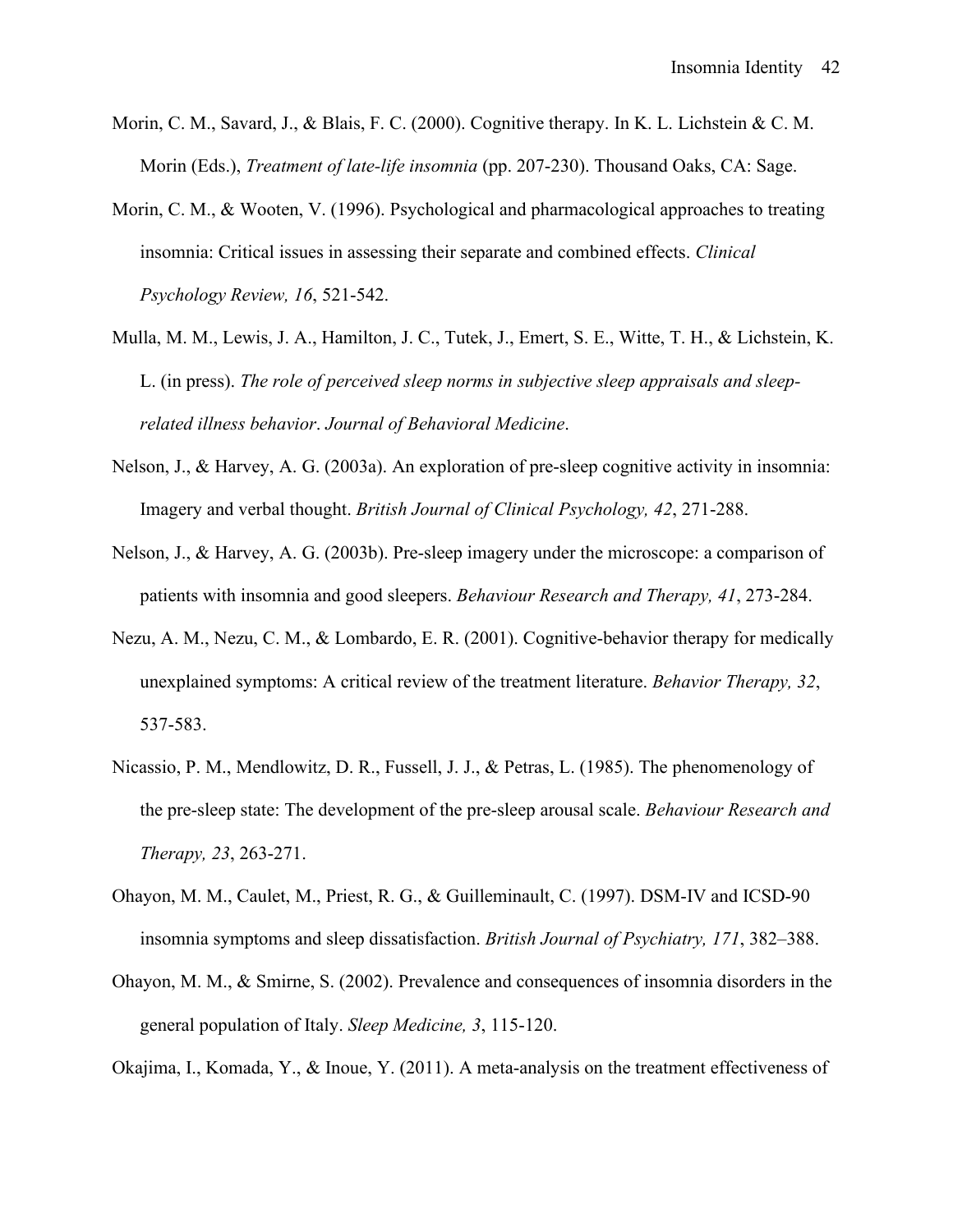cognitive behavioral therapy for primary insomnia. *Sleep and Biological Rhythms, 9*, 24-34.

- Ong, J. C., Manber, R., Segal, Z., Xia, Y., Shapiro, S., & Wyatt, J. K. (2014). A randomized controlled trial of mindfulness meditation for chronic insomnia. *Sleep, 37*, 1553-1563.
- Ong, J. C., Ulmer, C. S., & Manber, R. (2012). Improving sleep with mindfulness and acceptance: A metacognitive model of insomnia. *Behaviour Research and Therapy, 50*, 651- 660.
- Palagini, L., Bruno, R. M., Paolo, T., Caccavale, L., Gronchi, A., Mauri, M., . . . Drake, C. L. (2016). Association between stress-related sleep reactivity and metacognitive beliefs about sleep in insomnia disorder: Preliminary results. *Behavioral Sleep Medicine*, 14, 636-649.
- Pattyn, E., Verhaeghe, M., Sercu, C., & Bracke, P. (2014). Public stigma and self-stigma: Differential association with attitudes toward formal and informal help seeking. *Psychiatric Services, 65*, 232-238.
- Perlis, M., Shaw, P. J., Cano, G., & Espie, C. A. (2011). Models of insomnia. In M. H. Kryger, T. Roth, & W. C. Dement (Eds.), *Principles and practice of sleep medicine* (5th ed., pp. 850- 865). St. Louis: Saunders.
- Perlis, M. L., Smith, M. T., Andrews, P. J., Orff, H., & Giles, D. E. (2001). Beta/Gamma EEG activity in patients with primary and secondary insomnia and good sleeper controls. *Sleep, 24*, 110-117.
- Ree, M. J., & Harvey, A. G. (2006). Interpretive biases in chronic insomnia: An investigation using a priming paradigm. *Behavior Therapy, 37*, 248-258.
- Ree, M. J., Pollitt, A., & Harvey, A. G. (2006). An investigation of interpretive bias in insomnia: An analog study comparing normal and poor sleepers. *Sleep, 29*, 1359-1362.

Riedel, B. W., & Lichstein, K. L. (2000). Insomnia and daytime functioning. *Sleep Medicine*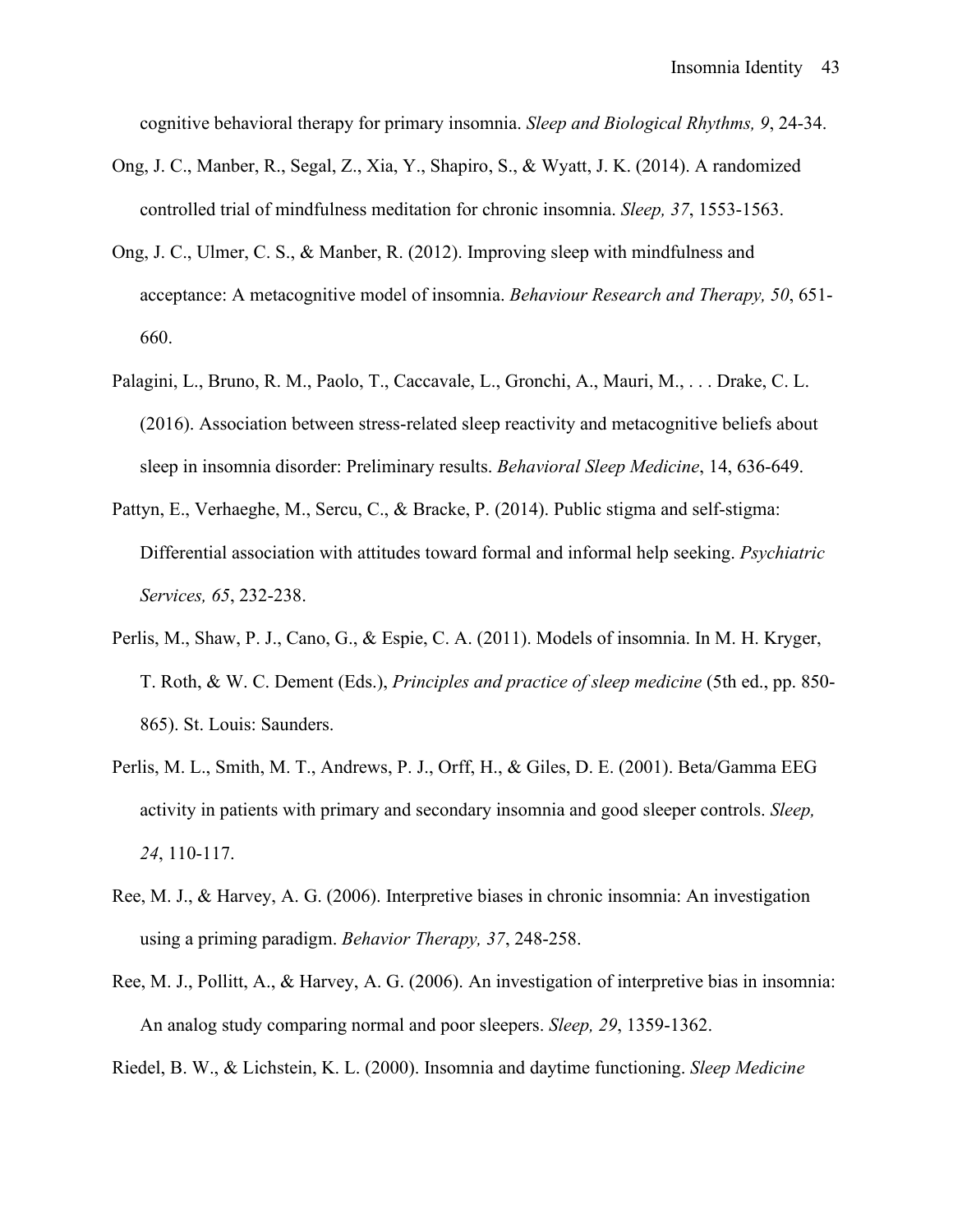*Reviews, 4*, 277-298.

- Rosa, R. R., & Bonnet, M. H. (2000). Reported chronic insomnia is independent of poor sleep as measured by electroencephalography. *Psychosomatic Medicine, 62*, 474-482.
- Semler, C. N., & Harvey, A. G. (2004). An investigation of monitoring for sleep-related threat in primary insomnia. *Behaviour Research and Therapy, 42*, 1403-1420.
- Semler, C. N., & Harvey, A. G. (2005). Misperception of sleep can adversely affect daytime functioning in insomnia. *Behaviour Research and Therapy, 43*, 843-856.
- Semler, C. N., & Harvey, A. G. (2006). Daytime functioning in primary insomnia: Does attentional focus contribute to real or perceived impairment? *Behavioral Sleep Medicine, 4*, 85-103.
- Semler, C. N., & Harvey, A. G. (2007). An experimental investigation of daytime monitoring for sleep-related threat in primary insomnia. *Cognition and Emotion, 21*, 146-161.
- Smith, M. T., Perlis, M. L., Smith, M. S., Giles, D. E. & Carmody, T. P. (2000). Sleep quality and presleep arousal in chronic pain. *Journal of Behavioral Medicine, 23*, 1-13.
- Smith, T. W., & Gallo, L. C. (2001). Personality traits as risk factors for physical illness. In A. Baum, T. A. Revenson, & J. E Singer (Eds.), *Handbook of health psychology* (pp. 139-173). Mahwah, NJ: Erlbaum.
- Spielman, A. J., Conroy, D., & Glovinsky, P. B. (2003). Evaluation of insomnia. In M. L. Perlis & K. L. Lichstein (Eds.), *Treating sleep disorders: Principles and practice of behavioral sleep medicine* (pp. 190-213). New York: Wiley.
- Stinson, K., Tang, N. K. Y., & Harvey, A. G. (2006). Barriers to treatment seeking in primary insomnia in the United Kingdom: A cross-sectional perspective. *Sleep, 29*, 1643-1646.

Stone, K. C., Taylor, D. J., McCrae, C. S., Kalsekar, A., & Lichstein, K. L. (2008).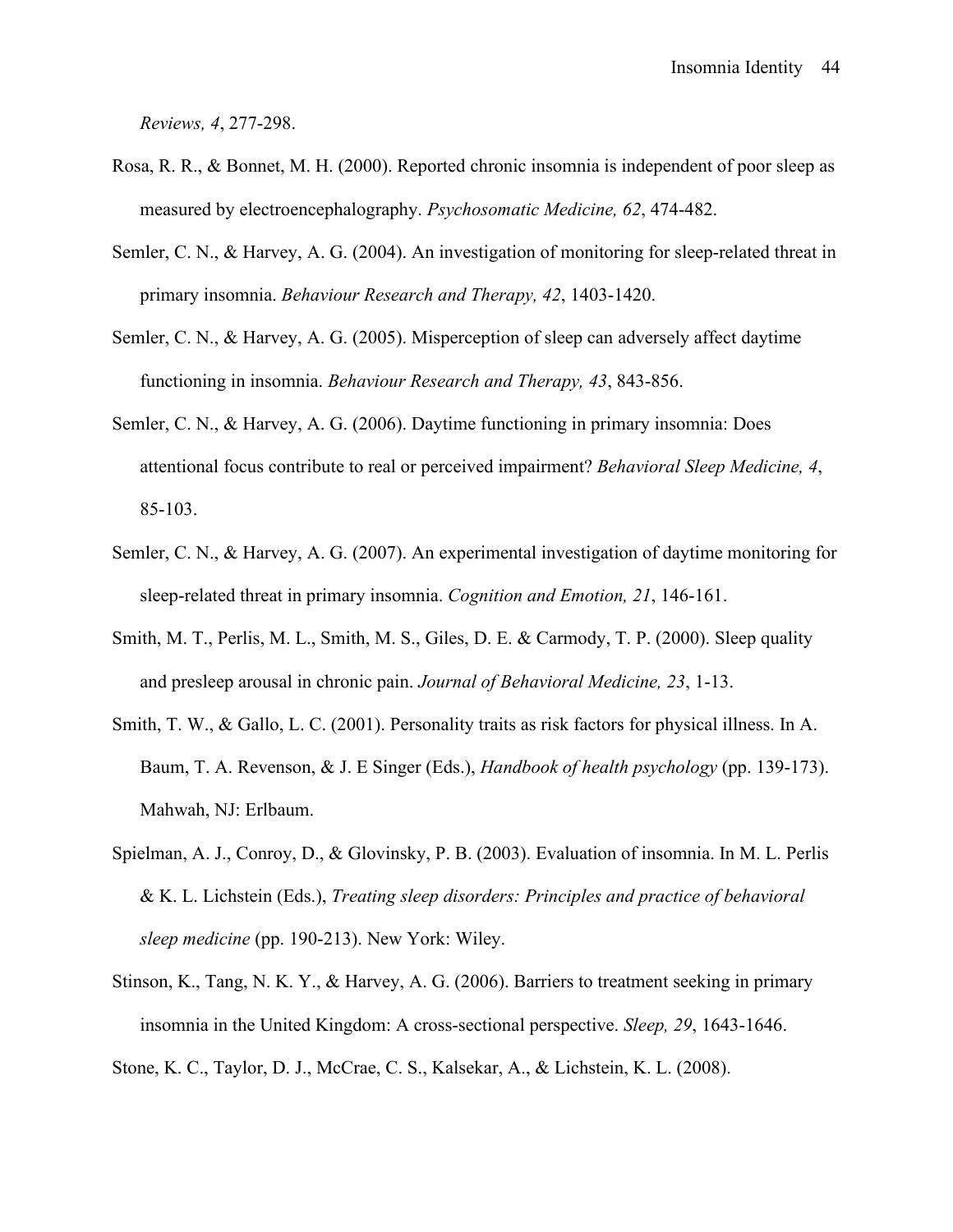Nonrestorative sleep. *Sleep Medicine Reviews, 12*, 275-288.

- Sullivan, M. J. L., Thorn, B., Haythornthwaite, J. A., Keefe, F., Martin, M., Bradley, L. A., & Lefebvre, J. C. (2001). Theoretical perspectives on the relation between catastrophizing and pain. *Clinical Journal of Pain, 17*, 52-64.
- Sunnhed, R., & Jansson-Frojmark, M. (2015). Cognitive arousal, unhelpful beliefs and maladaptive sleep behaviors as mediators in cognitive behavior therapy for insomnia: A quasi-experimental study. *Cognitive Therapy and Research, 39*, 841-852.
- Tang, N. K. Y., & Harvey, A. G. (2004). Correcting distorted perception of sleep in insomnia: a novel behavioural experiment? *Behaviour Research and Therapy, 42*, 27-39.
- Tang, N. K. Y., Schmidt, D. A., & Harvey, A. G. (2007). Sleeping with the enemy: Clock monitoring in the maintenance of insomnia. *Journal of Behavior Therapy and Experimental Psychiatry, 38*, 40-55.
- Torraco, R. J. (2005). Writing integrative literature reviews: Guidelines and examples. *Human Resource Development Review, 4*, 356-367.
- Ustinov, Y., Lichstein, K. L., Vander Wal, G. S., Taylor, D. J., Riedel, B. W., & Bush, A. J. (2010). Association between report of insomnia and daytime functioning. *Sleep Medicine, 11*, 65-68.
- Vgontzas, A. N., Liao, D., Bixler, E. O., Chrousos, G. P., & Vela-Bueno, A. (2009). Insomnia with objective short sleep duration is associated with a high risk for hypertension. *Sleep, 32*, 491-497.
- Vgontzas, A. N., Liao, D., Pejovic, S., Calhoun, S., Karataraki, M., Basta, M., … Bixler, E. O. (2010). Insomnia with short sleep duration and mortality: The Penn State cohort. *Sleep, 33*, 1159-1164.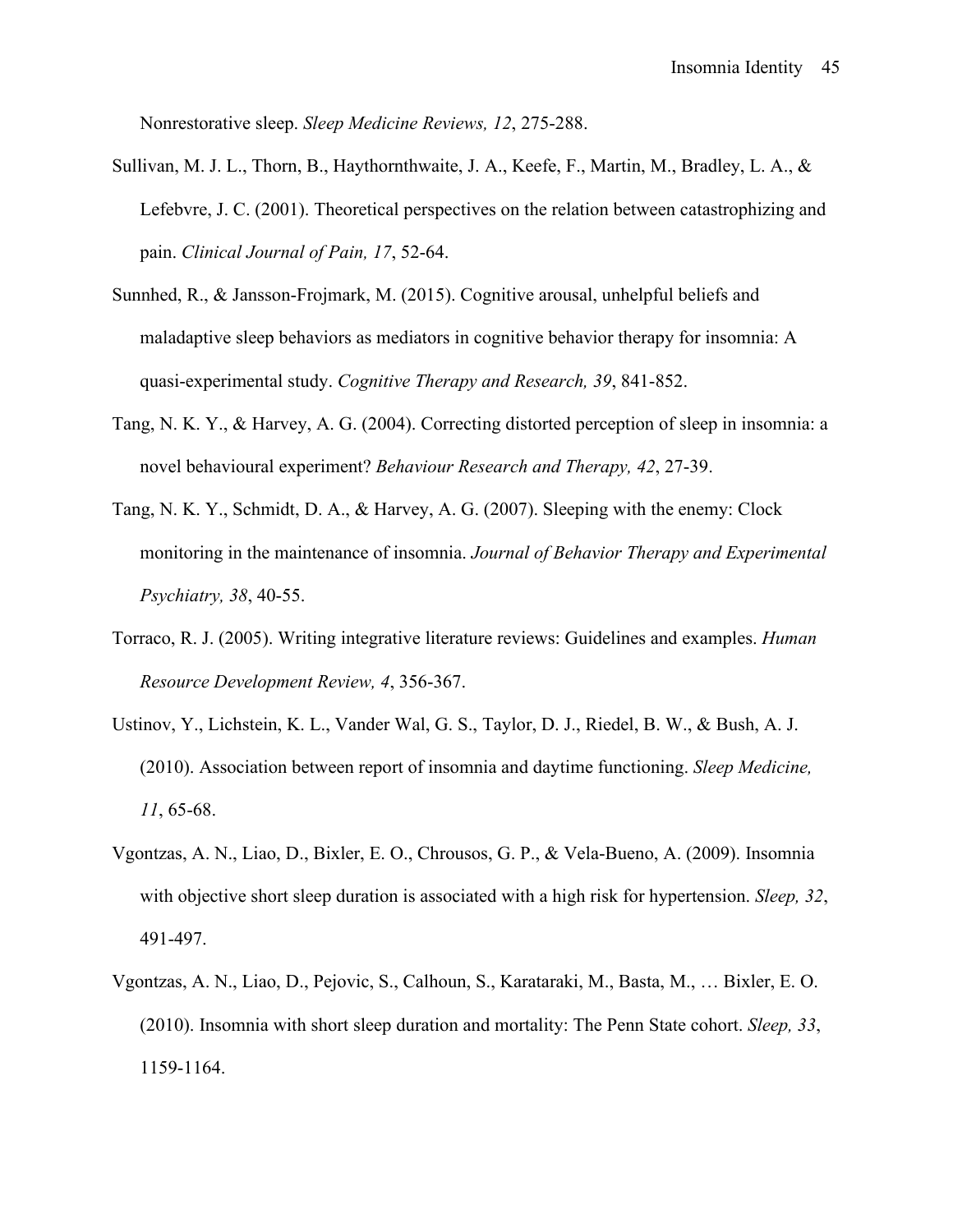- Vgontzas, A. N., Liao, D., Pejovic, S., Calhoun, S. L., Karataraki, M., & Bixler, E. O. (2009). Insomnia with objective short sleep duration is associated with Type 2 diabetes. *Diabetes Care, 32*, 1980-1985.
- Walen, S. R., DiGiuseppe, R., & Dryden, W. (1992). *A practitioner's guide to rational-emotive therapy* (2<sup>nd</sup> ed.). New York: Oxford University Press.
- Wicklow, A., & Espie, C. A. (2000). Intrusive thoughts and their relationship to actigraphic measurement of sleep: Towards a cognitive model of insomnia. *Behaviour Research and Therapy, 38*, 679-693.
- Winsper, C., & Tang, N. K. Y. (2014). Linkages between insomnia and suicidality: Prospective associations, high-risk subgroups and possible psychological mechanisms. *International Review of Psychiatry, 26*, 189-204.
- Woosley, J. A., Lichstein, K. L., Taylor, D. J., Riedel, B. W., & Bush, A. J. (2016). Insomnia complaint versus sleep diary parameters: Predictions of suicidal ideation. *Suicide and Life-Threatening Behavior, 46*, 88-95.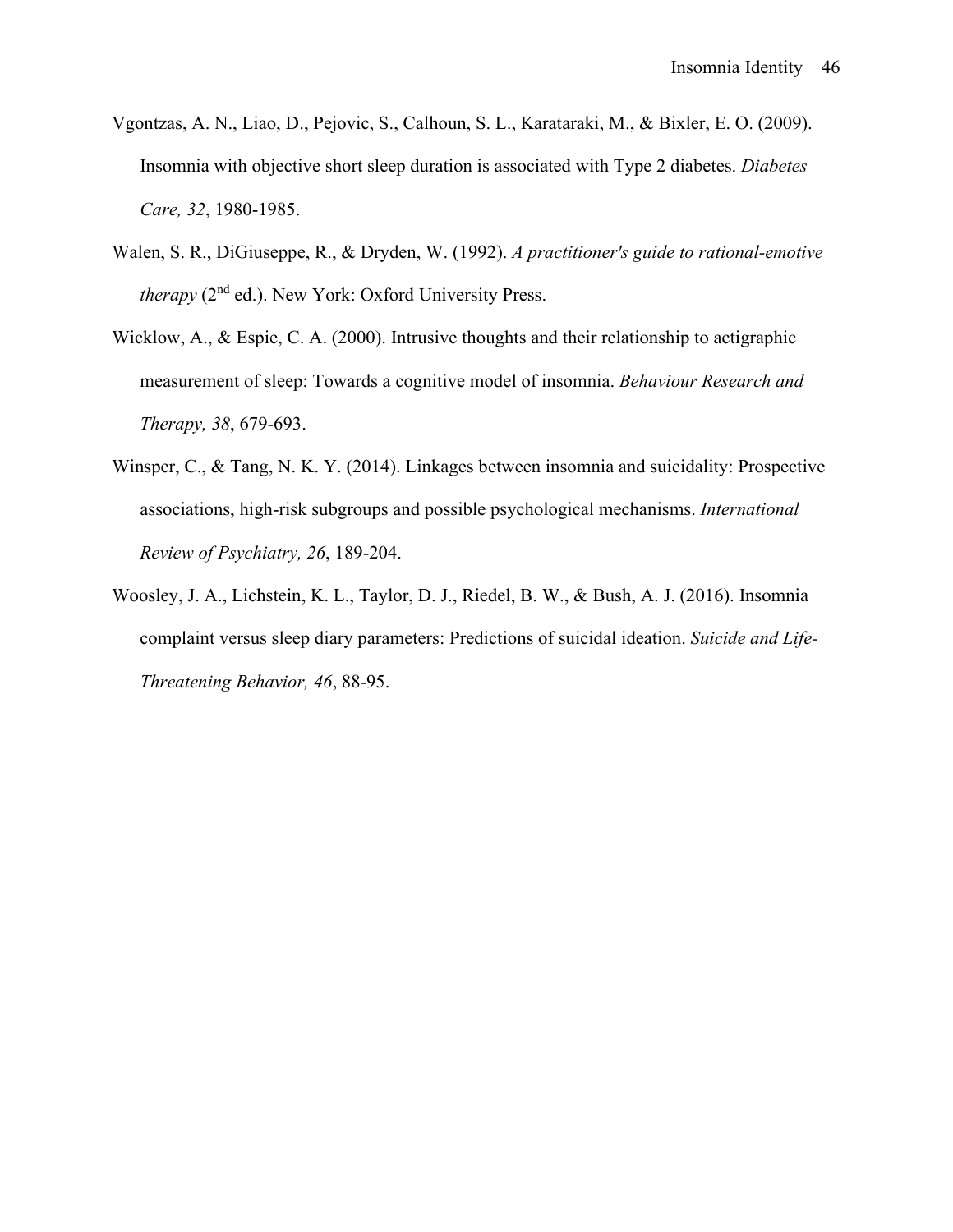## Table 1

# *Distribution of noncomplaining poor sleepers (NP), noncomplaining good sleepers (NG),*

|                        |            |          |         | NG       |       |
|------------------------|------------|----------|---------|----------|-------|
|                        | CP         |          |         | (Normal  |       |
|                        | (Insomnia) | NP       | CG      | Sleep)   | Total |
|                        | N(%        | N(%      | N(%     | N(%      | N     |
| Lichstein et al., 2003 | 137 (19)   | 120(16)  | 77 (10) | 401 (55) | 735   |
| McCrae et al., 2005    | 19(18)     | 24(23)   | 11(11)  | 49 (48)  | 103   |
| Combined               | 156 (19)   | 144 (17) | 88 (11) | 450 (54) | 838   |

*complaining poor sleepers (CP), and complaining good sleepers (CG) across two studies.*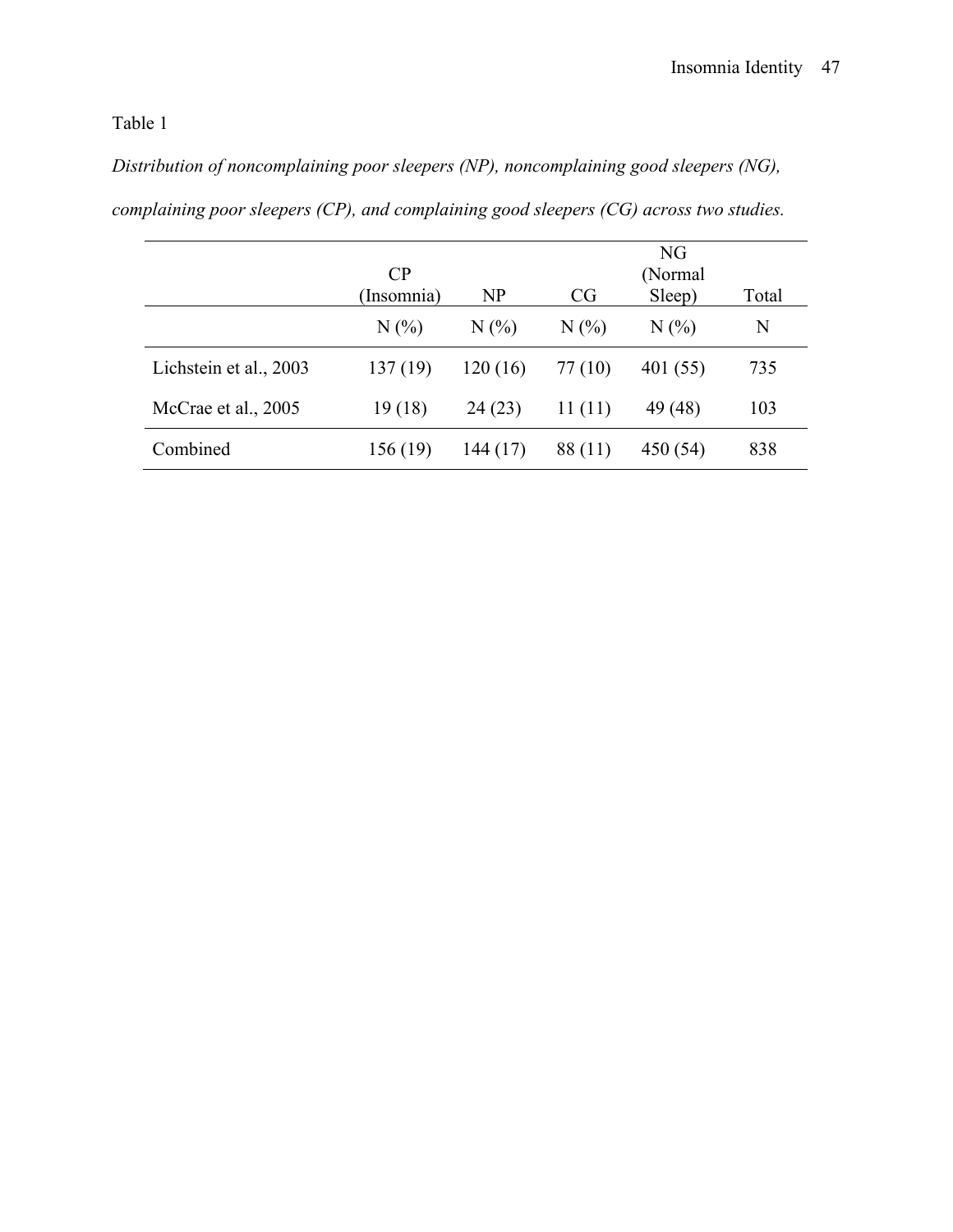## Table 2

*Distribution of noncomplaining poor sleepers (NP), noncomplaining good sleepers (NG), complaining poor sleepers (CP), and complaining good sleepers (CG) across three studies from the Penn State Cohort.*

|                                |            |           |        | <b>NG</b> |       |
|--------------------------------|------------|-----------|--------|-----------|-------|
|                                | CP         |           |        | (Normal)  |       |
|                                | (Insomnia) | <b>NP</b> | CG     | Sleep)    | Total |
|                                | N(%)       | N(%       | N(%    | N(%       | N     |
| Fernandez-Mendoza et al., 2011 | 82(9)      | 365(42)   | 60(7)  | 359(41)   | 866   |
| Fernandez-Mendoza et al., 2010 | 51 (8)     | 219(32)   | 65(10) | 343 (51)  | 678   |
| Vgontzas et al., 2010          | 33(4)      | 344 (46)  | 22(3)  | 342 (46)  | 741   |
| Average                        | 55 $(7)$   | 309(41)   | 49(6)  | 348 (46)  | 761   |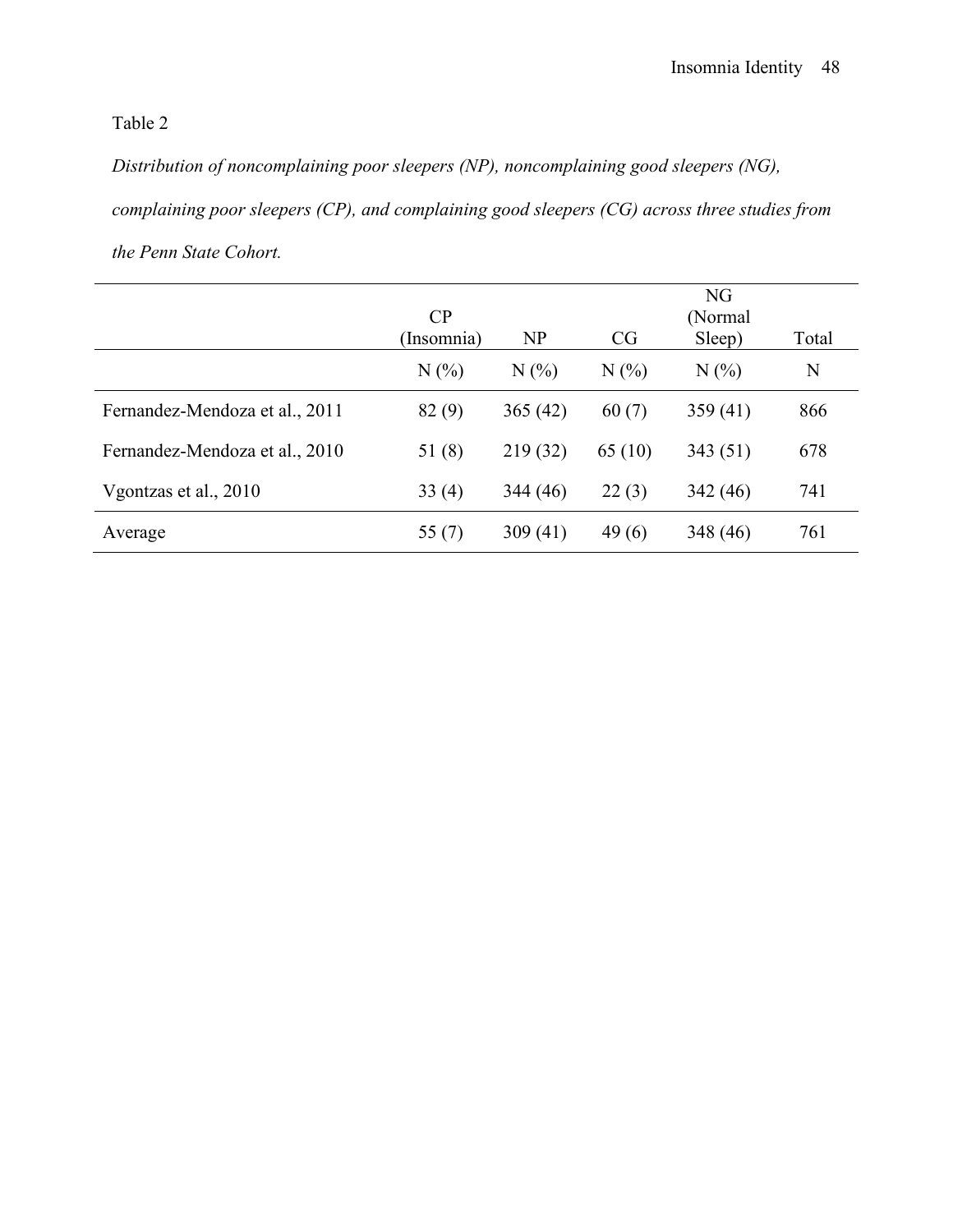|            |         |                                                       | Insomnia Complaint                                         |  |  |
|------------|---------|-------------------------------------------------------|------------------------------------------------------------|--|--|
|            |         | Present                                               | Absent                                                     |  |  |
| Poor Sleep | Present | Œ<br>complaining poor<br>sleeper $(CP)$<br>[insomnia] | ②<br>noncomplaining<br>poor sleeper (NP)                   |  |  |
|            | Absent  | ③<br>complaining good<br>sleeper $(CG)$               | 4<br>noncomplaining<br>good sleeper (NG)<br>[normal sleep] |  |  |

*Figure 1*. The figure presents a conceptualization of sleep/complaint categories by crossing presence or absence of a sleep complaint with presence or absence of poor sleep. The principal diagonal (quadrants 1 and 4) conveys common characterizations wherein poor sleep and sleep complaints are either both present or both absent. The off diagonal categories (quadrants 2 and 3, highlighted) convey mismatches wherein poor sleep occurs without sleep complaint or good sleep is accompanied by a sleep complaint. Sleep and sleep complaint are asynchronous in quadrants 2 and 3. Individuals characterized by these two quadrants may be termed uncoupled sleepers.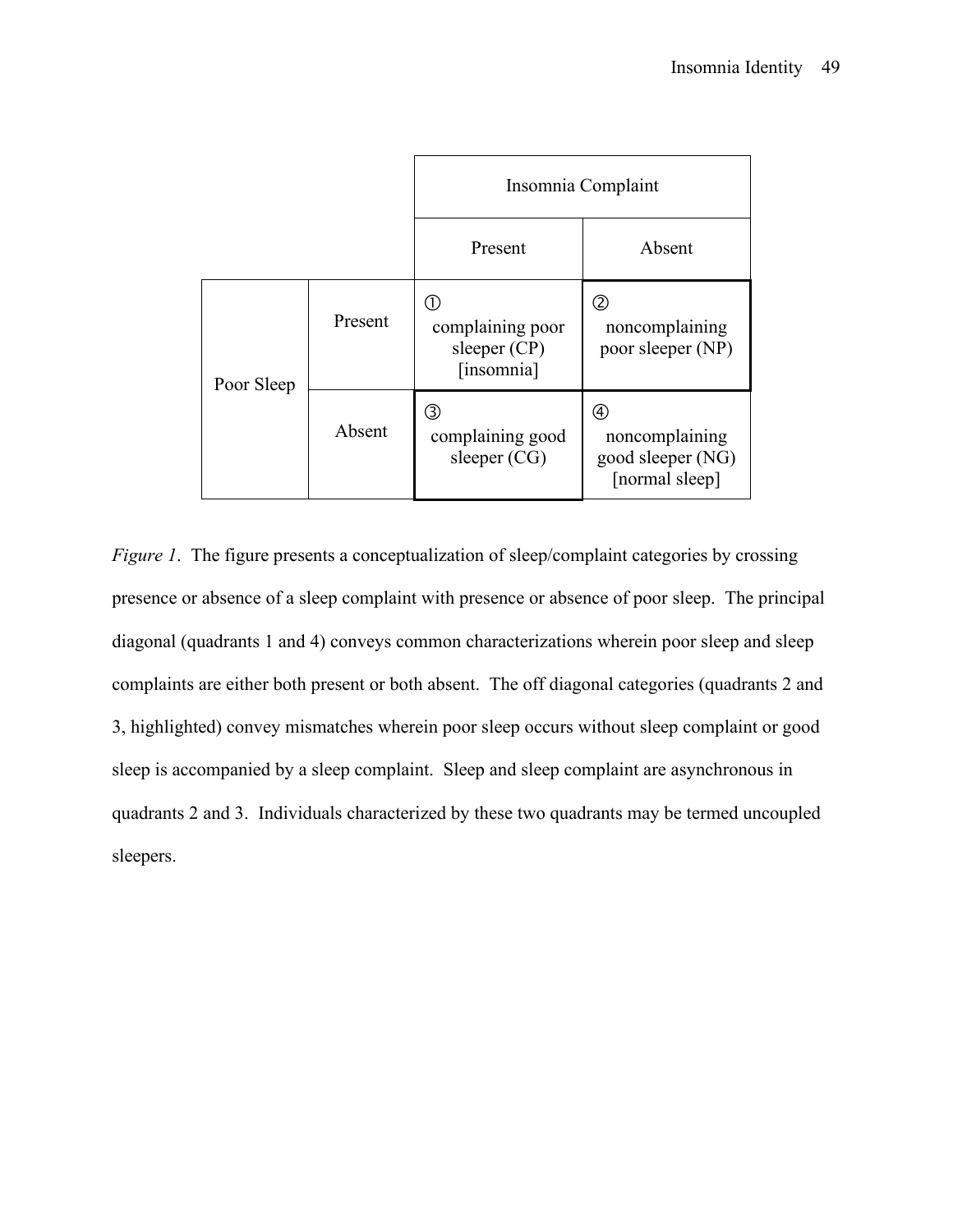|            |         | Insomnia Complaint |        |  |
|------------|---------|--------------------|--------|--|
|            |         | Present            | Absent |  |
| Poor Sleep | Present | 137                | 120    |  |
|            | Absent  | 77                 | 401    |  |

*Figure 2*. Distribution of sleep types from Figure 2b in Lichstein et al. (2003). The off diagonal (highlighted) indicates 27% of subjects (197 of 735) are uncoupled sleepers.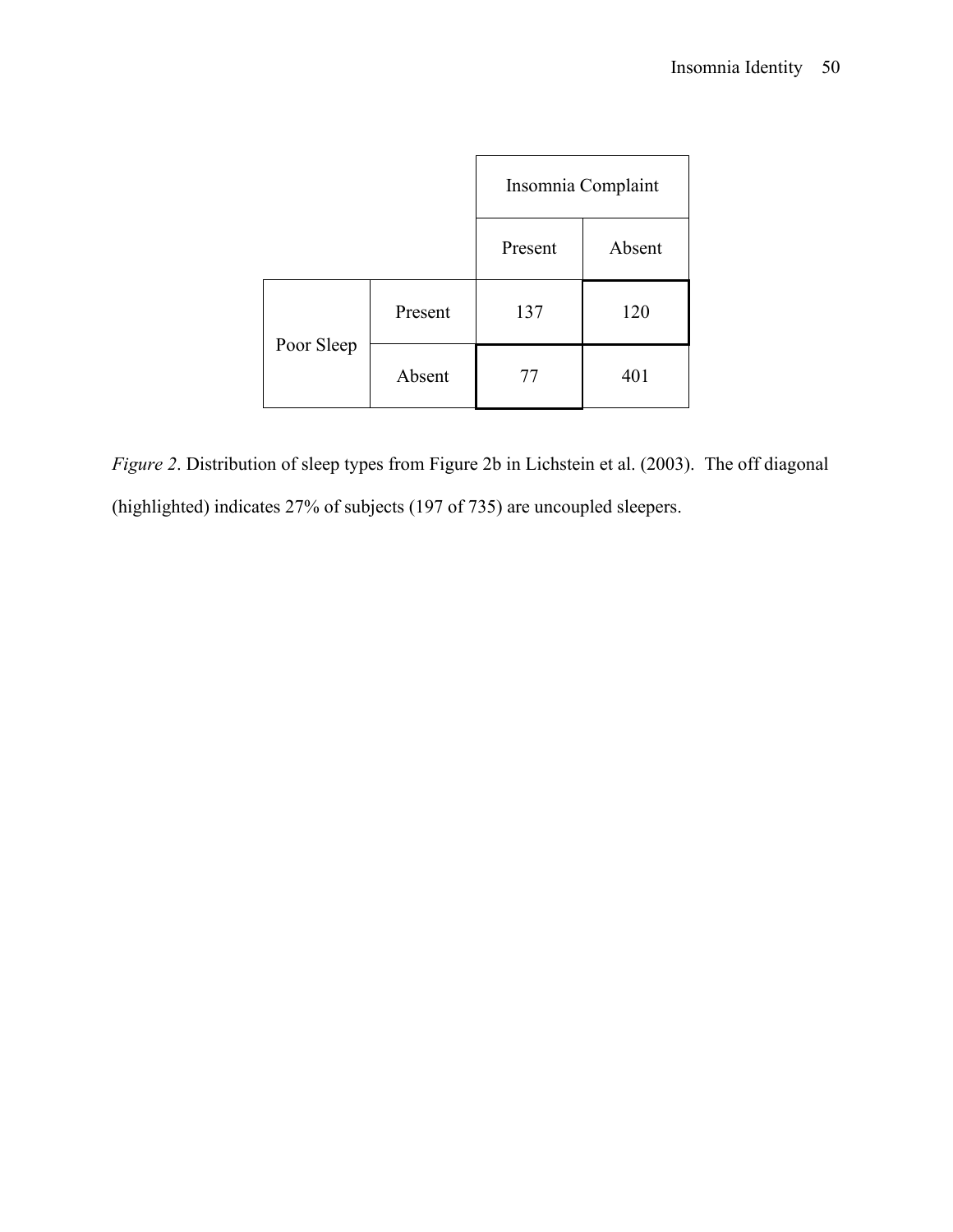|            |         | Insomnia Complaint |        |  |
|------------|---------|--------------------|--------|--|
|            |         | Present            | Absent |  |
| Poor Sleep | Present | 35                 | 22     |  |
|            | Absent  | 22                 | 29     |  |

*Figure 3*. Distribution of sleep types from Edinger et al. (2000). The off diagonal (highlighted) indicates 41% of subjects (44 of 108) are uncoupled sleepers.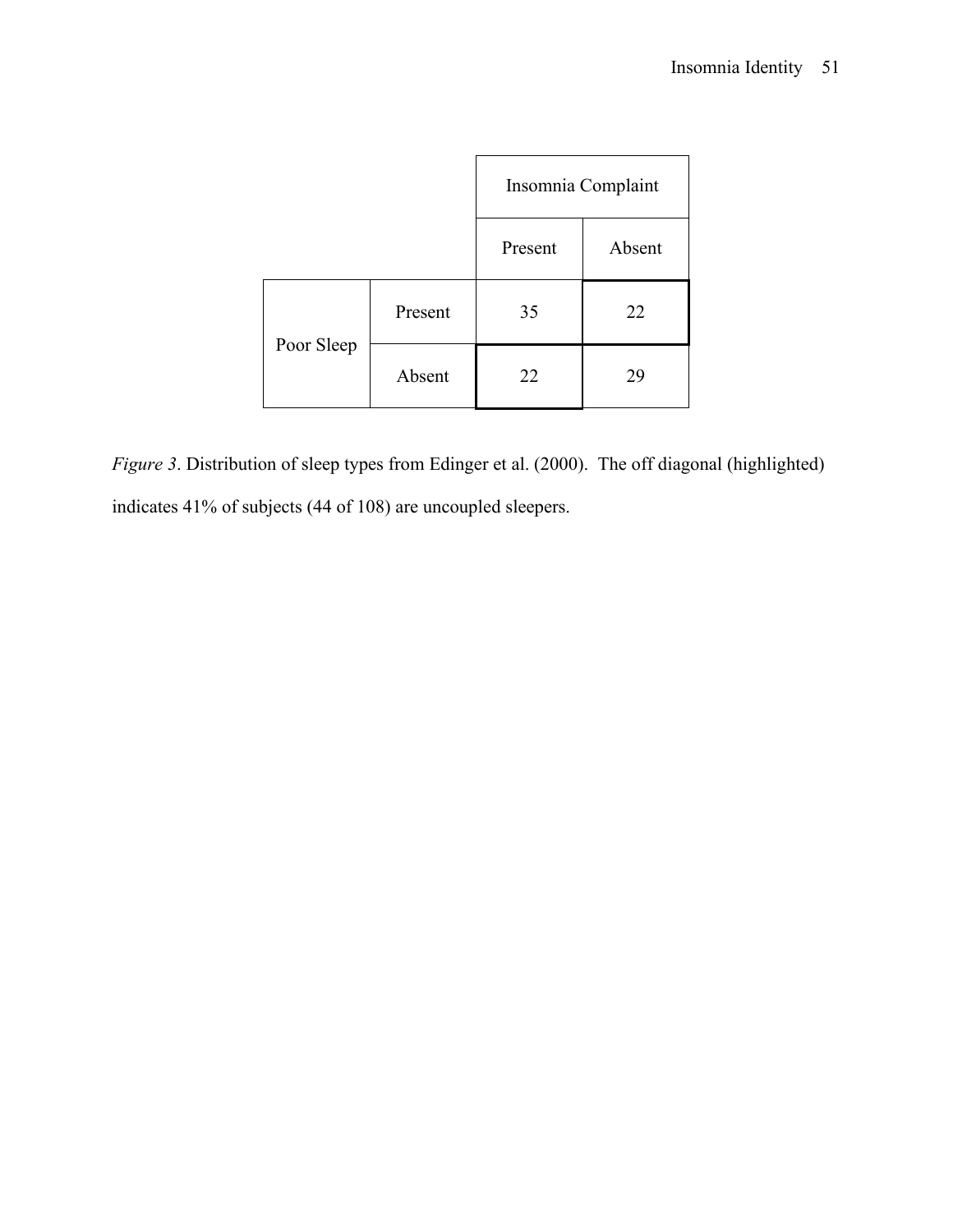

*Figure 4*. Edinger et al. (2000) data on depression (Beck Depression Inventory, top panel) and anxiety (State-Trait Anxiety Inventory, bottom panel) comparing noncomplaining poor sleepers (NP), noncomplaining good sleepers (NG), complaining poor sleepers (CP), and complaining good sleepers (CG).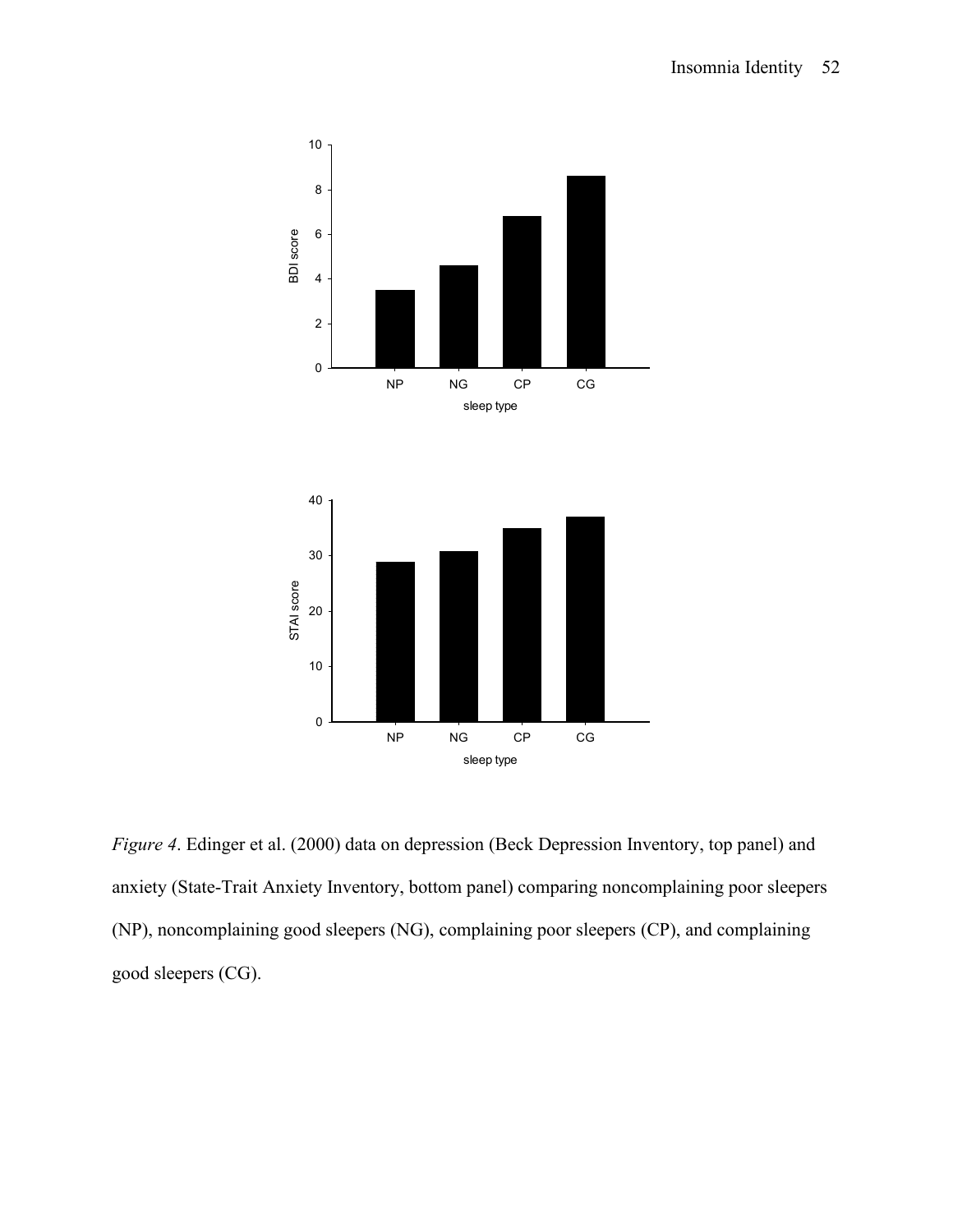

*Figure 5*. Distribution of sleep types from McCrae et al. (2005). The off diagonal (highlighted) indicates 34% of subjects (35 of 103) are uncoupled sleepers.